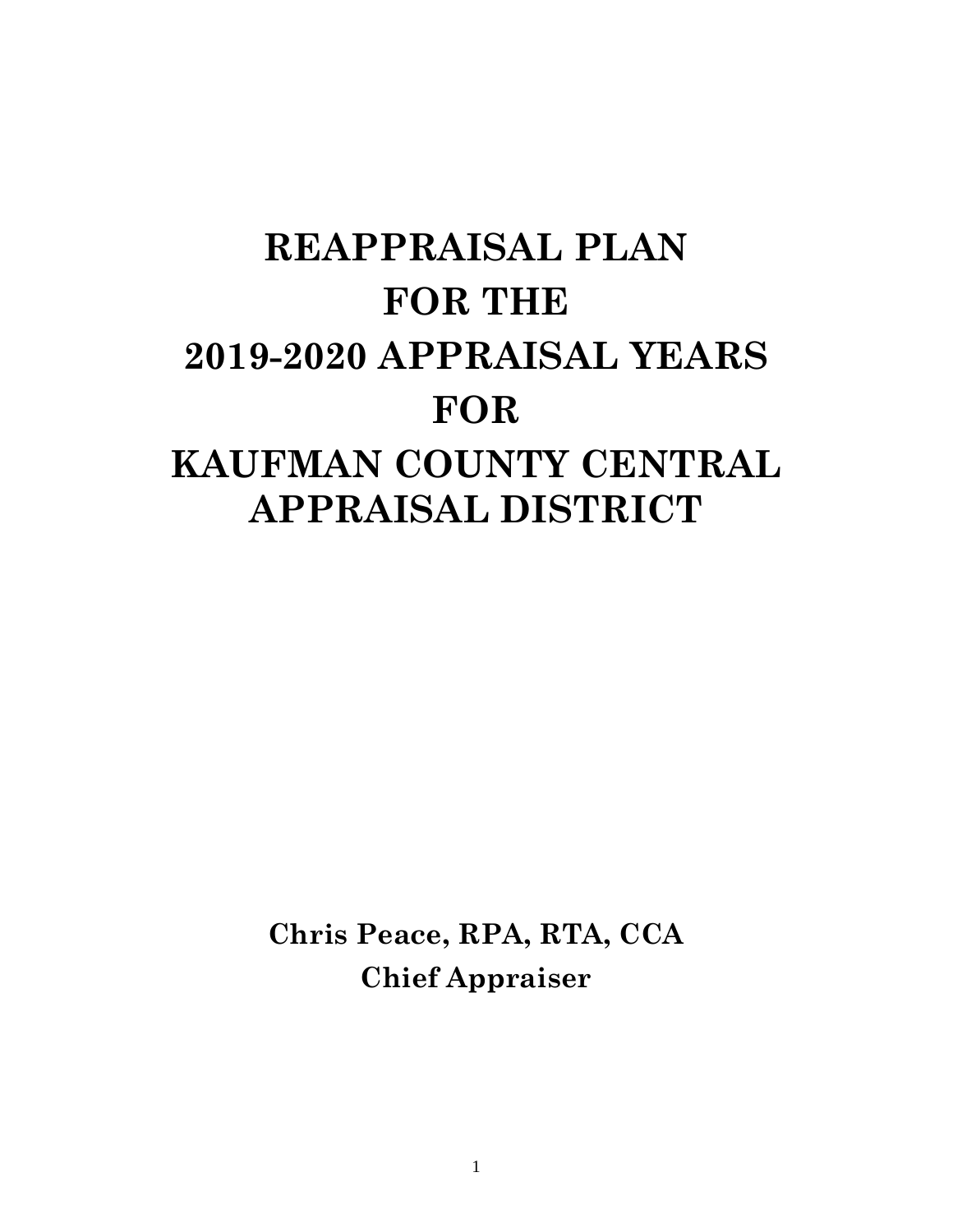# **Table of Contents**

| Introduction                                                | 3  |
|-------------------------------------------------------------|----|
| <b>Appraisal Activities</b>                                 | 8  |
| <b>Appraisal and Informal Review Cycle</b>                  | 14 |
| <b>Residential Valuation Process</b>                        | 18 |
| <b>Commercial and Industrial Property Valuation Process</b> | 29 |
| <b>Business Personal Property Valuation Process</b>         | 42 |
| <b>Minerals (Oil and Gas Reserves) Valuation Process</b>    | 47 |
| <b>Utility Property Valuation Process</b>                   | 50 |
| <b>Limiting Conditions/Certification Statement</b>          | 51 |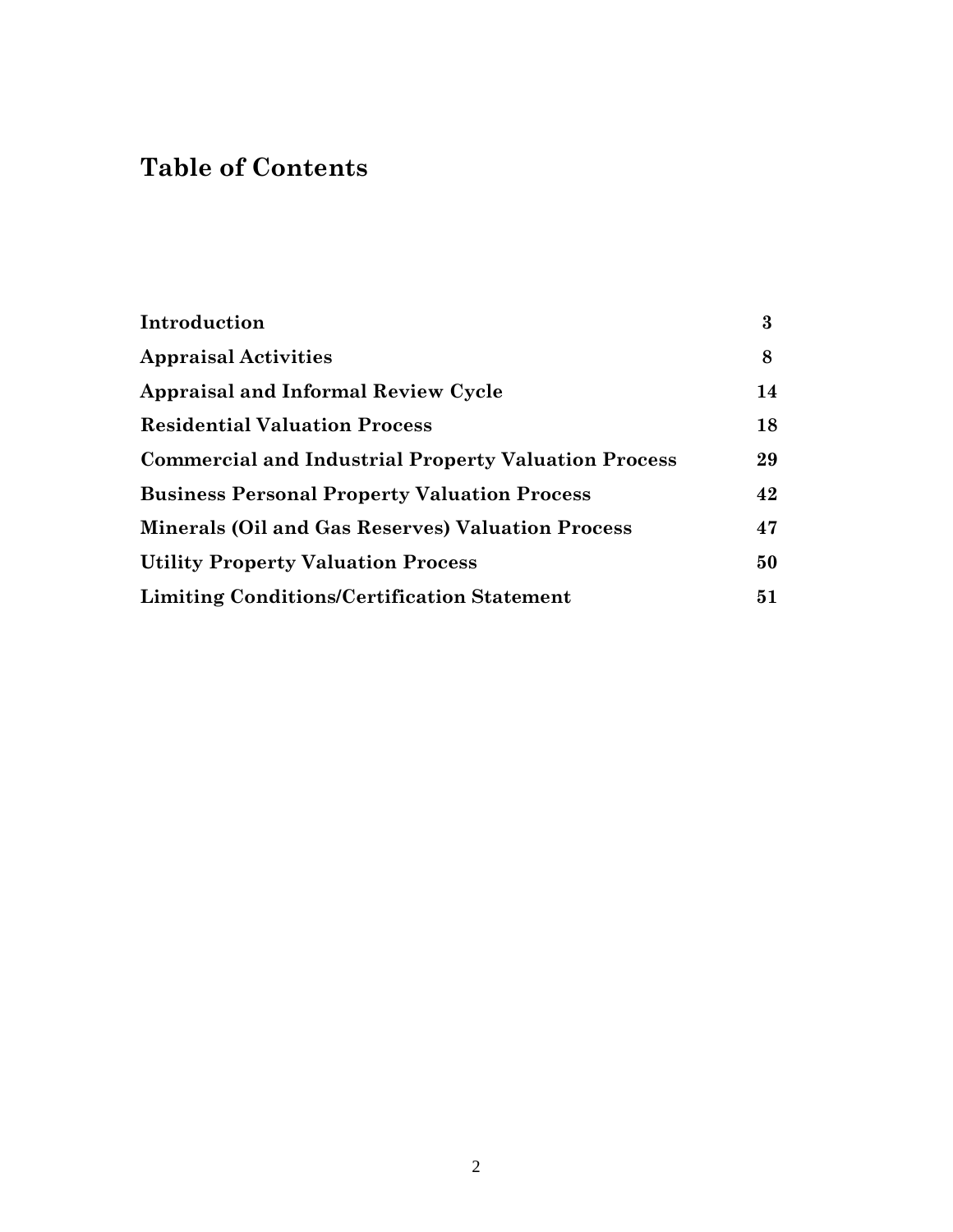# **INTRODUCTION**

# *Scope of Responsibility*

The Kaufman County Central Appraisal District has prepared and published this reappraisal plan and appraisal report to provide our Board of Directors, citizens and taxpayers with a better understanding of the district's responsibilities and activities. This report has several parts: a general introduction and then, several sections describing the appraisal effort by the appraisal district.

The Kaufman County Central Appraisal District (CAD) is a political subdivision of the State of Texas created effective January 1, 1980. The provisions of the Texas Property Tax Code govern the legal, statutory, and administrative requirements of the appraisal district. A member Board of Directors, appointed by the taxing units within the boundaries of Kaufman County, constitutes the district's governing body. The chief appraiser, appointed by the Board of Directors, is the chief administrator and chief executive officer of the appraisal district.

The appraisal district is responsible for local property tax appraisal and exemption administration for 48 jurisdictions or taxing units in the county **(6 entities have not levied a tax)**. Each taxing unit, such as the county, a city, school district, municipal utility district, etc., sets its own tax rate to generate revenue to pay for such things as police and fire protection, public schools, road and street maintenance, courts, water and sewer systems, and other public services. Property appraisals and estimated values by the appraisal district allocate the year's tax burden on the basis of each taxable property's market value. We also determine eligibility for various types of property tax exemptions such as those for homeowners, the elderly, disabled veterans, charitable or religious organizations and agricultural productivity valuation.

Except as otherwise provided by the Property Tax Code, all taxable property is appraised at its "market value" as of January 1<sup>st</sup>. Under the tax code, "market value" means the price at which a property would transfer for cash or its equivalent under prevailing market conditions if:

- exposed for sale in the open market with a reasonable time for the seller to find a purchaser;
- both the seller and the buyer know of all the uses and purposes to which the property is adapted and for which it is capable of being used and of the enforceable restrictions on its use, and;
- Both the seller and buyer seek to maximize their gains and neither is in a position to take advantage of the exigencies of the other.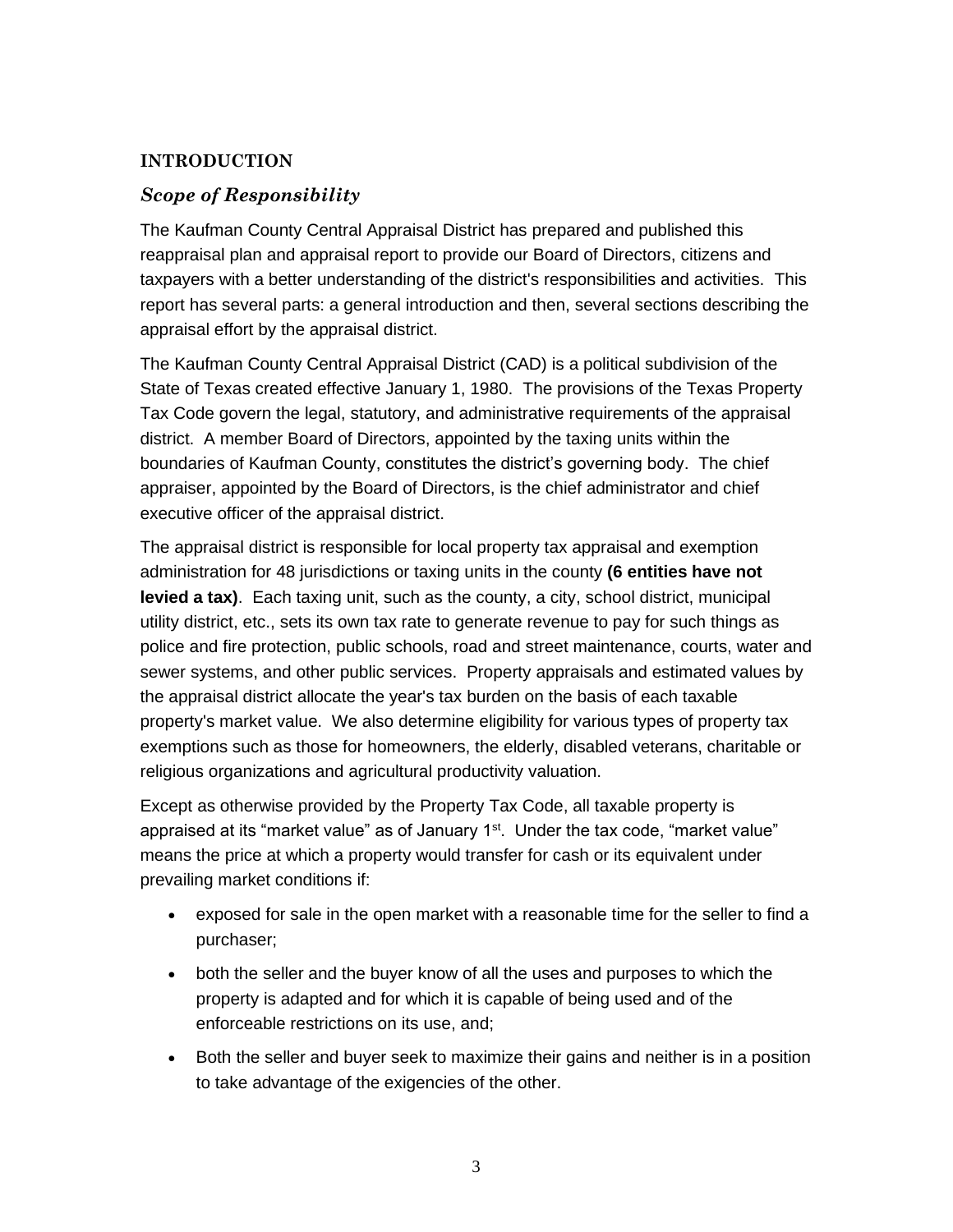The Property Tax Code defines special appraisal provisions for the valuation of residential homestead property (Sec. 23.23), productivity (Sec. 23.41), real property inventory (Sec. 23.12), dealer inventory (Sec. 23.121, 23.124, 23.1241 and 23.127), nominal (Sec. 23.18) or restricted use properties (Sec. 23.83) and allocation of interstate property (Sec. 23.03). The owner of real property inventory may elect to have the inventory appraised at its market value as of September  $1<sup>st</sup>$  of the year proceeding the tax year to which the appraisal applies by filing an application with the chief appraiser requesting that the inventory be appraised as of September 1<sup>st</sup>.

The Texas Property Tax Code, under Sec. 25.18, requires each appraisal office to implement a plan to update appraised values for real property at least once every three years. The district's current policy is to conduct a general reappraisal of taxable property every year. Appraised values are reviewed annually and are subject to change. Business personal properties, minerals and utility properties are appraised every year.

The appraised value of real estate is calculated using specific information about each property. Using computer-assisted mass appraisal programs, and recognized appraisal methods and techniques, we compare that information with the data for similar properties, and with recent cost and market data. The district follows the standards of the International Association of Assessing Officers (IAAO) regarding its appraisal practices and procedures and subscribes to the standards promulgated by the Appraisal Foundation known as the Uniform Standards of Professional Appraisal Practice (USPAP) to the extent they are applicable.

#### *Personnel Resources*

The office of the Chief Appraiser is primarily responsible for overall planning, organizing, staffing, coordinating, and controlling of district operations. The administration department's function is to plan, organize, direct and control the business support functions related to human resources, budget, finance, records management, purchasing, fixed assets, facilities and postal services. The appraisal department is responsible for the valuation of all real and personal property accounts. The property types appraised include commercial, residential, business personal, mineral, utilities, and industrial. The district's appraisers are subject to the provisions of the Property Taxation Professional Certification Act and must be duly registered with the Texas Department of Licensing and Regulation. Support functions including records maintenance, information and assistance to property owners, and hearings are coordinated by personnel in support services.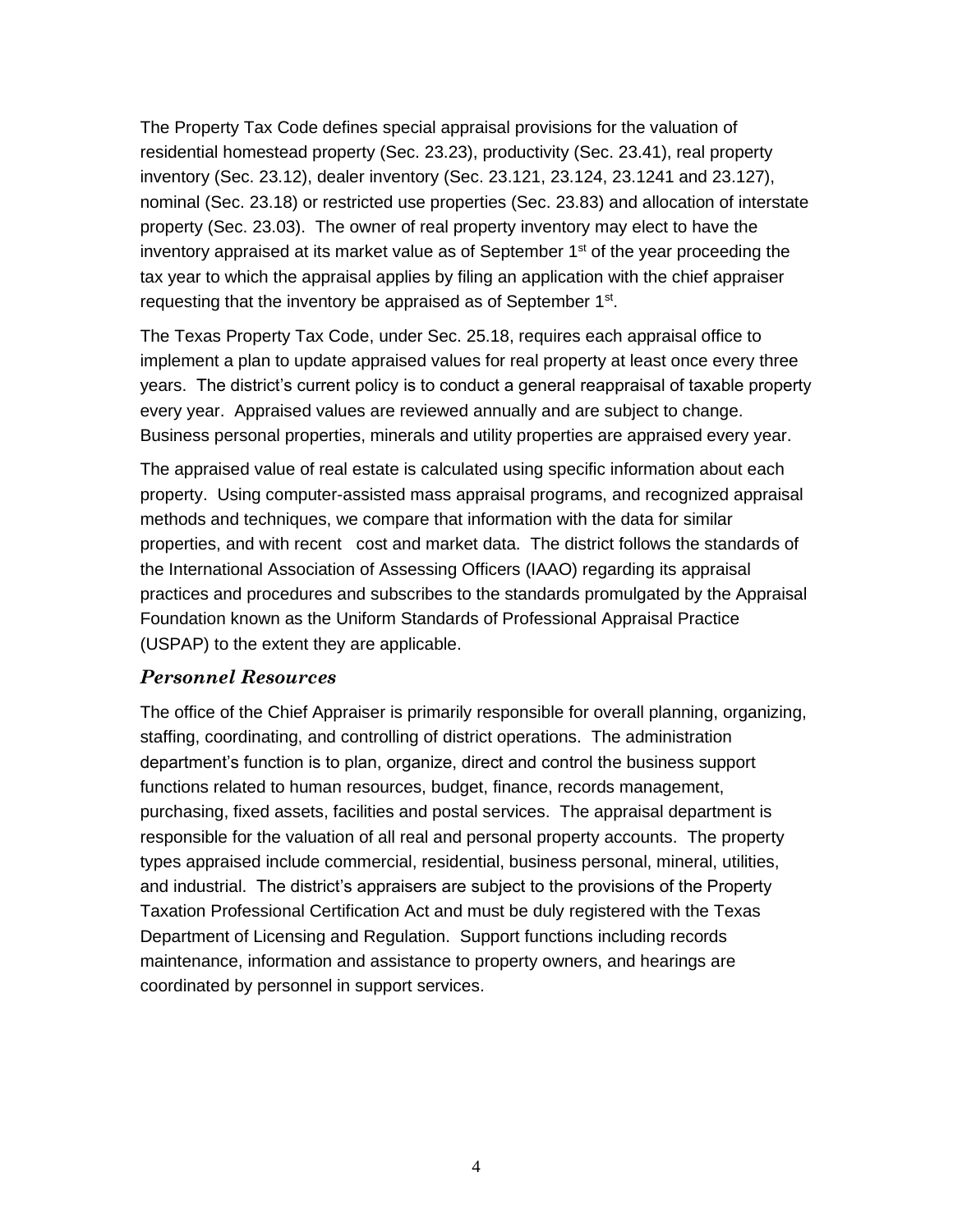The appraisal district staff consists of 21 employees with the following classifications:

- 1 Official/Administrator (executive level administration)
- 5 Professional (supervisory and management)
- 9 Technicians (appraisers, program appraisers and network support)
- 6 Administrative Support (professional, customer service, clerical and other)

# *Staff Education and Training*

 All personnel that are performing appraisal work are registered with The Texas Department of Licensing and Regulation and are required to take appraisal courses to achieve the status of Registered Professional Appraiser within five years of employment as an appraiser. After they are awarded their license, they must receive additional training of a minimum of 75 hours of continuing education units every five years, including 30 hours every two years. Failure to meet these minimum standards results in the termination of the employee.

 Additionally, all appraisal personnel receive extensive training in data gathering processes and statistical analyses of all types of property to ensure equality and uniformity of appraisal of all types of property. On-the-job training is delivered by department managers for new appraisers and managers meet regularly with staff to introduce new procedures and regularly monitor appraisal activity to ensure that standardized appraisal procedures are being followed by all personnel.

# *Data*

The district is responsible for establishing and maintaining approximately 70,620 real and personal property accounts covering 810 square miles within Kaufman County. The 2007 legislative session provided HB.1010. This bill was introduced for the 2010 appraisal season. This bill states that appraisal district maintains properties confined only in the county lines of which property resides. The new bill has eliminated the overlapping areas shared with surrounding counties. This data includes property characteristics, ownership, and exemption information. Property characteristic data on new construction is updated through an annual field effort; existing property data is maintained through a field review. Sales are routinely validated during a separate field effort; however, numerous sales are validated as part of the new construction and field inspections. General trends in employment, interest rates, new construction trends, and cost and market data are acquired through various sources, including internally generated questionnaires to buyer and sellers, university research centers, and market data centers and vendors.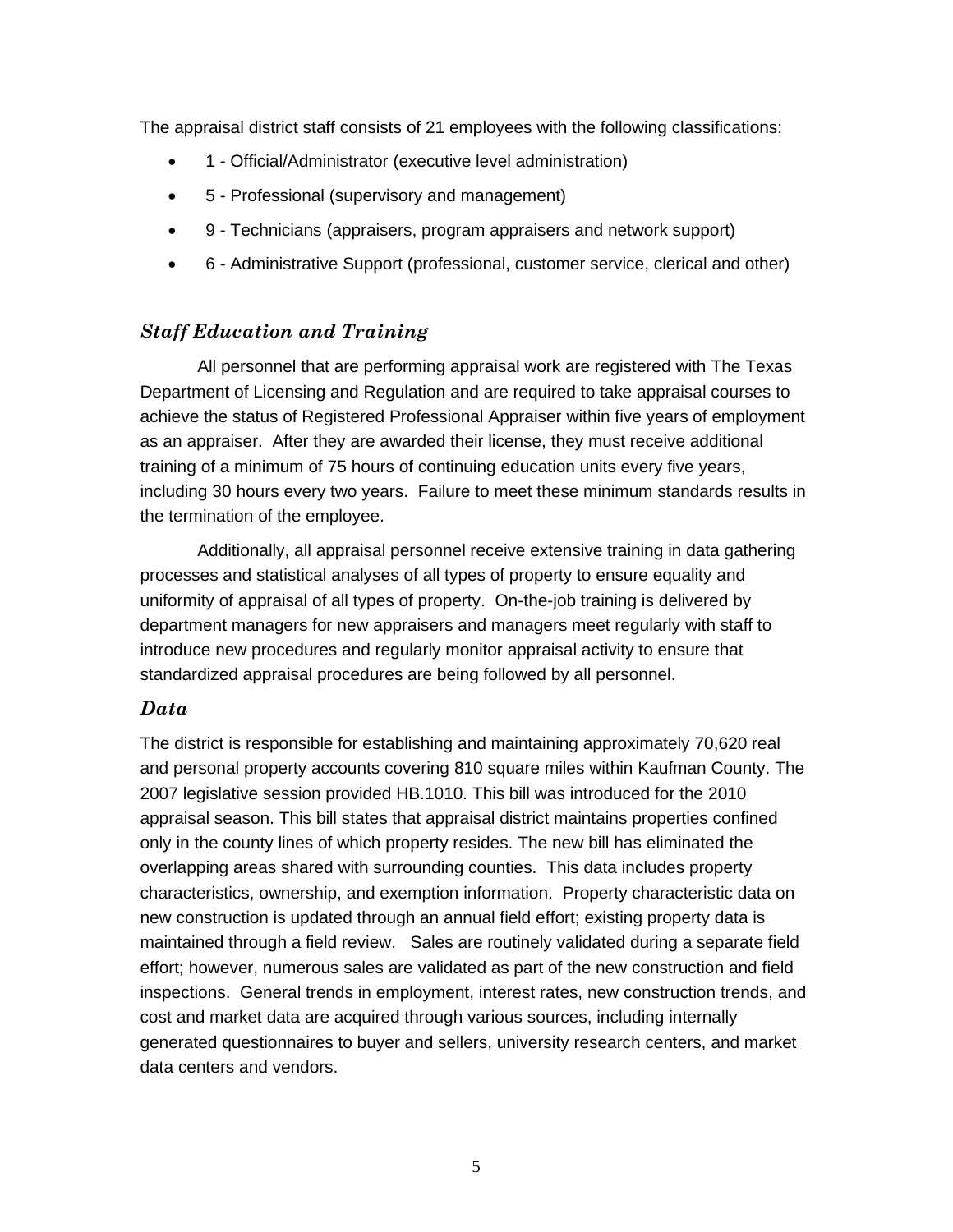The district has a geographic information system (GIS) that maintains cadastral maps and various layers of data and aerial photography, as well as pictometry, as well as online maps. Currently, KCAD uses ESRI integrated licensing to maintain our mapping. The district's website makes a broad range of information available for public access, including information on the appraisal process, property characteristics data, certified values, protests and appeal procedures. Downloadable files of related tax information and district forms, including exemption applications and business personal property renditions are also available.

#### *Information Systems*

The Systems Administrator and the computer mapping department manage and maintain the district's data processing facility, software applications and geographical information system. The district operates from a Microsoft SQL server database. The Mainframe hardware/system software is Dell Power Edge T620 and Dell Power Connect 3348. The user base is networked through the mainframe using Windows 2008 Server. A Harris government solution provides software services for appraisal.

#### **INDEPENDENT PERFORMANCE TEST**

According to House Bill 8, effective Jan. 1, 2010, amended Chapter 5.102 of the TPTC and Section 403.302 of the Texas Government Code, the State Comptroller of Public Accounts to review county appraisal districts (CAD) governance, taxpayer assistance, operating standards and appraisal standards, procedures and methodology at least once every two years. HB 8 also changed the frequency of the property value study (PVS) for school districts from every year to every other year. Starting in January 2010, the Comptroller's Property Tax Assistance Division (PTAD) began performing Methods and Assistance Program (MAP) reviews of approximately half of all CADs. School districts located in counties that do not receive reviews in a year will be subject to property value reviews (PVS) in that year. 2018 Kaufman CAD receives the Maps review. Property Tax Division (PTD) conducts a bi- annual property value study (PVS) of each Texas school district and each appraisal district. As part of this bi- annual study, the code requires the Comptroller to: use sales and recognized auditing and sampling techniques; review each appraisal district's appraisal methods, standards and procedures to determine whether the district used recognized standards and practices (MSP review); test the validity of school district taxable values in each appraisal district and presume the appraisal roll values are correct when values are valid; and, determine the level and uniformity of property tax appraisal in each appraisal district. The methodology used in the property value study includes stratified samples to improve sample representativeness and techniques or procedures of measuring uniformity. This study utilizes statistical analyses of sold properties (sale ratio studies) and appraisals of unsold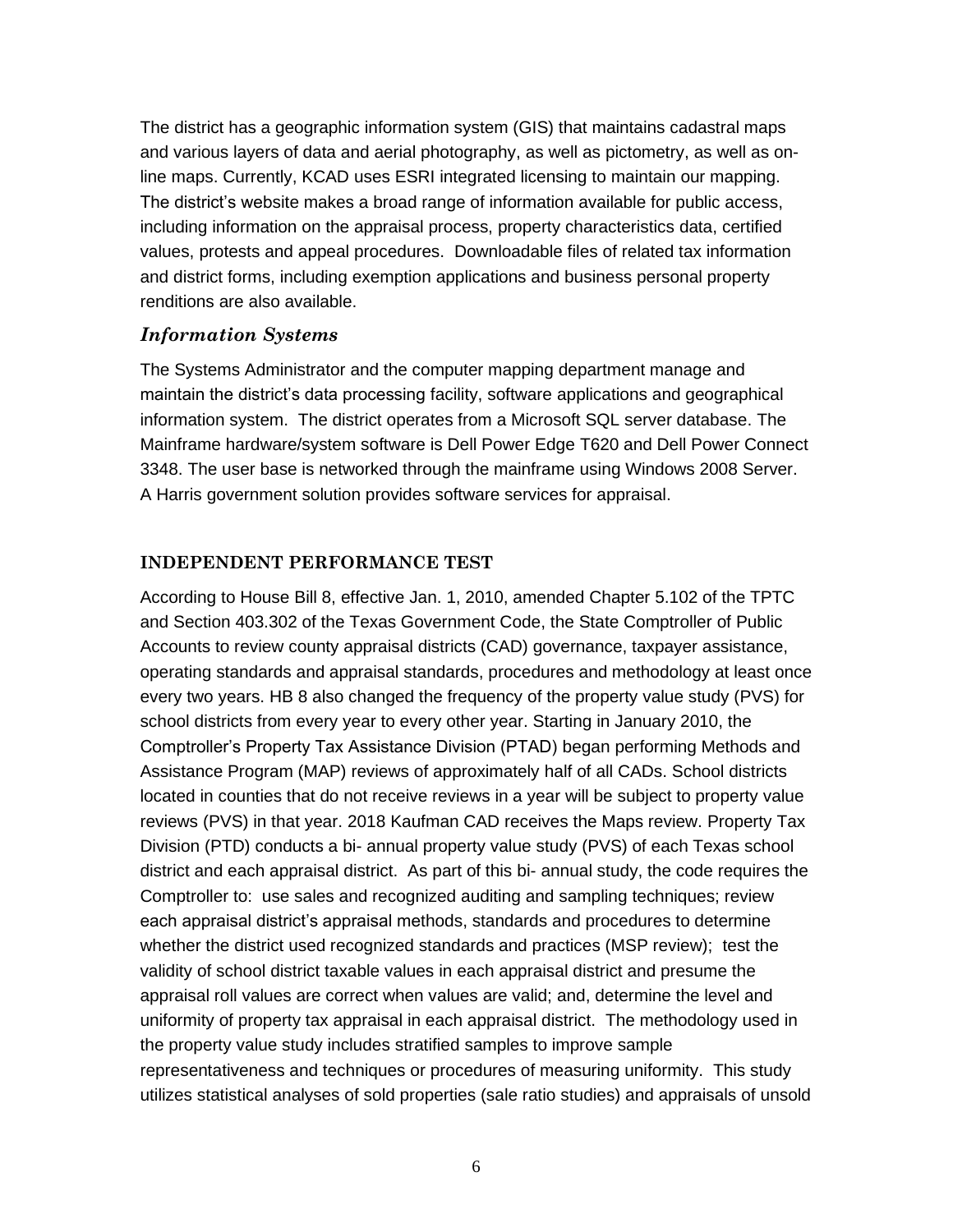properties (appraisal ratio studies) as a basis for assessment ratio reporting. For appraisal districts, the reported measures include median level of appraisal, coefficient of dispersion (COD), the percentage of properties within 10% of the median, the percentage of properties within 25% of the median and price-related differential (PRD) for properties overall and by state category.

There are 10 independent school districts that reside in Kaufman County, which appraisal rolls are developed. The district has gained 4 school districts due to the implement of H.B. 1010 for the 2010 reappraisal. The preliminary results of this study are released February 1 in the year following the year of appraisement. The final results of this study are certified to the Education Commissioner of the Texas Agency (TEA) the following July of each year. This outside (third party) ratio study provides additional assistance to the CAD in determing areas of market activity or changing market conditions.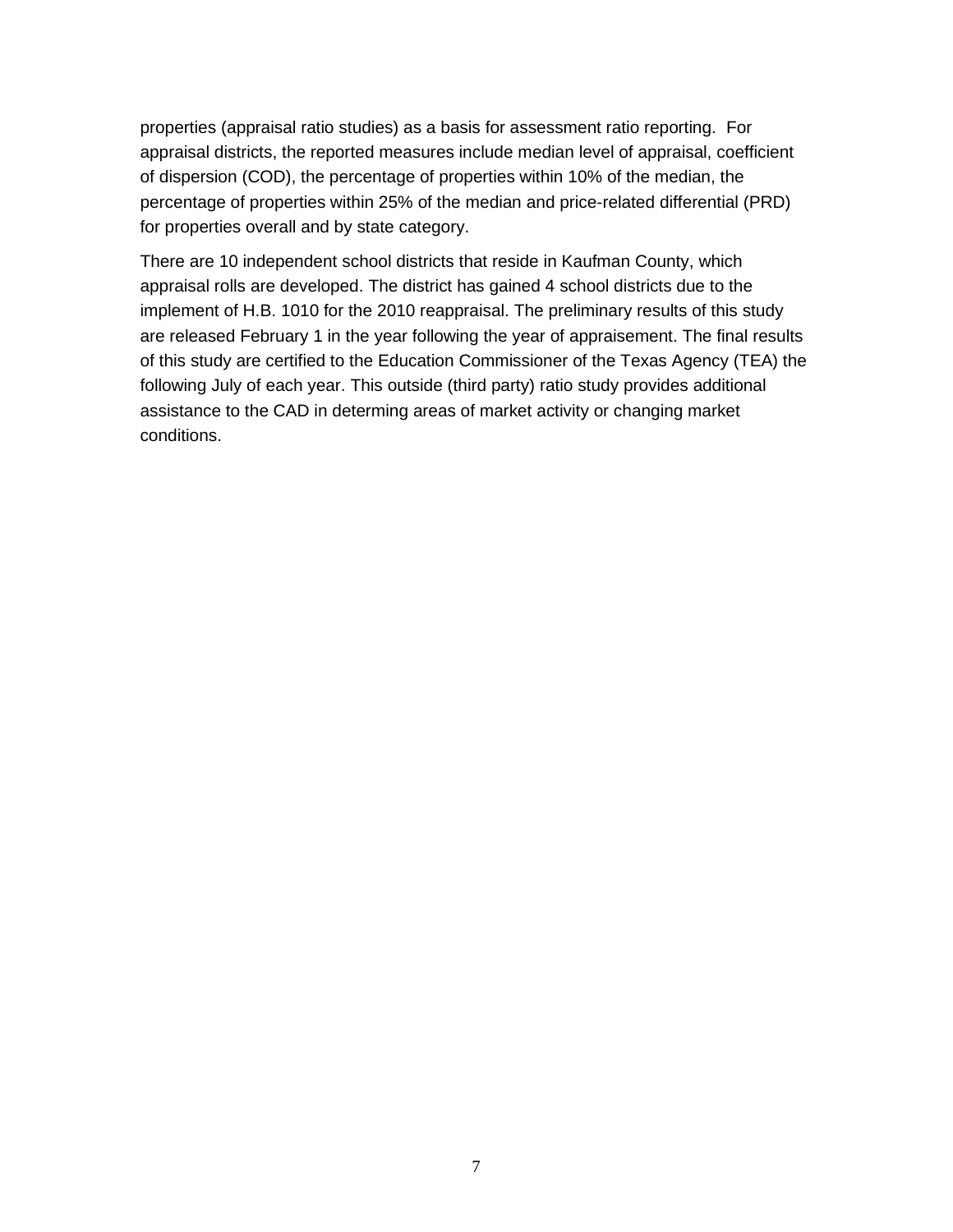# **INTRODUCTION**

# *Appraisal Responsibilities*

The field appraisal staff is responsible for collecting and maintaining property characteristic data for classification, valuation, and other purposes. Accurate valuation of real and personal property by any method requires a comprehensive physical description of personal property, and land and building characteristics. This appraisal activity is responsible for administering, planning and coordinating all activities involving data collection and maintenance of all commercial, residential and personal property types located within the boundaries of Kaufman County and the jurisdictions of this appraisal district. The data collection effort involves the field inspection of real and personal property accounts, as well as data entry of all data collected into the existing information system. The goal is to periodically field inspect residential, commercial, and personal properties in the district every third year. Kaufman CAD is divided into three zones by school district.

The **2019** reappraisal zone consists of Kaufman ISD (10,929 parcels), Kemp ISD (5,995 parcels), Scurry ISD (3,375 parcels). **20,299**

The **2020** reappraisal zone consist of Forney ISD (19,569 parcels) and Crandall ISD (8.311 parcels) and Rockwall ISD (452 parcels). **28,332**

The **2021** reappraisal zone consist of Terrell ISD (15,390 parcels) and Mabank ISD (3,683 parcels) and Wills Point ISD (2,580 parcels) and Quinlan ISD (383 parcels). **22,036**

Thus, the **2022** reappraisal will return to the original 2019 zone. Improved properties within the zone are inspected during respective cycle. The appraisal opinion of value for all property located in the district is reviewed and evaluated each year.

# *Appraisal Resources*

- **Personnel** The appraisal activities are conducted by 9 appraisers.
- **Data** The data used by field appraisers includes the existing property characteristic information contained in CAMA (Computer Assisted Mass Appraisal System) from the district's computer system. The data is printed on a property record card (PRD), or personal property data sheets. Other data used includes maps, sales data, fire and damage reports, building permits, photos and actual cost and market information. Sources of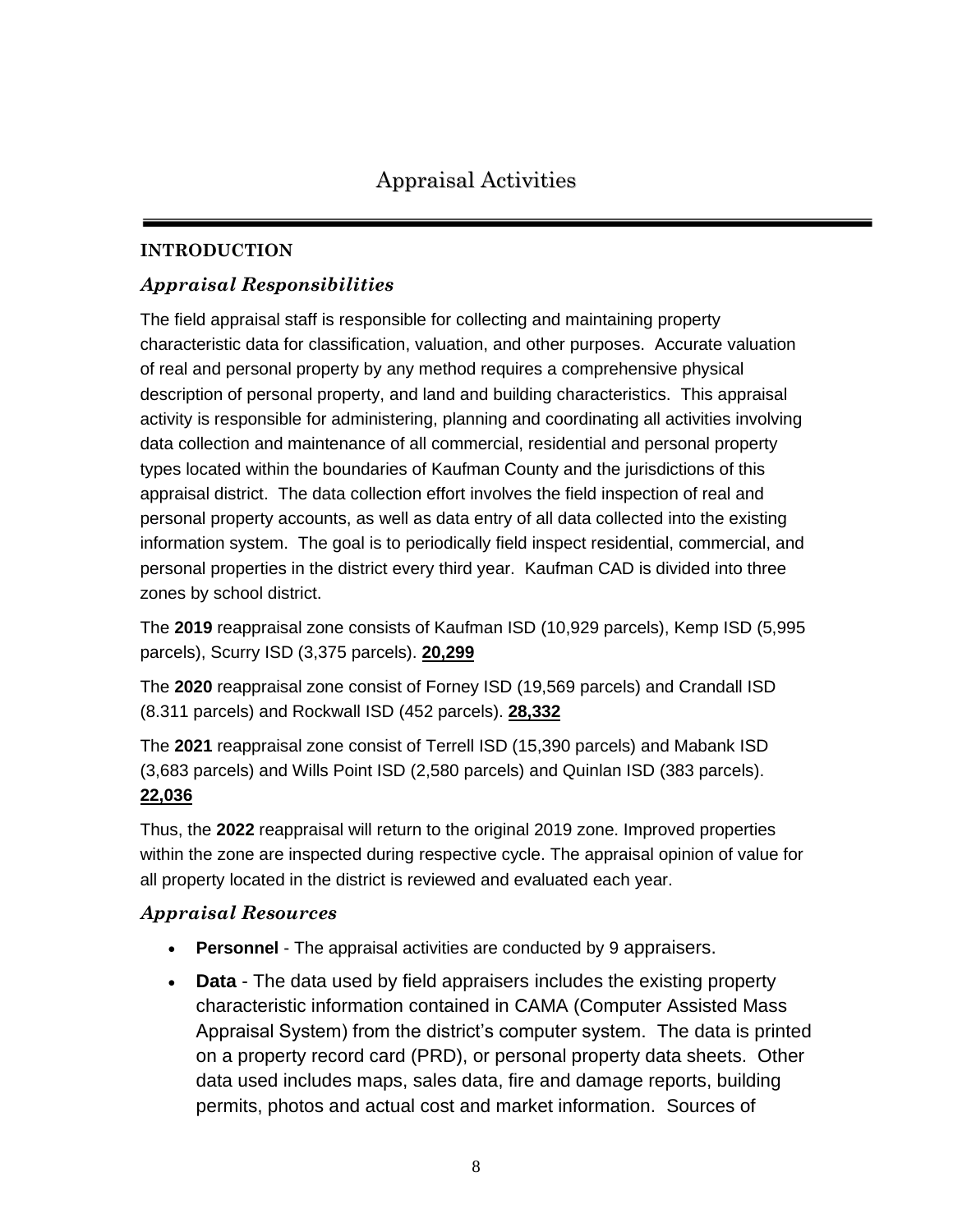information are gathered using excellent reciprocal relationships with other participants in the real estate market place. The district cultivates sources and gathers information from both buyers and sellers participating in the real estate market.

#### *Appraisal Frequency and Method Summary*

- Residential Property- Residential property is physically examined every three years with appraisers walking in front of each home, noting condition of the improvement and looking for changes that might have occurred to the property since the last on-site check. Pictures are updated, as well for confirmation. In addition, the District implements Pictometry or Aerial Photography to assist in this process. Aerials are flown every 3 years focusing on designated areas. The appraisers review the data off these aerials and implement in to the appraisal process. Typically, the three categories, are new, demolished, or changed images will be reviewed. The appraisers will use group coding in the system integrated with the i pad to assist while in the field. Every subdivision is statistically analyzed annually to ensure that sales that have occurred in the subdivision during the past 12 months are within a +-3% range of appraised value. If the sales do not indicate that range, adjustments are made to the subdivision using a process outlined in detail in the Residential Appraisal section of this report.
- Commercial Property- Commercial and industrial real estate is observed annually to verify class and condition. The inspection occurs as Business Personal Property appraiser is checking BPP accounts. Pictures are taken of the improvements every three years at a minimum. Real estate accounts are analyzed against sales of similar properties in Kaufman CAD as well as similar communities in this region that have similar economies. The income approach to value is also utilized to appraise larger valued commercial properties such as shopping centers, apartment complexes, office buildings, restaurants, motels and hotels, and other types of property that typically sell based on net operating income.
- Business Personal Property- Business personal property is observed annually within the designated reappraisal areas. The appraiser will make onsite visits to businesses to develop quality and density observations of properties, and to encourage business to render their assets. A rendition is left for new businesses to complete, as well as providing assistance to business concerns in this process. KCAD also relies on social networking and internet assistance in location of new and existing businesses. Comparable businesses to a subject are analyzed annually to determine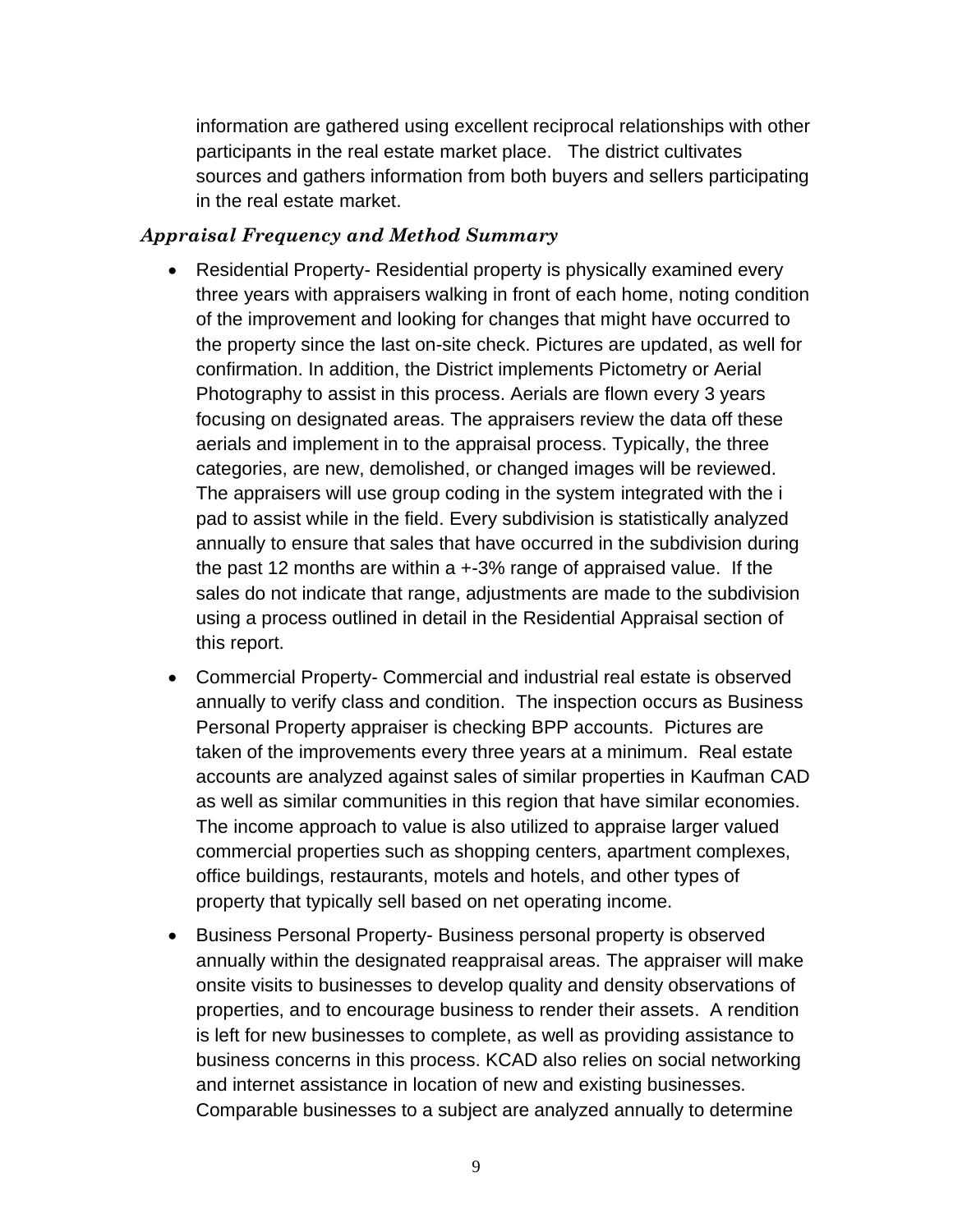consistency of appraisal per square foot. Businesses are categorized using SIC codes. Rendition laws provide additional information on which to base values of all BPP accounts.

- Minerals- Working and royalty interests of producing oil and gas wells are appraised annually. The most recent production data available from the Texas Railroad Commission is downloaded into appraisal software that estimates economically recoverable reserves. Those reserves are then valued based upon State mandated pricing using the previous year's average of oil or gas values. A discount is applied over the anticipated life of the well in order to consider the value of money over time to recover those reserves. Each producing lease is valued as a unit and then that value is divided according to the various owners of the lease listed in division orders.
- Utilities and Pipelines, as well as large Industrial, and some large Commercial accounts- Outsourced to Capitol Appraisal Group, 9300 Research Blvd, Suite 100, Austin, Texas 78759-6510.

# **PRELIMINARY ANALYSIS**

#### *Data Collection/Validation*

Data collection of real property involves maintaining data characteristics of the property on CAMA (Computer Assisted Mass Appraisal). The information contained in CAMA includes site characteristics, such as land size and topography, and improvement data, such as square foot of living area, year built, quality of construction, and condition. Field appraisers are required to use a property classification system that establishes uniform procedures for the correct listing of real property. All properties are coded according to a classification system. The approaches to value are structured and calibrated based on this coding system and property description and characteristics. The field appraisers use property classification references during their initial training and as a guide in the field inspection of properties. Data collection for personal property involves maintaining information on software designed to record and appraise business personal property. The type of information contained in the BPP file includes personal property such as business inventory, furniture and fixtures, machinery and equipment, with details such as cost and location. The field appraisers conducting on-site inspections use a personal property classification system during their initial training and as a guide to correctly list all personal property that is taxable.

The listing procedure utilized by the field appraisers is available in the district offices. Appraisers periodically update the classification system with input from the valuation group.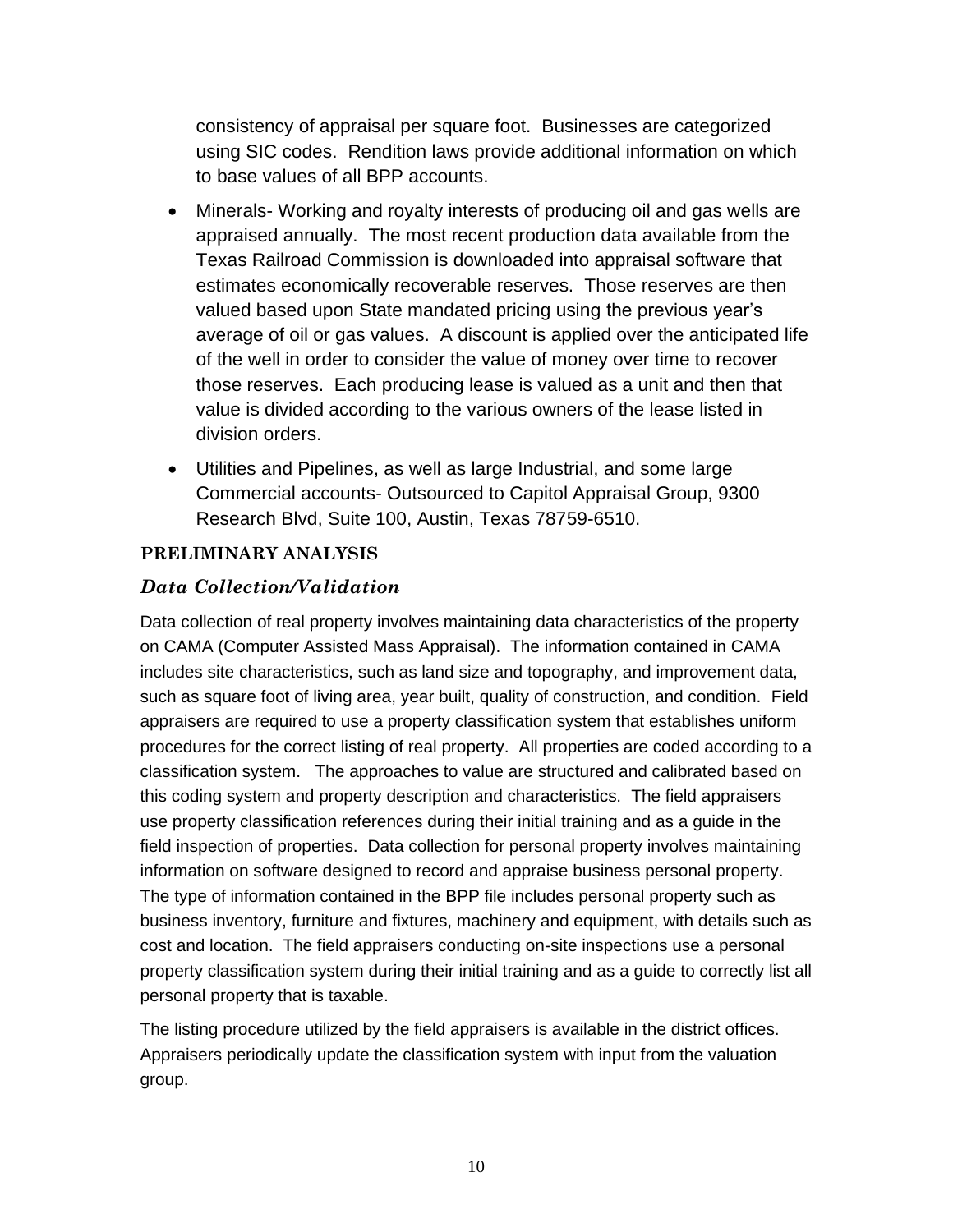# *Sources of Data*

The sources of data collection are through property inspection, new construction field effort, data review/relist field effort, data mailer questionnaires, hearings, sales validation field effort, commercial sales verification and field effort, newspapers and publications, and property owner correspondence by mail or via the Internet. Building permits are received and matched manually with the property's tax account number for data entry. The Multiple Listing Service of the Metro Texas Association of Realtors is a reliable source of data, for both property description and market sales data. Area and regional real estate brokers and managers are also sources of market and property information. Data surveys of property owners requesting market information and property description information is also valuable data. Soil surveys and agricultural surveys of farming and ranching property owners and industry professionals are helpful for productivity value calibration. Improvement cost information is gathered from local building contractors and Marshall and Swift Valuation Service. Various income and rental surveys are performed by interviewing property managers and operators to determine operating income and expenses for investment and income producing real property.

Data review of entire neighborhoods is generally a good source for data collection. Appraisers walk entire neighborhoods to review the accuracy of our data and identify properties that have to be relisted. The sales validation effort in real property pertains to the collection of market data for properties that have sold. In residential, the sales validation effort involves on-site inspection by field appraisers to verify the accuracy of the property characteristics and confirmation of the sales price. In commercial, the commercial sales group is responsible for contacting sales participants to confirm sales prices and to verify pertinent data.

Property owners are one of the best sources for identifying incorrect data that generates a field check. Frequently, the property owner provides reliable data to allow correction of records without having to send an appraiser on-site. As the district has increased the amount of information available on the Internet, property owners have the opportunity to review information on their property and forward corrections via e-mail. For the property owner without access to the Internet, letters are sometimes submitted notifying the district of inaccurate data. Properties identified in this manner are added to a work file and inspected at the earliest opportunity. Accuracy and validity in property descriptions and characteristics data is the highest goal and is stressed throughout the appraisal process from year to year. Appraisal opinion quality and validity relies on data accuracy as its foundation.

# *Data Collection Procedures*

The appraisers are assigned specific areas throughout the district to conduct field inspections. These geographic areas of assignment are maintained for several years to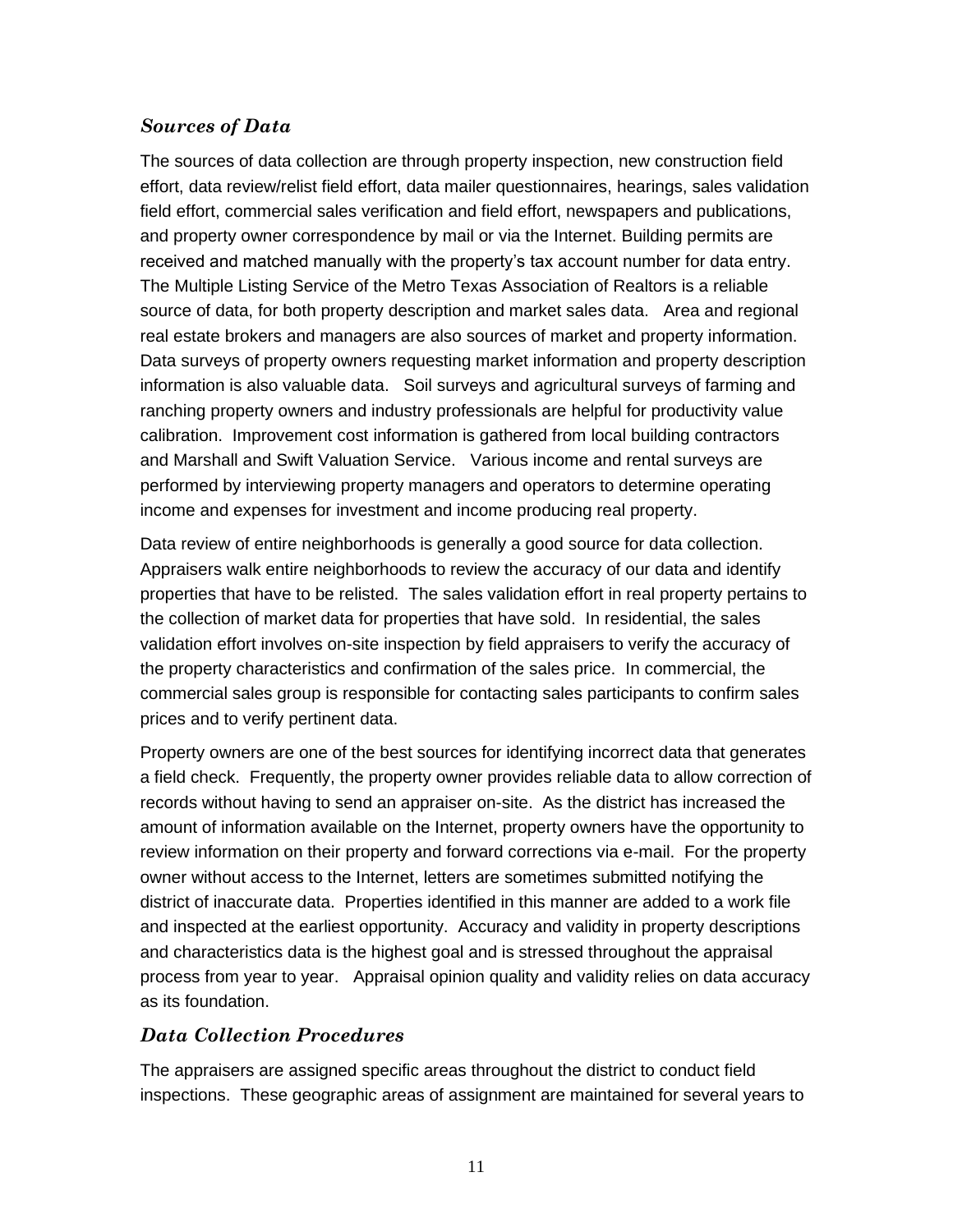enable the appraiser assigned to that area to become knowledgeable of all the factors that drive values for that specific area.

The quality of the data used is extremely important in estimating market values of taxable property. While work performance standards are established and upheld for the various field activities, quality of data is emphasized as the goal and responsibility of each appraiser. New appraisers are trained in the specifics of data collection and the classification system set forth and recognized as "rules" to follow. Experienced appraisers are routinely re-trained in listing procedures prior to major field projects such as new construction, sales validation or data review. A quality assurance process exists through supervisory review of the work being performed by the field appraisers. Quality assurance supervision is charged with the responsibility of ensuring that appraisers follow listing procedures, identify training issues and provide uniform training throughout the field appraisal staff.

# *Data Maintenance*

The field appraiser is responsible for the data entry of his/her fieldwork into the computer file. This responsibility includes not only data entry, but also quality assurance. The majority of the data collected in the field is input by computer staff with supervision by the field appraiser. Data updates and file modification for property descriptions and input accuracy is conducted as the responsibility of the field appraiser and appraisal supervisors.

# **INDIVIDUAL VALUE REVIEW PROCEDURES**

# *Field Review*

The date of last inspection and the CAD appraiser responsible are listed on the CAMA record or property card. If a property owner or jurisdiction disputes the district's records concerning this data during a hearing, via a telephone call or other correspondence received, the record may be corrected based on the evidence provided or an on-site inspection may be conducted. Typically, a field inspection is requested to verify this information for the current year's valuation or for the next year's valuation. Every year a field review of real property located in certain areas or neighborhoods in the jurisdiction is done during the data review/re-list field effort. A field review is performed on all personal property accounts, with available situs, each year.

# *Office Review*

Office reviews are completed on properties where update information has been received from the owner of the property and is considered accurate and correct. Data mailers, sent in masse, or at the request of the property owner, frequently verify some property characteristics or current condition of the property. When the property data is verified in this manner, and considered accurate and correct, field inspections may not be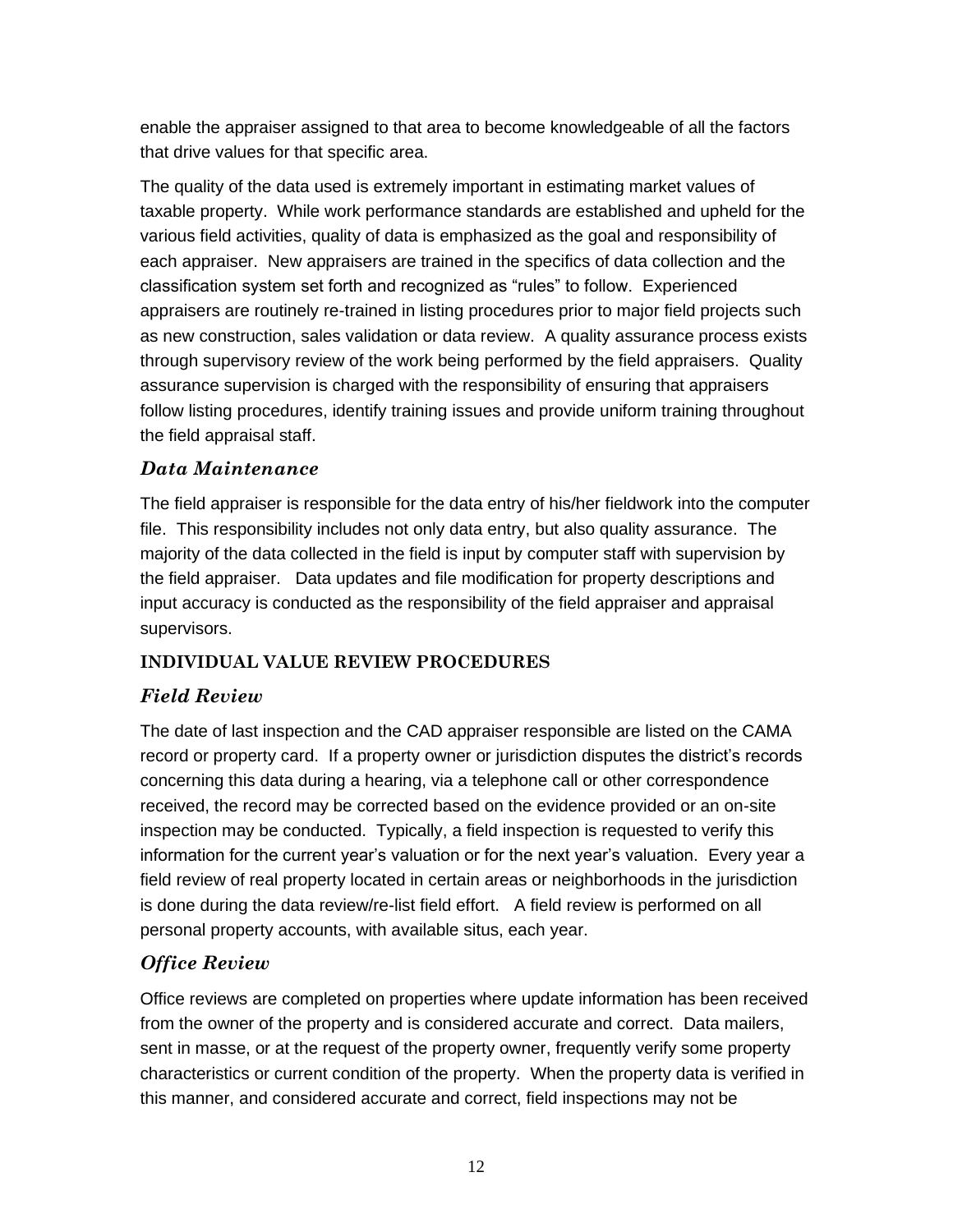required. The personal property department mails property rendition forms in December of each year to assist in the annual review of the property.

#### **PERFORMANCE TEST**

The property appraisers are responsible for conducting ratio studies and comparative analysis. Ratio studies are conducted on property located within certain neighborhoods or districts by appraisal staff. The sale ratio and comparative analysis of sale property to appraised property forms the basis for determining the level of appraisal and market influences and factors for the neighborhood. This information is the basis for updating property valuation for the entire area of property to be evaluated. Field appraisers, in many cases, may conduct field inspections to insure the accuracy of the property descriptions at the time of sale for this study. This inspection is to ensure that the ratios produced are accurate for the property sold and that appraised values utilized in the study are based on accurate property data characteristics observed at the time of sale. Also, property inspections are performed to discover if property characteristics had changed as of the sale date or subsequent to the sale date. Sale ratios should be based on the value of the property as of the date of sale not after a subsequent or substantial change was made to the property after the negotiation and agreement in price was concluded. Properly performed ratio studies are a good reflection of the level of appraisal for the district.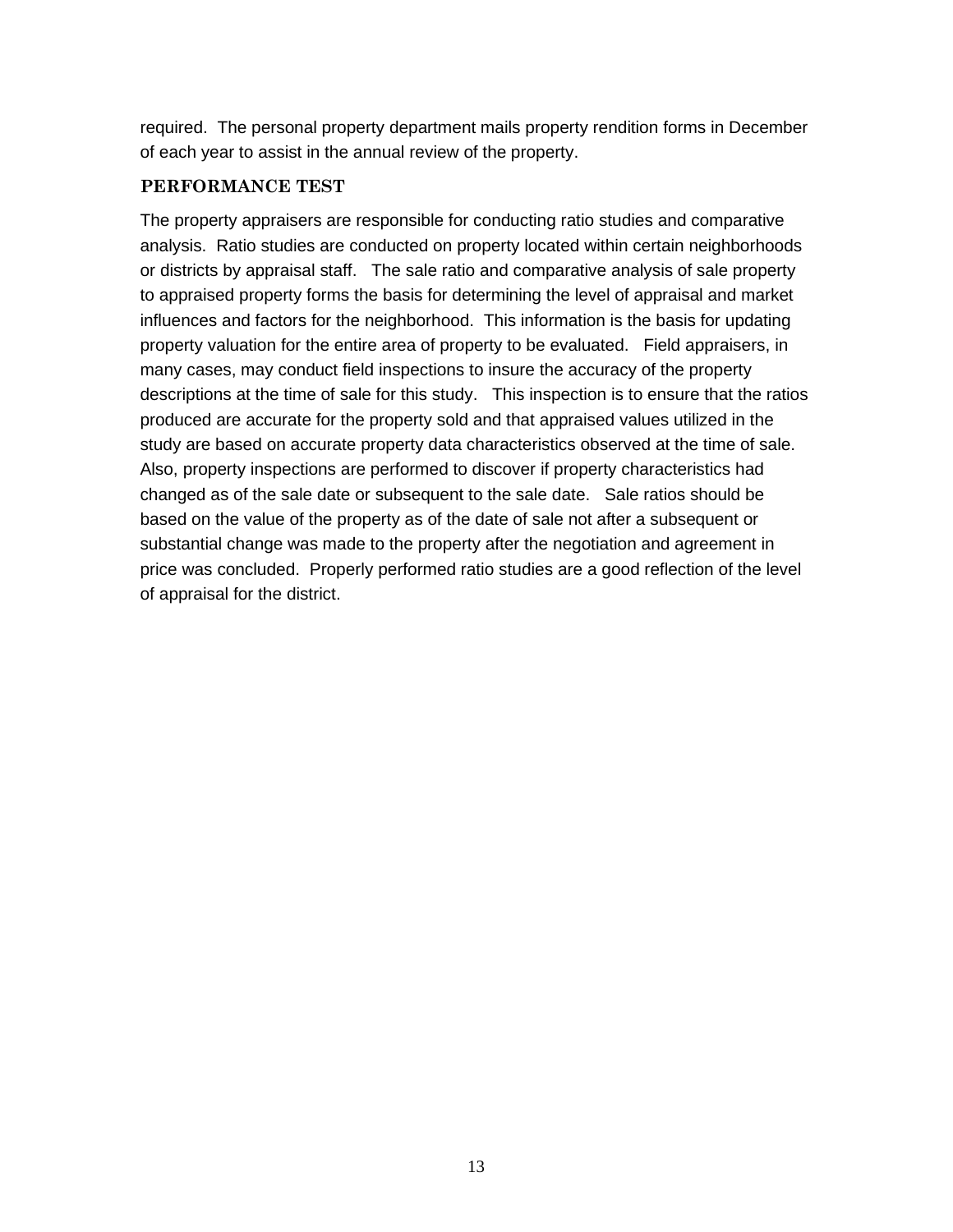# **The Appraisal and Informal Review Cycle**

#### **The Data Collection Phase July 21 - February 28**

The Data Collection Phase actually begins around July 21 with planning sessions to discuss our next appraisal project.

In the early phases of the appraisal cycle, beginning in early August, several events happen concurrently, including staff appraisers driving the county to discover new properties, identification of neighborhoods (i.e. market areas) and preparation of appraisal records for field inspections.

For the duration of the data collection phase, the staff appraisers in the field and office personnel work to update our appraisal records. The following bullet points summarize key activities:

- Field review of new construction and remodeling based on permits and plans.
- Field review of new and existing businesses.
- Field recheck of existing properties flagged for review based on reported structural issues, such as foundation problems, roof leaks or poor general condition/maintenance.
- Update GIS and appraisal records based on deeds and subdivision plats filed on or before the January 1<sup>st</sup> assessment date.
- Compile information regarding building permits, occupancy permits, list prices and sales prices.
- Compile information regarding properties posted for foreclosure and foreclosed properties.
- Ongoing data input into the District's CAMA system (Computer Assisted Mass Appraisal).
- Ongoing quality control edits and field rechecks.

The Data Collection Phase is critical to the overall appraisal project. The data gathered and input into our CAMA system during this seven-month period will drive the Valuation Phase.

#### **The Valuation Phase January 1-March 30th**

The Valuation Phase begins with the analysis of data gathered during the past seven months. The following bullet points show some of the key activities during the Valuation Phase:

• Land appraisers value newly platted subdivisions based on individual market transactions and/or builder take-down contracts. In general terms, we expect to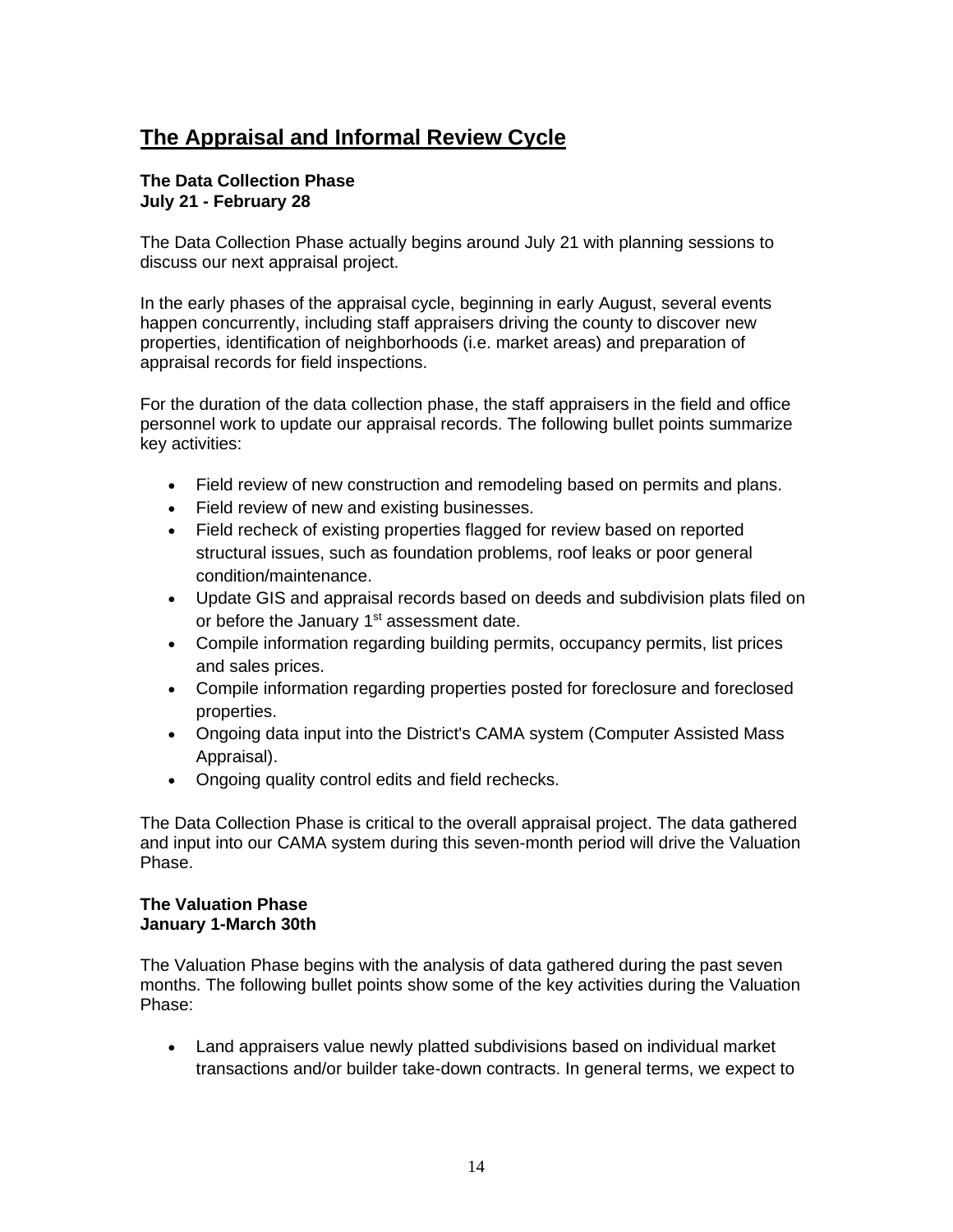see the typical interior base lot to have a land-to-property ratio of around 25% of the median property value in the neighborhood.

- Residential appraisers conduct appraisal ratio studies, calculating the mean & median ratio of the current appraised value of sold properties to their sales price. Concurrent with the analysis of ratio studies staff will update our residential pricing (classification) home cost schedules, utilizing Marshall & Swift cost tables, adjusted for region modifiers and local market modifiers derived from ratio studies.
- Utilizing sales ratio studies and by analyzing market influences within a neighborhood, such as amenities and foreclosure activity, our residential appraiser will perform an annual appraisal using generally accepted mass appraisal methods.
- Commercial/Industrial appraisers conduct appraisal ratio studies comparing the current appraised value of sold properties to their sales price. Concurrent with the analysis of ratio studies staff will update our commercial/industrial pricing (classification) schedules; utilizing Marshall & Swift cost tables, adjusted for region modifiers and local market modifiers derived for ratio studies. At the same time staff will analyze income valuations, research market rents, market expenses and capitalization rates for various categories of commercial/industrial property.
- Business Personal Property (BPP) appraisers will review sworn renditions of Business Personal Property, filed by owners, their tax agents or attorneys. Personal property appraisals are based primarily on the Cost Approach, utilizing information from renditions, field reviews and/or onsite inspections. Key components used in the valuation of BPP, via the Cost Approach, are original cost, less depreciation based on property types and age. Personal property inventories may, when deemed appropriate, is depreciated for such items as shrinkage and spoilage.

BPP accounts are coded with a four-digit numeric code, called Standard Industrial Classification (SIC) code. These codes are used to group business types that have similar property characteristics. Additionally, we have created a series of property codes to further delineate similar business types within a SIC code. The use of SIC codes and property codes enable the District to analyze comparable properties by code and study typical value ranges, in total or per square foot, for application of mass appraisal methodologies.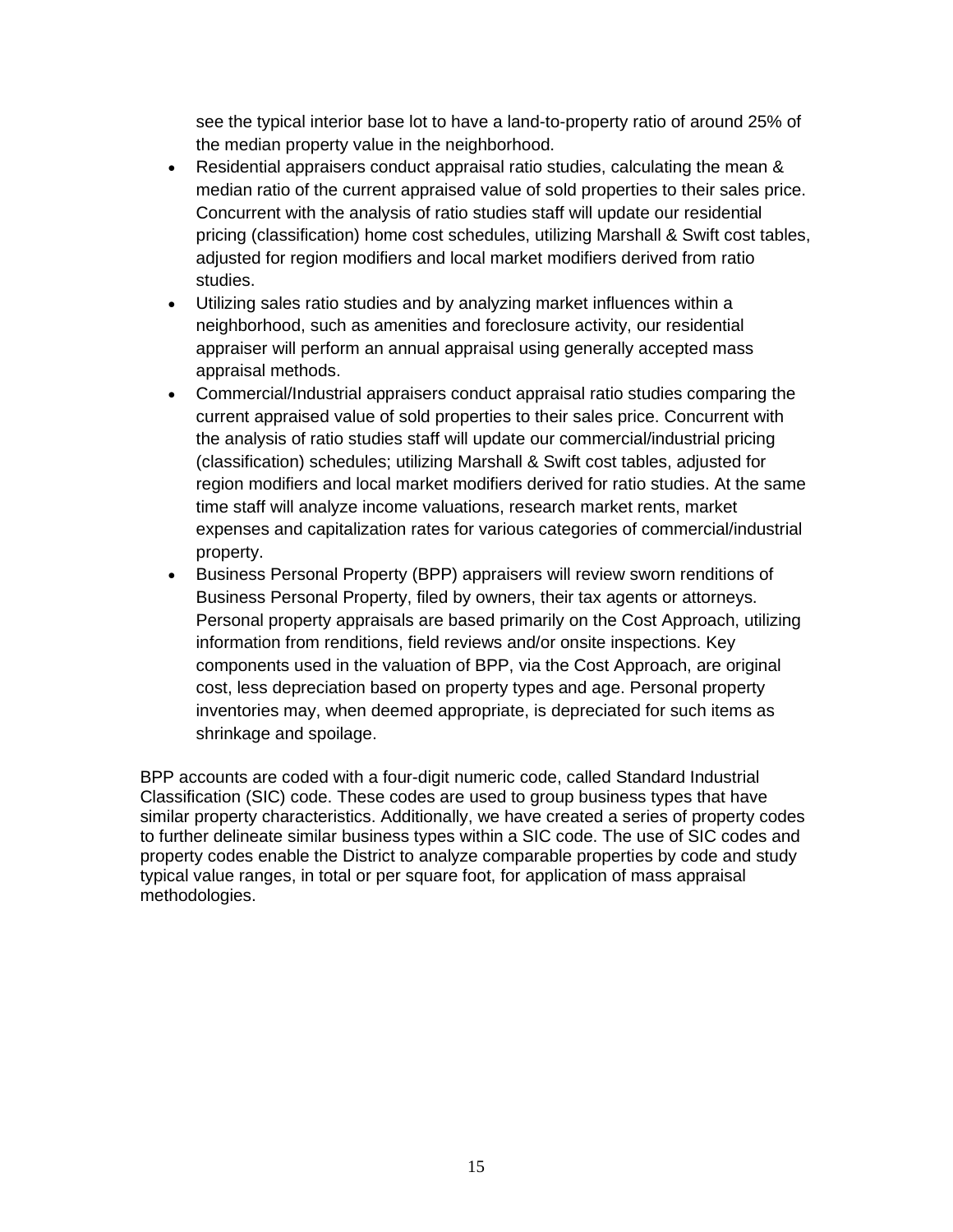#### **The Appraisal Notification and Informal Review Phase April 16 - July 20**

The Appraisal Notification process, and informal reviews, happen in two completely separate events for real property and business personal property, as follows: [Please keep in mind that the dates, other than statutory protest deadline, are estimated and intended to help you understand the general flow of the process.]

#### **Appraisal Notification**

#### **Real Property**

April 15 –

 All real property data input finalized in Computer Aided Mass Appraisal (CAMA) system.

- April 16 April 30
	- Real property appraisal notices processed for printing and mailing services.
- April 15 May 1

Real property appraisal notices mailed.

April  $16^{th}$  – May 31

Staff appraisers conduct real property informal reviews with property owners and/or their tax agents. If appraisal notices are mailed on or before May  $1<sup>st</sup>$ , the protest deadline will be 30 days from the noticed date.

#### **Business Personal Property**

- May 15
- First group of BPP data input finalized in CAMA system.
- May 20

First group of BPP Notice of Appraisal Value mailed.

May 21 – June 20

(Calculated 30-day protest deadline) staff appraisers conduct BPP informal reviews with property owners and/or their tax agents, from 1st group of BPP notices mailed.

June 10

Mail 2nd (final) group of BPP Notice of Appraised Value.

June 11 – July 10

(Calculated 30-day protest deadline) staff appraisers conduct BPP informal reviews with property owners and/or their tax agents, from 2nd group of BPP notices mailed.

#### **Informal Review**

The informal review process is provided, once the Notice of Appraised Value is mailed, and prior to a formal ARB protest hearing, to allow an owner or their tax agent to provide information about the property, including purchase contracts, repair estimates, building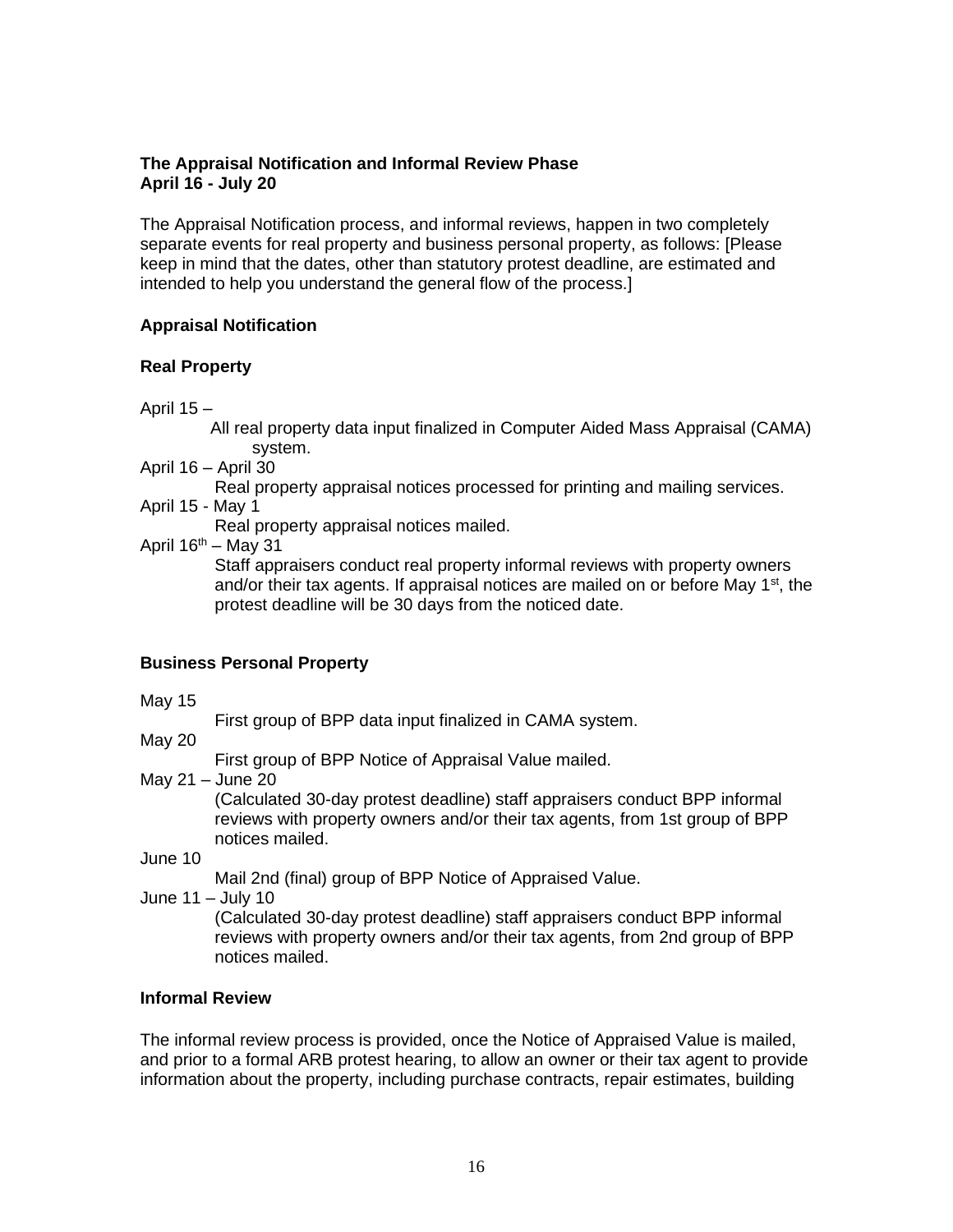plans, surveys and photographs. The District's appraiser will discuss the subject property's appraisal and supporting market data.

The informal review process begins when the Notices of Appraised Value are mailed, as outlined above. Informal review ends the day before your scheduled ARB hearing or at the signing of a settlement agreement, whichever occurs first.

If the owner or their tax agent and the appraiser agree to a value of the property the appraiser will print/sign a settlement agreement contract, to be signed by the owner/agent. At this point nothing additional is required and the value is final for the current year.

If the owner or their tax agent and the appraiser cannot resolve the valuation issue the owner can proceed to their ARB hearing, if a written protest has been filed, or is filed, before the protest deadline stated in the Notice of Appraised Value.

**Note:** Please note that an informal review does not entitle you to or create a protest with the Appraisal Review Board (ARB). To appear before the ARB, you must file a written protest by the protest deadline. The statutory protest deadline is 30 days after the appraisal notice date or May 31, whichever is later, with the deadline being extended to the next business day if the calculated deadline falls on a weekend or holiday.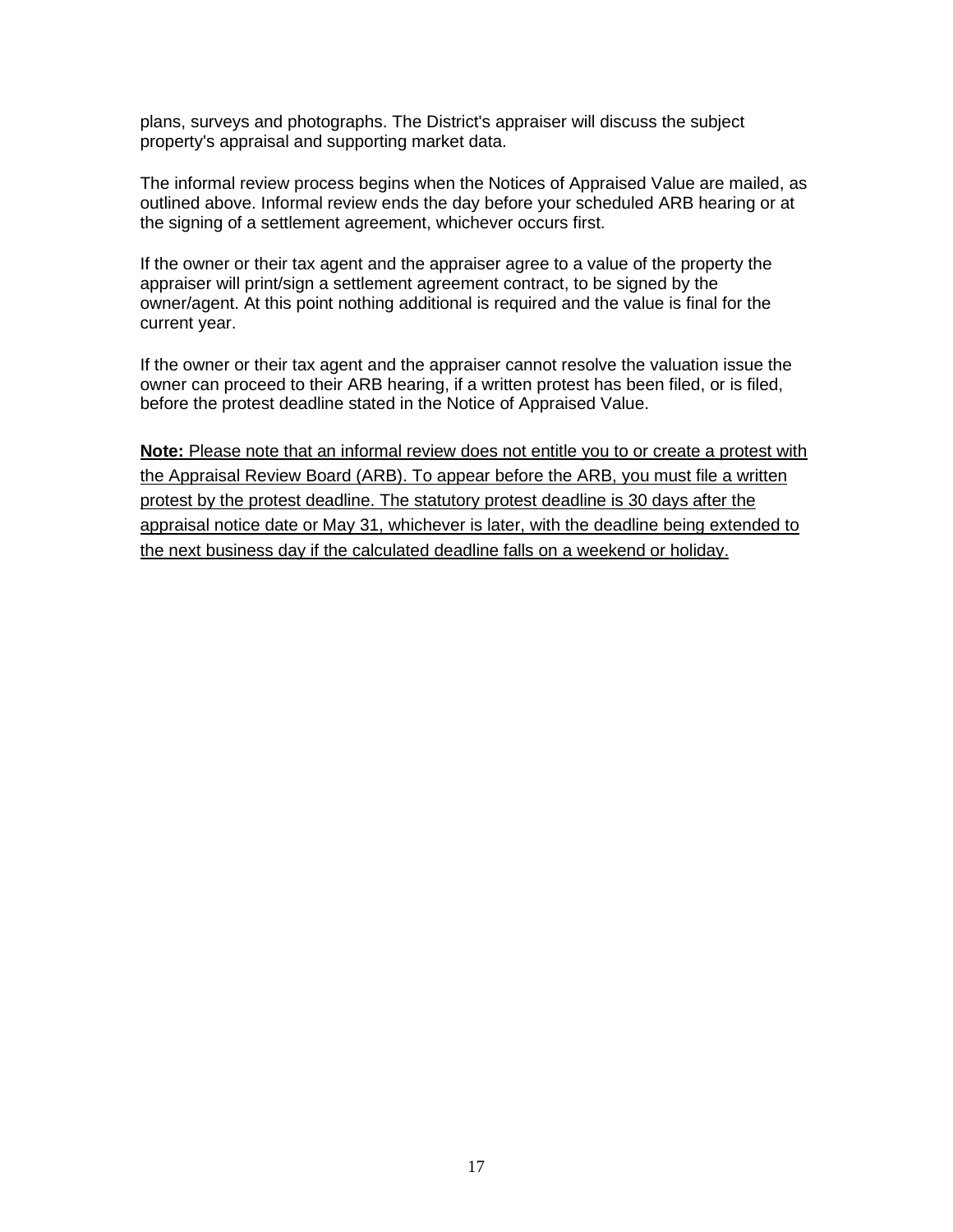# **Residential Valuation Process**

# **INTRODUCTION**

# *Scope of Responsibility*

The residential appraisers are responsible for estimating equal and uniform market values for residential improved and vacant property. There are approximately 38,867 residential improved single and multiple family parcels and 7,077 vacant residential properties in Kaufman County.

# *Appraisal Resources*

**Personnel** *-* The residential appraisal staff consists of 9 appraisers. The following appraisers are responsible for estimating the market value of residential property:

# **Royce Thomas RPA, Chief Appraiser Assistant, Exemption Manager Robert Castaneda RPA, CCA Appraisal Director, Commercial/BPP Manager,**

# **RPA, CCA Senior Residential Manager,**

**Robert Fletcher RPA, Agriculture/Residential Appraiser**

**Annie Gentry RPA, BPP Appraiser**

**Bryan Earls RPA, Residential Appraiser**

**Cristian Guerrero, Residential Appraiser**

**Ethan Hackett, Residential Appraiser**

# **Michael Duncan, Residential Appraiser**

• **Data -** An individualized set of data characteristics for each residential dwelling and multiple family units in this district are collected in the field and data entered to the computer. The property characteristic data drives the application of computer-assisted mass appraisal (CAMA) under the Cost, Market, and Income Approaches to property valuation.

# **VALUATION APPROACH**

# *Land Analysis*

Residential land valuation analysis is conducted prior to neighborhood sales analysis. The value of the land component to the property is estimated based on available market sales for comparable and competing land under similar usage. A comparison and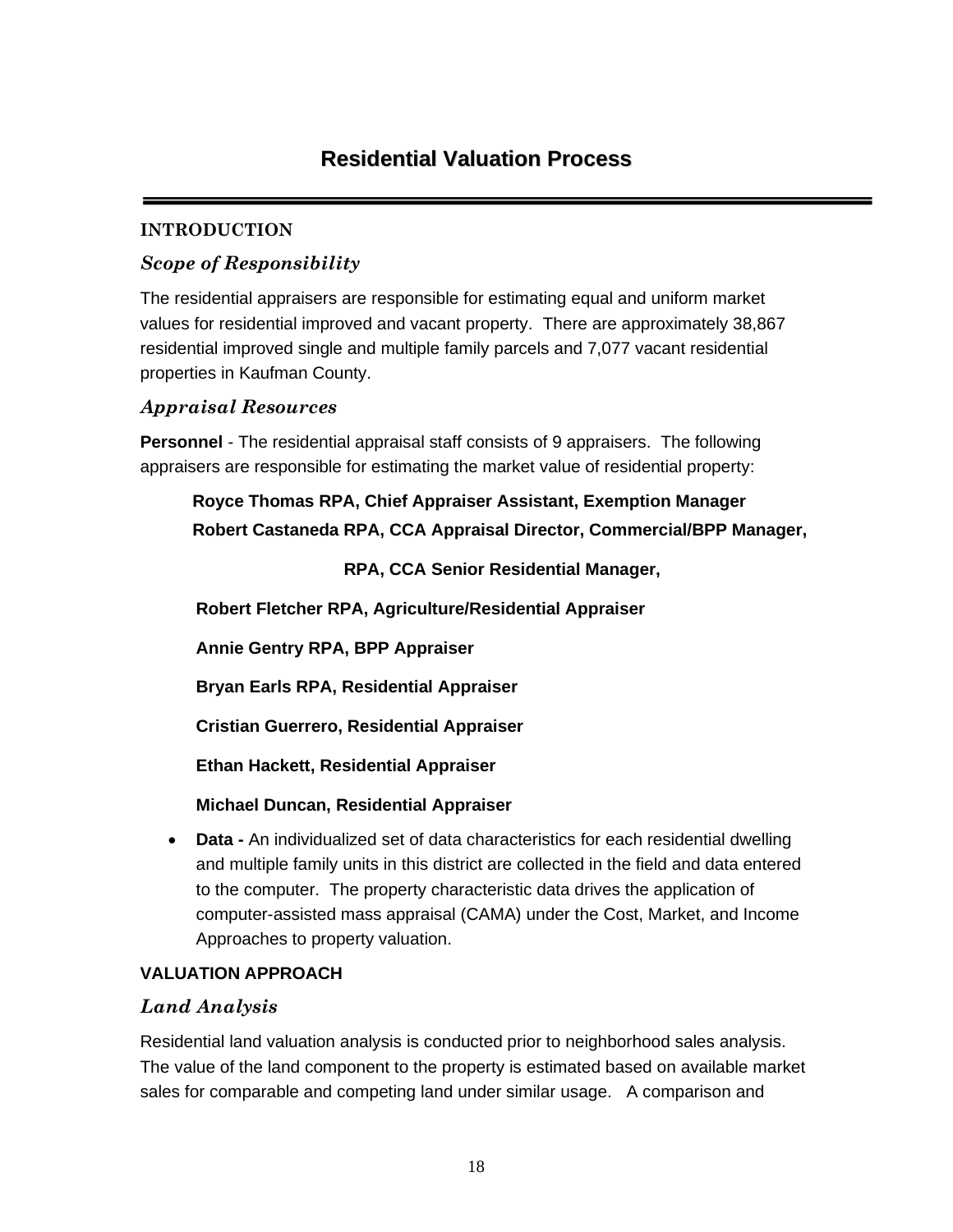analysis of comparable land sales is conducted based on a comparison of land characteristics found to influence the market price of land located in the neighborhood. Computerized land tables file stores the land information required to consistently value individual parcels within neighborhoods given known land characteristics. Specific land influences are considered, where necessary, and depending on neighborhood and individual lot or tract characteristics, to adjust parcels outside the neighborhood norm for such factors as access, view, shape, size, and topography. The appraisers use abstraction and allocation methods to ensure that estimated land values best reflect the contributory market value of the land to the overall property value.

# *Area Analysis*

Data on regional economic forces such as demographic patterns, regional locational factors, employment and income patterns, general trends in real property prices and rents, interest rate trends, availability of vacant land, and construction trends and costs are collected from private vendors and public sources and provide the field appraiser a current economic outlook on the real estate market. Information is gleaned from real estate publications and sources such as continuing education in the form of IAAO and TDLR classes.

# **Defining market areas in the district**

- **The District uses the market areas of the cities of Forney and Terrell when setting the market for Categories A, B, C, F as this is the most populated area with recent growth.**
- **The District uses the market areas of the Forney ISD and Terrell ISD when setting the market for Categories A, D AND E for accounts not in the city as this is the most populated area with recent growth.**
- **The District uses a county wide market area for appraising Categories D and E."**
- **The District uses the Cedar Creek Reservoir for Lake Lot properties for the market areas surrounding lake accessible areas, including category A and C properties. The county is now seeing more growth and subdivisions established around the reservoir. The district will continue to monitor and review activity and sales data.**
- **The District uses the market area of the City of Terrell for setting the market for Category L2.**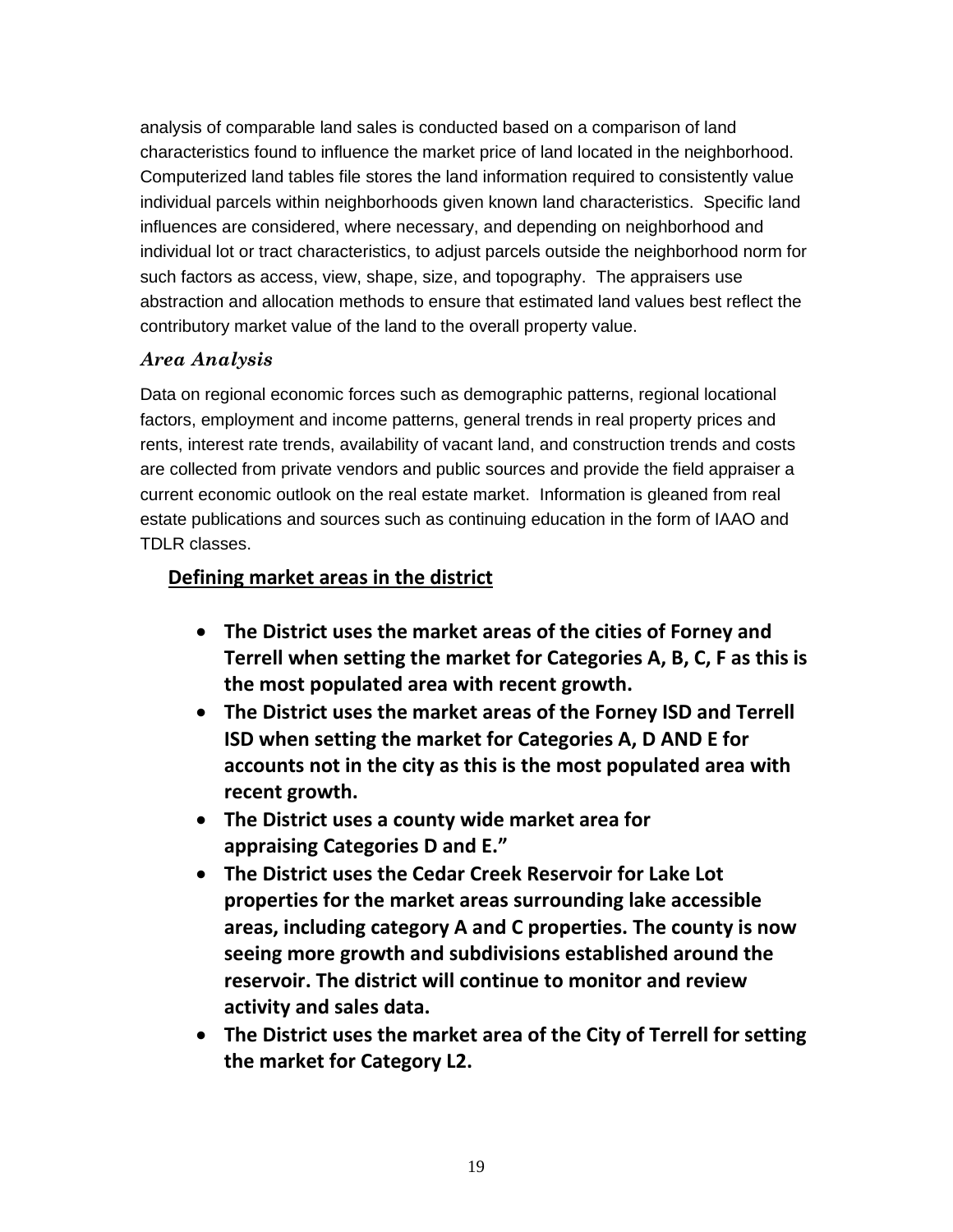- **Field work and re-inspections will be complete by January 1st of any year, allowing sufficient time for market area analysis and schedule updates from January 1 to April 1 for the entire market.**
- **The District uses Market Area for Heartland addition for A and C properties as tremendous growth and new construction in the area.**
- **The District uses Neighborhood Codes specifically regarding high impact areas for residential valuation. Areas included Forney ISD, and Heartland Addition. Both areas show significant growth and Market Adjustments analyzed for valuation purposes. These areas continue to experience tremendous activity and building with more and more development. The residential homes being built in these areas, tremendously impacts the Market Analysis.**

# *Neighborhood and Market Analysis*

Neighborhood analysis involves the examination of how physical, economic, governmental and social forces and other influences affect property values. The effects of these forces are also used to identify, classify, and stratify comparable properties into smaller, manageable subsets of the universe of properties known as neighborhoods. Residential valuation and neighborhood analysis is conducted as defined in market neighborhoods. Analysis of comparable market sales forms the basis of estimating market activity and the level of supply and demand affecting market prices for any given market area, neighborhood or district. Market sales indicate the effects of these market neighborhoods and are interpreted by the appraiser into an indication of market price ranges and indications of property component change considering a given time period relative to the date of appraisal. Cost and Market Approaches to estimate value are the basic techniques utilized to interpret these sales. For multiple family properties the Income Approach to value is also utilized to estimate an opinion of value for investment level residential property.

The first step in neighborhood analysis is the identification of a group of properties that share certain common traits. A "neighborhood" for analysis purposes is defined as the largest geographic grouping of properties where the property's physical, economic, governmental and social forces are generally similar and uniform. Geographic stratification accommodates the local supply and demand factors that vary across a jurisdiction. Once a neighborhood with similar characteristics has been identified, the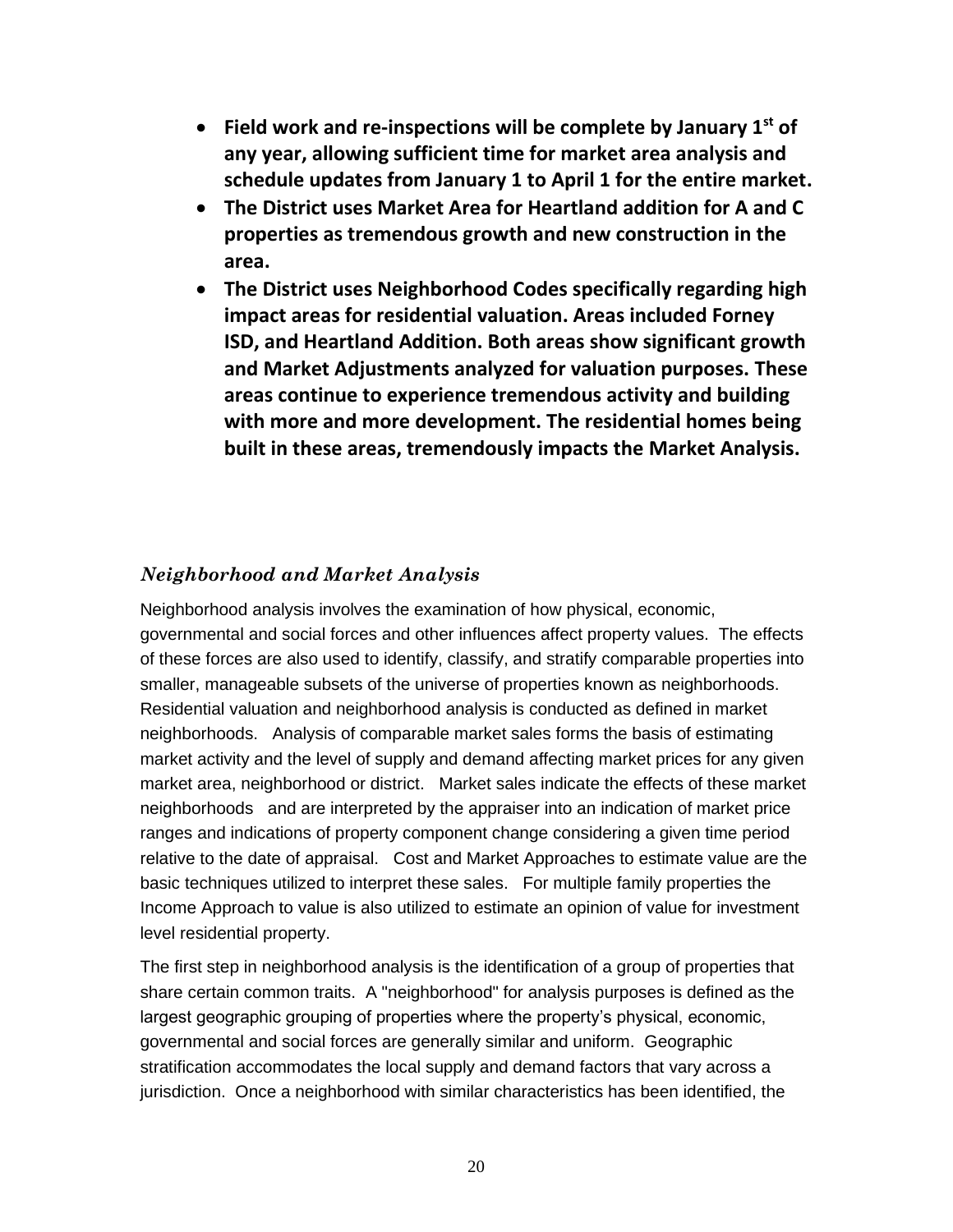next step is to define its boundaries. This process is known as "delineation". Some factors used in neighborhood delineation include location, sales price range, lot size, age of dwelling, quality of construction and condition of dwellings, square footage of living area, and story height. Delineation can involve the physical drawing of neighborhood boundary lines on a map, but it can also involve statistical separation or stratification based on attribute analysis. Part of neighborhood analysis is the consideration of discernible patterns of growth that influence a neighborhood's individual market. Few neighborhoods are fixed in character. Each neighborhood may be characterized as being in a stage of growth, stability or decline. The growth period is a time of development and construction. As new neighborhoods in a community are developed, they compete with existing neighborhoods. An added supply of new homes tends to induce population shift from older homes to newer homes. In the period of stability, or equilibrium, the forces of supply and demand are about equal. Generally, in the stage of equilibrium, older neighborhoods can be more desirable due to their stability of residential character and proximity to the workplace and other community facilities. The period of decline reflects diminishing demand or desirability. During decline, general property use may change from residential to a mix of residential and commercial uses. Declining neighborhoods may also experience renewal, reorganization, rebuilding, or restoration, which promotes increased demand and economic desirability.

Neighborhood identification and delineation is the cornerstone of the residential valuation system at the district. All the residential analysis work done in association with the residential valuation process is neighborhood specific. Neighborhoods are field inspected and delineated based on observable aspects of homogeneity. Neighborhood delineation is periodically reviewed to determine if further neighborhood delineation is warranted. Whereas neighborhoods involve similar properties in the same location, a neighborhood group is simply defined as similar neighborhoods in similar locations. Each residential neighborhood is assigned to a neighborhood group based on observable aspects of homogeneity between neighborhoods. Neighborhood grouping is highly beneficial in cost-derived areas of limited or no sales or use in direct sales comparison analysis. Neighborhood groups, or clustered neighborhoods, increase the available market data by linking comparable properties outside a given neighborhood. Sales ratio analysis, discussed below, is performed on a neighborhood basis, and in soft sale areas on a neighborhood group basis.

# *Highest and Best Use Analysis*

The highest and best use of property is the reasonable and probable use that supports the highest present value as of the date of the appraisal. The highest and best use must be physically possible, legal, financially feasible, and productive to its maximum. The highest and best use of residential property is normally its current use. This is due in part to the fact that residential development, in many areas, through use of deed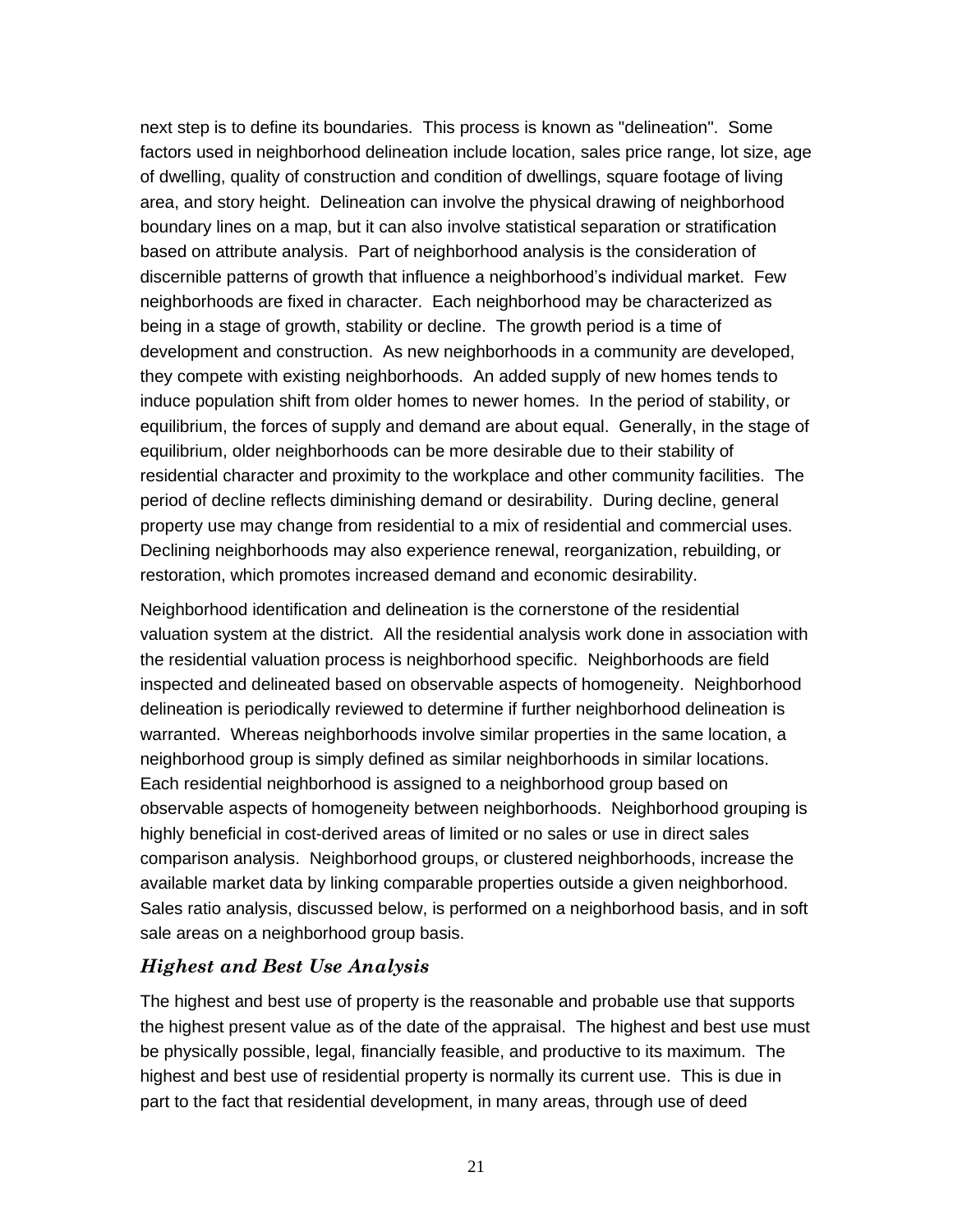restrictions and zoning, precludes other land uses. Residential valuation undertakes reassessment of highest and best use in transition areas and areas of mixed residential and commercial use. In transition areas with ongoing gentrification, the appraiser reviews the existing residential property use and makes a determination regarding highest and best use. Once the conclusion is made that the highest and best use remains residential, further highest and best use analysis is done to decide the type of residential use on a neighborhood basis. As an example, it may be determined in a transition area that older, non-remodeled homes are economic misimprovements, and the highest and best use of such property is the construction of new dwellings. In areas of mixed residential and commercial use, the appraiser reviews properties in these areas on a periodic basis to determine if changes in the real estate market require reassessment of the highest and best use of a select population of properties.

#### **VALUATION AND STATISTICAL ANALYSIS (Model Calibration)**

# *Cost Schedules*

All residential parcels in the district are valued with a replacement cost estimated from identical cost schedules based on the improvement classification system using a comparative unit method. The district's residential cost schedules are estimated from Marshall and Swift, a nationally recognized cost estimator service. These cost estimates are compared with sales of new improvements and evaluated from year to year and indexed to reflect the local residential building and labor market. Costs may also be indexed for neighborhood factors and influences that affect the total replacement cost of the improvements in a smaller market area based on evidence taken from a sample of market sales. The cost schedules are reviewed regularly as a result of recent state legislation requiring that the appraisal district cost schedules be within a range of plus or minus 10% from nationally recognized cost schedules.

A review of the residential cost schedule is performed annually. As part of this review and evaluation process of the estimated replacement cost, newly constructed sold properties representing various levels of quality of construction in district are considered. The property data characteristics of these properties are verified and photographs are taken of the samples. CAD replacement costs are compared against Marshall & Swift, a nationally recognized cost estimator, and the indicated replacement cost abstracted from these market sales of comparably improved structures. The results of this comparison are analyzed using statistical measures, including stratification by quality and reviewing of estimated building costs plus land to sales prices. As a result of this analysis, a new regional multiplier or economic index factor and indications of neighborhood economic factors are developed for use in the district's cost process. This new economic index is estimated and used to adjust the district's cost schedule to be in compliance with local building costs as reflected by the local market.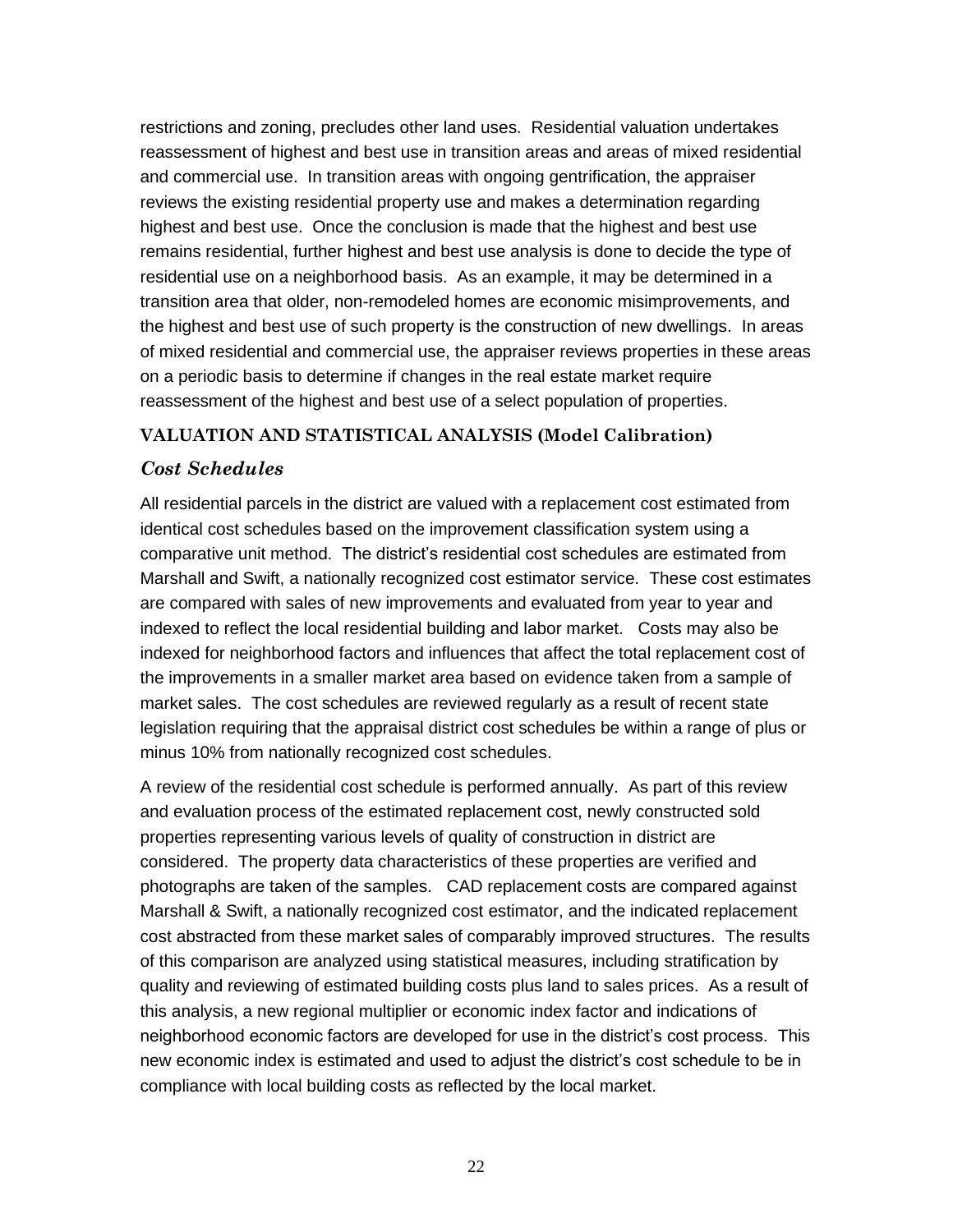# *Sales Information*

A sales file for the storage of "snapshot" sales data at the time of sale is maintained for real property. Residential vacant land sales, along with commercial improved and vacant land sales are maintained in a sales information system. Residential improved and vacant sales are collected from a variety of sources, including: district questionnaires sent to buyer and seller, field discovery, protest hearings, Board of Realtor's MLS, various sale vendors, builders, and realtors. A system of type, source, validity and verification codes has been established to define salient facts related to a property's purchase or transfer and to help determine relevant market sale prices. The effect of time as an influence on price was considered by paired comparison and applied in the ratio study to the sales as indicated within each neighborhood area. Neighborhood sales reports are generated as an analysis tool for the appraiser in the development and estimation of market price ranges and property component value estimates. Abstraction and allocation of property components based on sales of similar property is an important analysis tool to interpret market sales under the cost and market approaches to value. These analysis tools help determine and estimate the effects of change, with regard to price, as indicated by sale prices for similar property within the current market.

Monthly time adjustments are estimated based on comparative analysis using paired comparison of sold property. Sales of the same property were considered and analyzed for any indication of price change attributed to a time change or influence. Property characteristics, financing, and conditions of sale were compared for each property sold in the pairing of property to isolate only the time factor as an influence on price.

# *Statistical Analysis*

The residential valuation appraisers perform statistical analysis annually to evaluate whether estimated values are equitable and consistent with the market. Ratio studies are conducted on each of the residential valuation neighborhoods in the district to judge the two primary aspects of mass appraisal accuracy--level and uniformity of value. Appraisal statistics of central tendency generated from sales ratios are evaluated and analyzed for each neighborhood. The level of appraised values is determined by the weighted mean ratio for sales of individual properties within a neighborhood, and a comparison of neighborhood weighted means reflect the general level of appraised value between comparable neighborhoods.

The appraiser, through the sales ratio analysis process, reviews every neighborhood annually. The first phase involves neighborhood ratio studies that compare the recent sales prices of neighborhood properties to the appraised values of these sold properties. This set of ratio studies affords the appraiser an excellent means of judging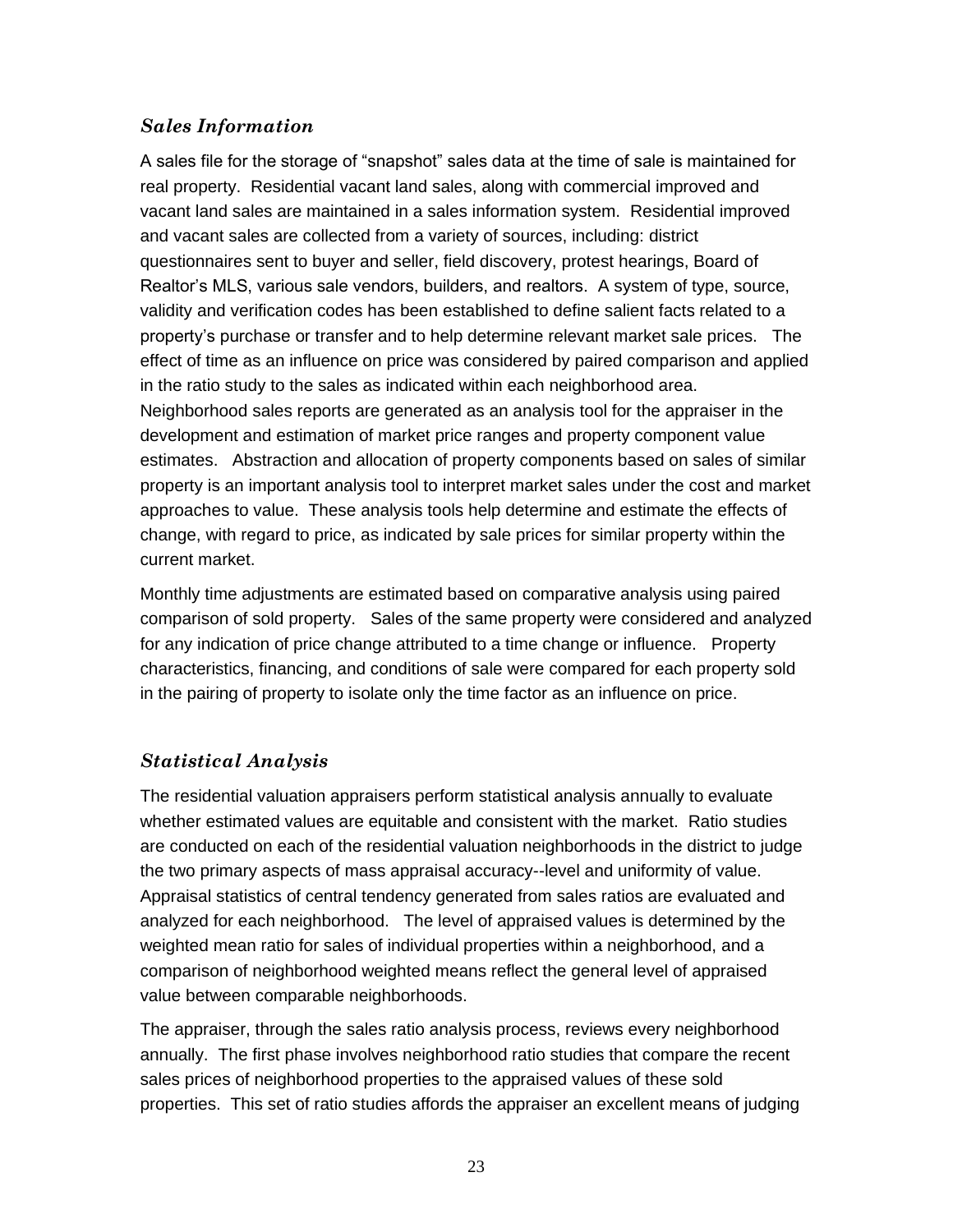the present level of appraised value and uniformity of the sales. The appraiser, based on the sales ratio statistics and designated parameters for valuation update, makes a preliminary decision as to whether the value level in a neighborhood needs to be updated or whether the level of market value in a neighborhood is at an acceptable level.

#### *Market and Cost Reconciliation and Valuation*

Neighborhood analysis of market sales to achieve an acceptable sale ratio or level of appraisal is also the reconciliation of the market and cost approaches to valuation. Market factors are developed from appraisal statistics provided from market analyses and ratio studies and are used to ensure that estimated values are consistent with the market and to reconcile cost indicators. The district's primary approach to the valuation of residential properties uses a hybrid cost-sales comparison approach. This type of approach accounts for neighborhood market influences not particularly specified in a purely cost model.

The following equation denotes the hybrid model used:

$$
MV = LV + (RCN - AD)
$$

Whereas, in accordance with the cost approach, the estimated market value (MV) of the property equals the land value (LV) plus the replacement cost new of property improvements (RCN) less accrued depreciation (AD). As the cost approach separately estimates both land and building contributory values and uses depreciated replacement costs, which reflect only the supply side of the market, it is expected that adjustments to the cost values may be needed to bring the level of appraisal to an acceptable standard as indicated by market sales. Thus, demand side economic factors and influences may be observed and considered. These market, or location adjustments, may be abstracted and applied uniformly within neighborhoods to account for locational variances between market areas or across a jurisdiction. Whereas, in accordance with the Market Approach, the estimated market value (MV) of the property equals the basic unit of property, under comparison, times the market price range per unit for sales of comparable property. For residential property, the unit of comparison is typically the price per square foot of living area or the price indicated for the improvement contribution. This analysis for the hybrid model is based on both the cost and market approaches as a correlation of indications of property valuation. A significant unknown for these two indications of value is determined to be the rate of change for the improvement contribution to total property value. The measure of change for this property component can best be reflected and based in the annualized accrued depreciation rate. This cost related factor is most appropriately measured by sales of similar property. The market approach, when improvements are abstracted from the sale price, indicates the depreciated value of the improvement component, in effect, measuring changes in accrued depreciation, a cost factor. The level of improvement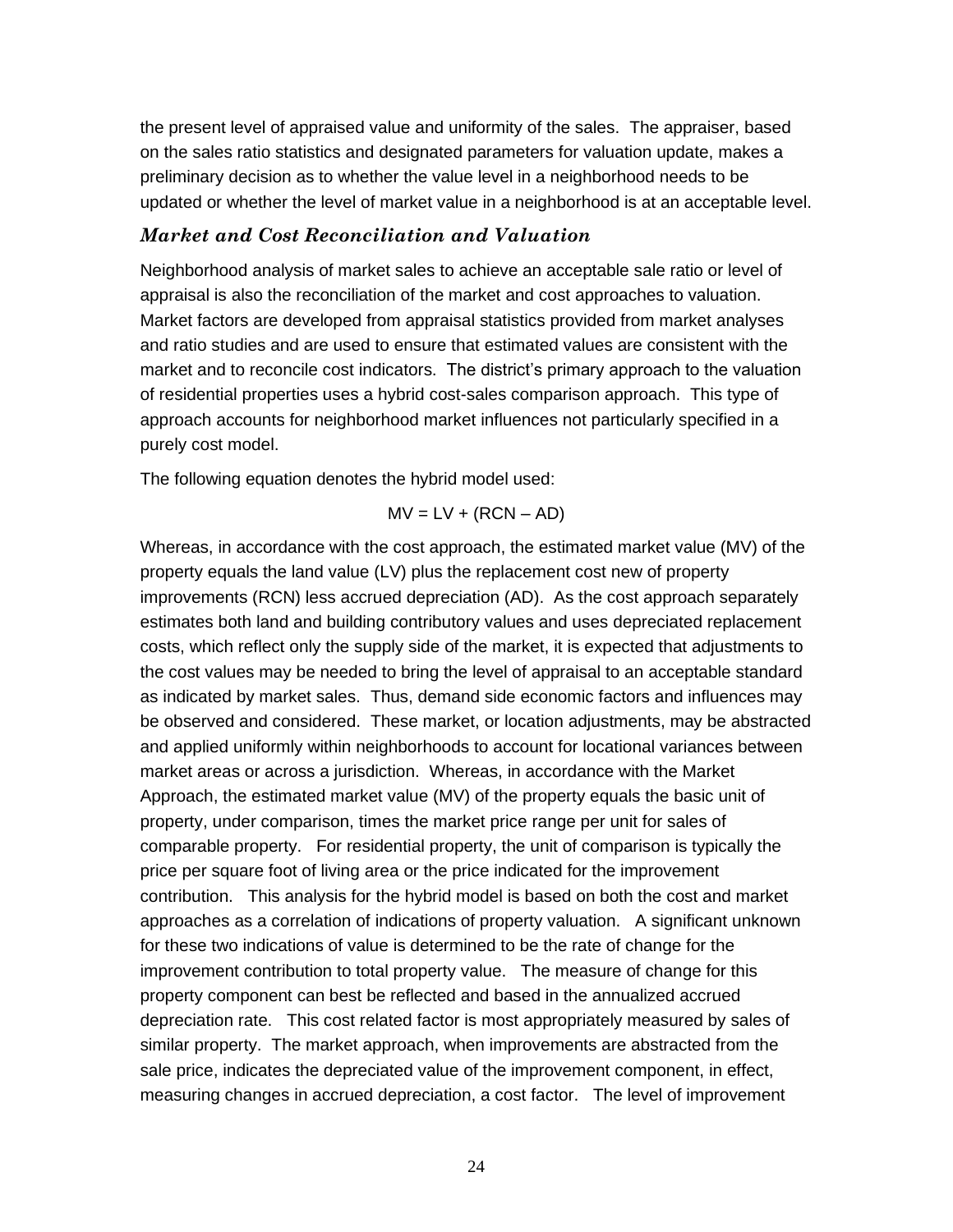contribution to the property is measured by abstraction of comparable market sales, which is the property sale price less land value. The primary unknown for the cost approach is to accurately measure accrued depreciation affecting the amount of loss attributed to the improvements as age increases and condition changes. This evaluation of cost results in the depreciated value of the improvement component based on age and condition. The evaluation of this market and cost information is the basis of reconciliation and indication of property valuation under this hybrid model.

When the appraiser reviews a neighborhood, the appraiser reviews and evaluates a ratio study that compares recent sales prices of properties, appropriately adjusted for the effects of time, within a delineated neighborhood, with the value of the properties' based on the estimated depreciated replacement cost of improvements plus land value. The calculated ratio derived from the sum of the sold properties' estimated value divided by the sum of the time adjusted sales prices indicates the neighborhood level of appraisal based on sold properties. This ratio is compared to the acceptable appraisal ratio, 96% to 100%, to determine the level of appraisal for each neighborhood. If the level of appraisal for the neighborhood is outside the acceptable range of ratios, adjustments to the neighborhood are made.

If reappraisal of the neighborhood is indicated, the appraiser analyzes available market sales, appropriately adjusted for the apparent effects of time, by market abstraction of property components. This abstraction of property components allows the appraiser to focus on the rate of change for the improvement contribution to the property by providing a basis for calculating accrued depreciation attributed to the improvement component. This impact on value is usually the most significant factor affecting property value and the most important unknown to determine by market analysis. Abstraction of the improvement component from the adjusted sale price for a property indicates the effect of overall market suggested influences and factors on the price of improvements that were a part of this property, recently sold. Comparing this indicated price or value allocation for the improvement with the estimated replacement cost new of the improvement indicates any loss in value due to accrued forms of physical, functional, or economic obsolescence. This is a market driven measure of accrued depreciation and results in a true and relevant measure of improvement marketability, particularly when based on multiple sales that indicate the trending of this rate of change over certain classes of improvements within certain neighborhoods. Based on this market analysis, the appraiser estimates the annual rate of depreciation for given improvement descriptions considering age and observed condition. Once estimated, the appraiser recalculates the improvement value of all property within the sale sample to consider and review the effects on the neighborhood sale ratio. After an acceptable level of appraisal is achieved within the sale sample, the entire neighborhood of property is recalculated utilizing the indicated depreciation rates taken from market sales. This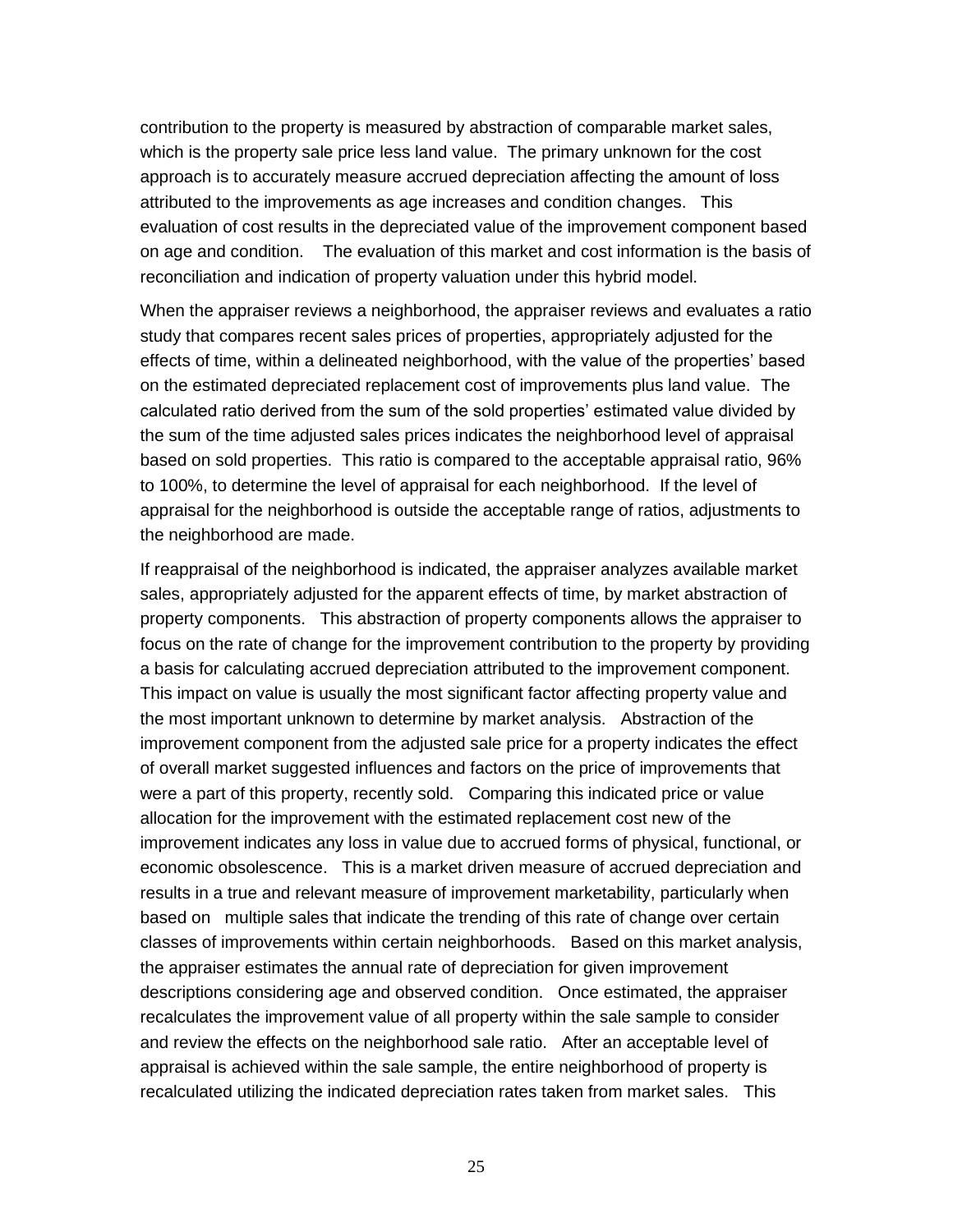depreciation factor is the basis for trending all improvement values and when combined with any other site improvements and land value, brings the estimated property value through the cost approach closer to actual market prices as evidenced by recent sale prices available within a given neighborhood. Therefore, based on analysis of recent sales located within a given neighborhood, estimated property values will reflect the market influences and conditions only for the specified neighborhood, thus producing more representative and supportable values. The estimated property values calculated for each update neighborhood are based on market indicated factors applied uniformly to all properties within a neighborhood. Finally, with all the market-trend factors applied, a final ratio study is generated that compares recent sale prices with the proposed appraised values for these sold properties. From this set of ratio studies, the appraiser judges the appraisal level and uniformity in both update and non-update neighborhoods and verifies appraised values against overall trends as exhibited by the local market, and finally, for the school district as a whole.

#### **TREATMENT OF RESIDENCE HOMESTEADS**

Beginning in 1998, the State of Texas implemented a constitutional classification scheme concerning the appraisal of residential property that receives a residence homestead exemption. Under that law, beginning in the second year a property receives a homestead exemption; increases in the assessed value of that property are "capped." The value for tax purposes (assessed value) of a qualified residence homestead will be the LESSER of:

- the market value; or
- the preceding year's appraised value; PLUS, 10 percent for each year since the property was re-appraised; PLUS, the value of any improvements added since the last re-appraisal.

Assessed values of capped properties must be recomputed annually. If a capped property sells, the cap automatically expires as of January  $1<sup>st</sup>$  of the year following sale of the property and the property is appraised at its market value. An analogous provision applies to new homes. While a developer owns them, unoccupied residences may be partially complete and appraised as part of an inventory. This valuation is estimated using the district's land value and the percentage of completion for the improvement contribution that usually is similar to the developer's construction costs as a basis of completion on the valuation date. However, in the year following changes in completion, occupancy, or sale, they are appraised at market value.

# **INDIVIDUAL VALUE REVIEW PROCEDURES**

*Field Review*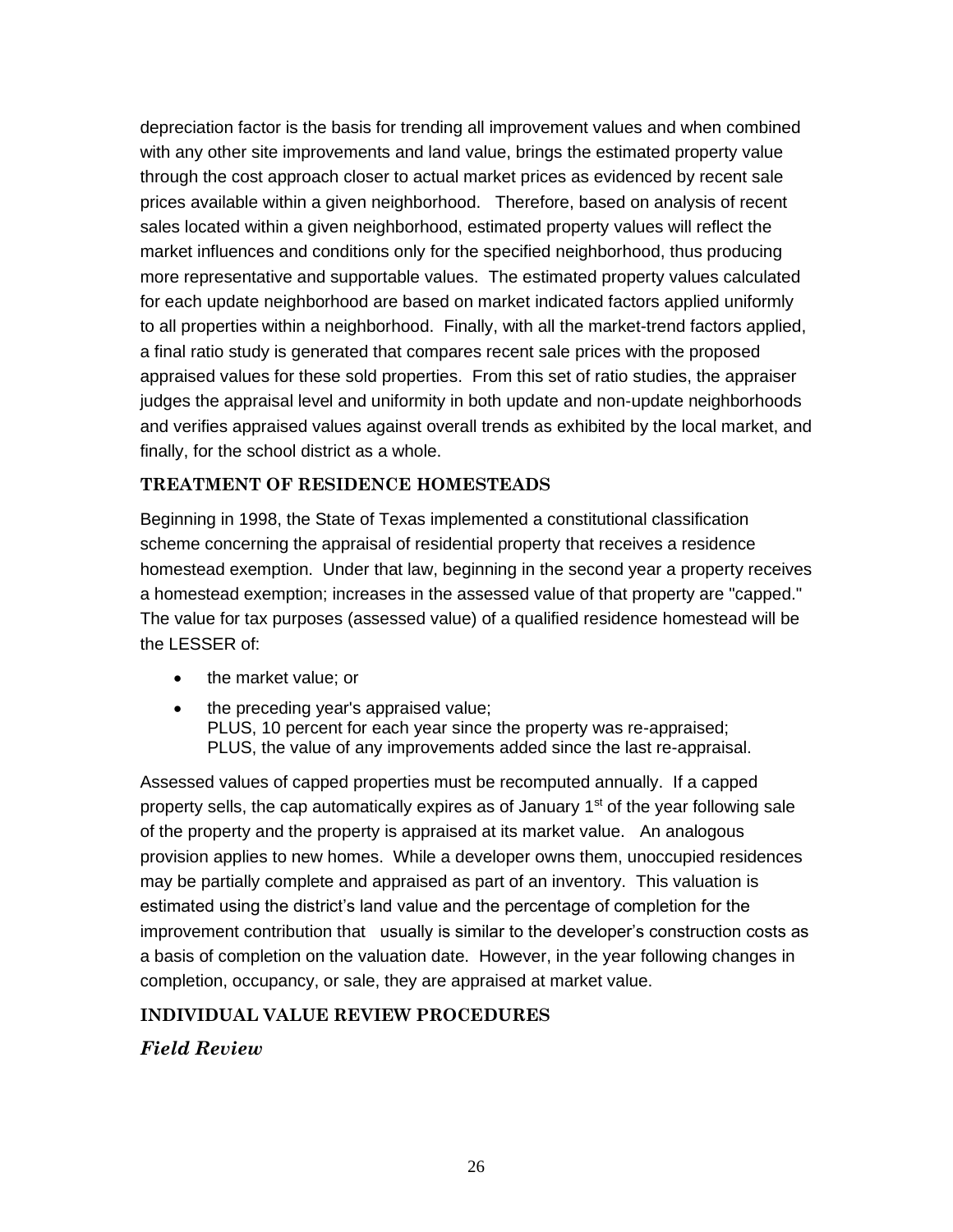The appraiser identifies individual properties in critical need of field review through sales ratio analysis. Sold properties are field reviewed on a monthly and periodic basis to check for accuracy of data characteristics.

As the district's parcel count has increased through new home construction, and the homes constructed in the boom years of the late 70's and early 80's experience remodeling, the appraisers are required to perform the field activity associated with transitioning and high demand neighborhoods. Increased sales activity has also resulted in a more substantial field effort on the part of the appraisers to review and resolve sales outliers. Additionally, the appraiser frequently field reviews subjective data items such as quality of construction, condition, and physical, functional and economic obsolescence, factors contributing significantly to the market value of the property. After preliminary estimates of value have been determined in targeted areas, the appraiser takes valuation documents to the field to test the computer-assisted values against his own appraisal judgment. During this review, the appraiser is able to physically inspect both sold properties and unsold properties for comparability and consistency of values.

# *Office Review*

Once field review is completed, the appraiser conducts a routine valuation review of all properties as outlined in the discussion of ratio studies and market analysis. Valuation reports comparing previous values against proposed and final values are generated for all residential improved and vacant properties. The percentage of value difference are noted for each property within a delineated neighborhood allowing the appraiser to identify, research and resolve value anomalies before final appraised values are released. Previous values resulting from a hearing protest are individually reviewed to determine if the value remains appropriate for the current year.

Once the appraiser is satisfied with the level and uniformity of value for each neighborhood within his area of responsibility, the estimates of value go to noticing.

#### **PERFORMANCE TESTS**

# *Sales Ratio Studies*

The primary analytical tool used by the appraisers to measure and improve performance is the ratio study. The district ensures that the appraised values that it produces meet the standards of accuracy in several ways. Overall sales ratios are generated for each neighborhood to allow the appraiser to review general market trends within their area of responsibility and provide an indication of market appreciation over a specified period of time. The PC-based ratio studies are designed to emulate the findings of the state comptroller's annual property value study for category A property.

# *Management Review Process*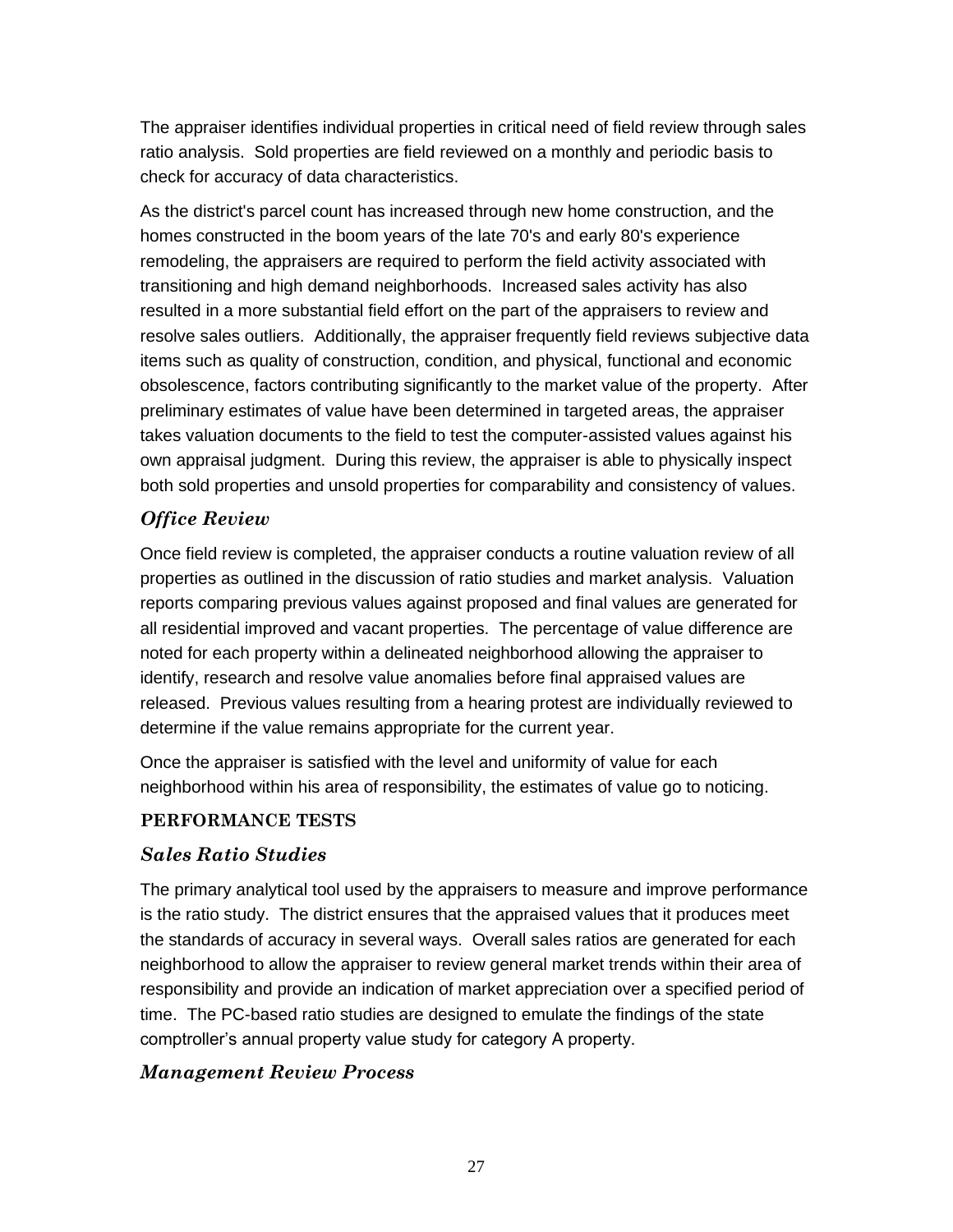Once the proposed value estimates are finalized, the appraiser reviews the sales ratios by neighborhood and presents pertinent valuation data, such as weighted sales ratio and pricing trends, to the appraisal supervisors and the Chief Appraiser for final review and approval. This review includes comparison of level of value between related neighborhoods within and across jurisdiction lines. The primary objective of this review is to ensure that the proposed values have met preset appraisal guidelines appropriate for the tax year in question.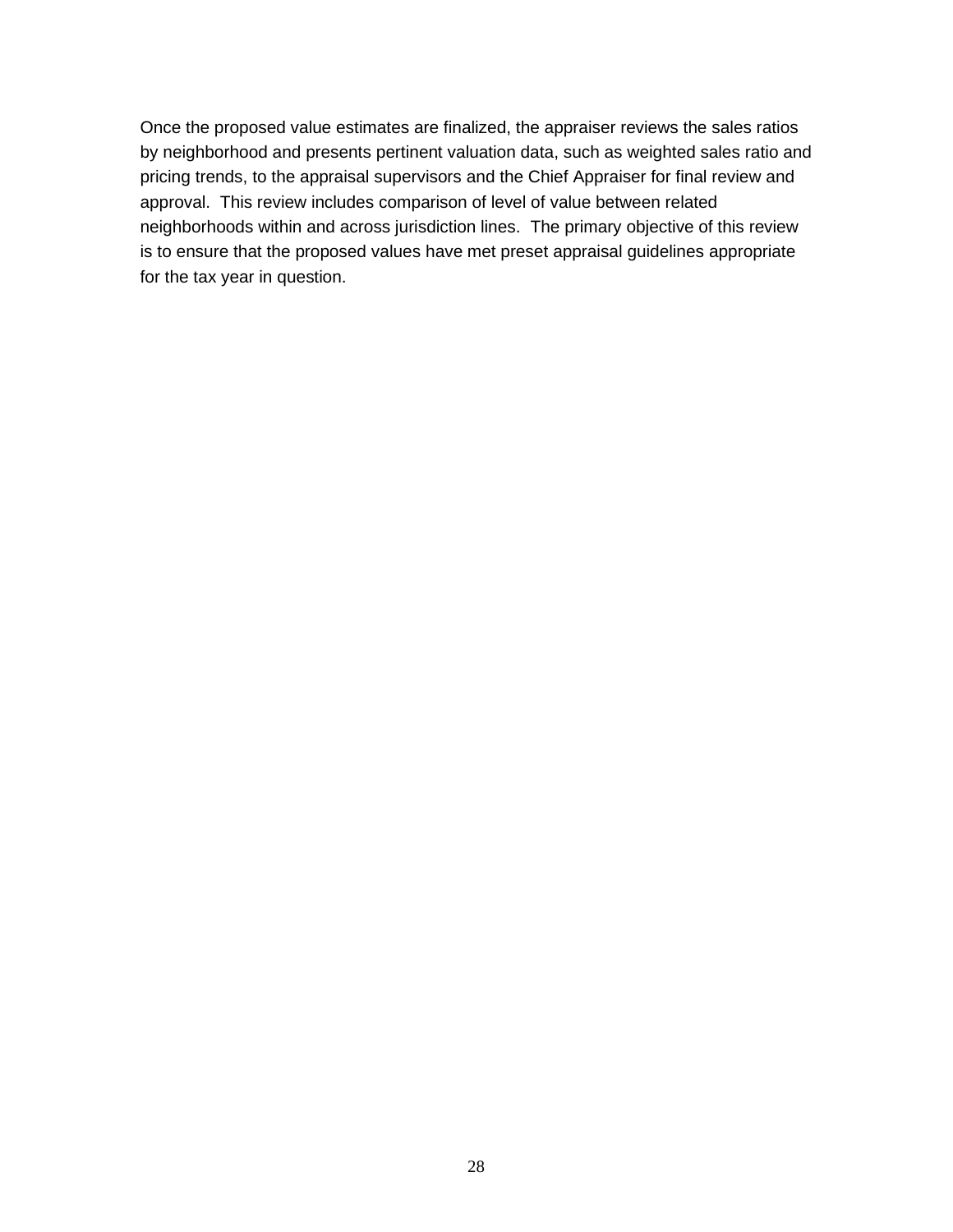# **Commercial and Industrial Property Valuation Process**

# **INTRODUCTION**

# *Appraisal Responsibility*

This mass appraisal assignment includes all of the commercially described real property which falls within the responsibility of the commercial valuation appraisers of the Kaufman County Central Appraisal District and located within the boundaries of this taxing jurisdiction. Commercial appraisers appraise the fee simple interest of properties according to statute and court decisions. However, the affect of easements, restrictions, encumbrances, leases, contracts or special assessments are considered on an individual basis, as is the appraisement of any non-exempt taxable fractional interests in real property (i.e. certain multi-family housing projects). Fractional interests or partial holdings of real property are appraised in fee simple for the whole property and divided programmatically based on their prorated interests.

# *Appraisal Resources*

**Personnel** - The improved real property appraisal responsibilities are categorized according to major property types of multi-family or apartment, office, retail, warehouse and special use (i.e. hotels, hospitals and, nursing homes).

*The following appraises are responsible for estimating the market value of commercial and industrial property:*

# **Chris Peace, RPA, RTA, CCA, Chief Appraiser**

# **Robert Castaneda, RPA, CCA Appraisal Director**

**Data** - The data used by the commercial appraisers includes verified sales of vacant land and improved properties and the pertinent data obtained from each (sales price levels, capitalization rates, income multipliers, equity dividend rates, marketing period, etc.). Other data used by the appraisers includes actual income and expense data (typically obtained through the hearings process), actual contract rental data, leasing information (commissions, tenant finish, length of terms, etc.), and actual construction cost data. In addition to the actual data obtained from specific properties, market data publications are also reviewed to provide additional support for market trends.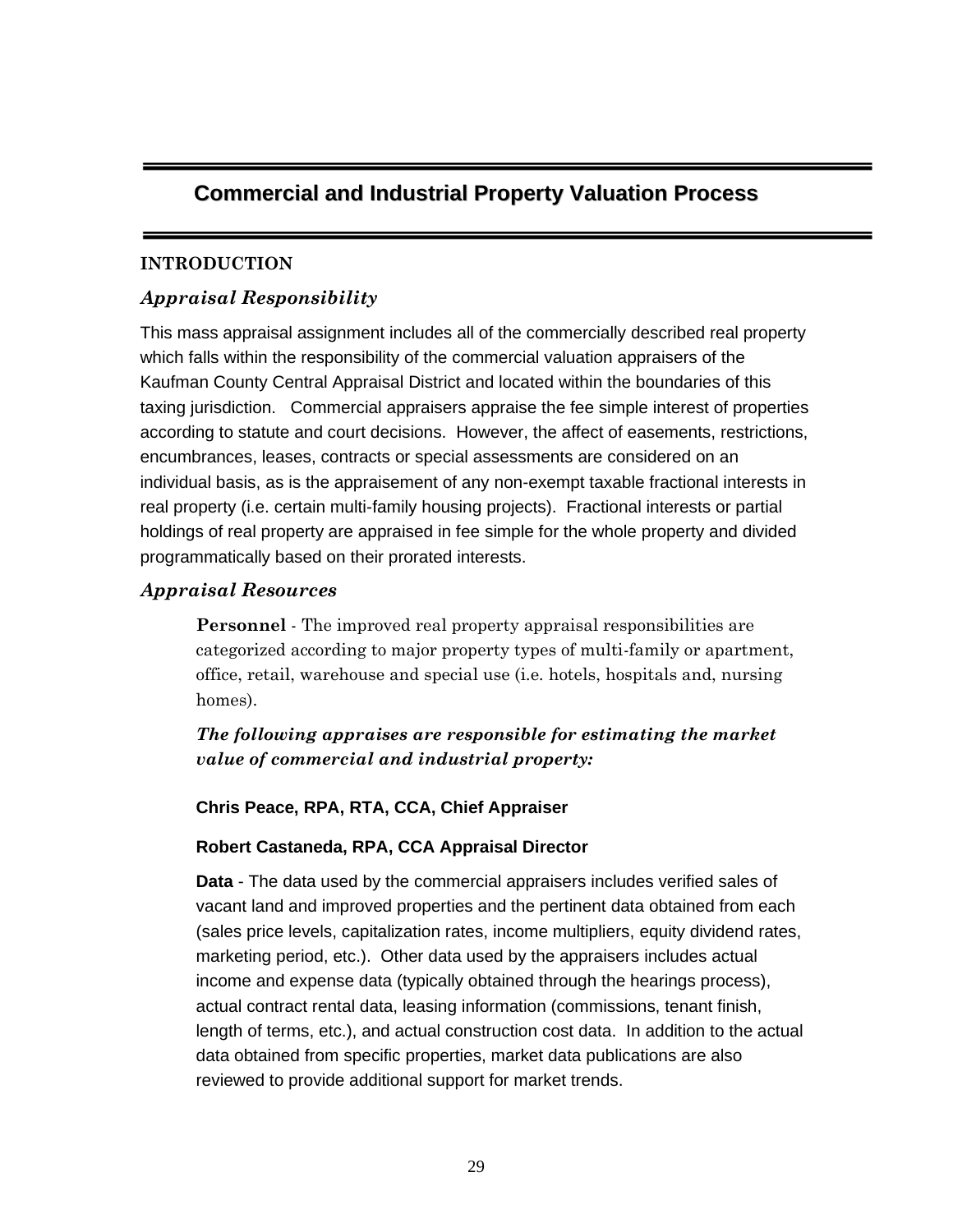# **PRELIMINARY ANALYSIS**

# *Market Study*

Market studies are utilized to test new or existing procedures or valuation modifications in a limited sample of properties located in the district and are also considered and become the basis of updating whenever substantial changes in valuation are made. These studies target certain types of improved property to evaluate current market prices for rents and for sales of commercial and industrial real property. These comparable sale studies and ratio studies reveal whether the valuation system is producing accurate and reliable value estimates or whether procedural and economic modifications are required. The appraiser implements this methodology when developing cost approach, market approach, and income approach models.

Kaufman CAD coordinates its discovery and valuation activities with adjoining appraisal districts. Numerous field trips, interviews and data exchanges with adjacent appraisal districts have been conducted to ensure compliance with state statutes. In addition, Kaufman CAD administration and personnel interact with other assessment officials through professional trade organizations including the International Association of Assessing Officers, Texas Association of Appraisal Districts and the Texas Association of Assessing Officers. District staff strives to maintain appraisal skills and professionalism by continuing education in the form of courses that are offered by several professional associations such as International Association of Assessing Officers (IAAO), Texas Association of Assessing Officers (TAAO), Texas Association of Appraisal Districts (TAAD) and Texas Department of Licensing and Regulation (TDLR) courses.

# **VALUATION APPROACH**

# *Land Value*

Commercial land is analyzed annually to compare appraised values with recent sales of land in the market area. If appraised values differ from sales prices being paid, adjustments are made to all land in that region. Generally, commercial property is appraised on a price per square foot basis. Factors are placed on individual properties based on corner influence, depth of site, shape of site, easements across site, and other factors that may influence value. The land is valued as though vacant at the highest and best use.

# *Area Analysis*

Area data on regional economic forces such as demographic patterns, regional locational factors, employment and income patterns, general trends in real property prices and rents, interest rate trends, availability of vacant land, and construction trends and costs are collected from private vendors and public sources.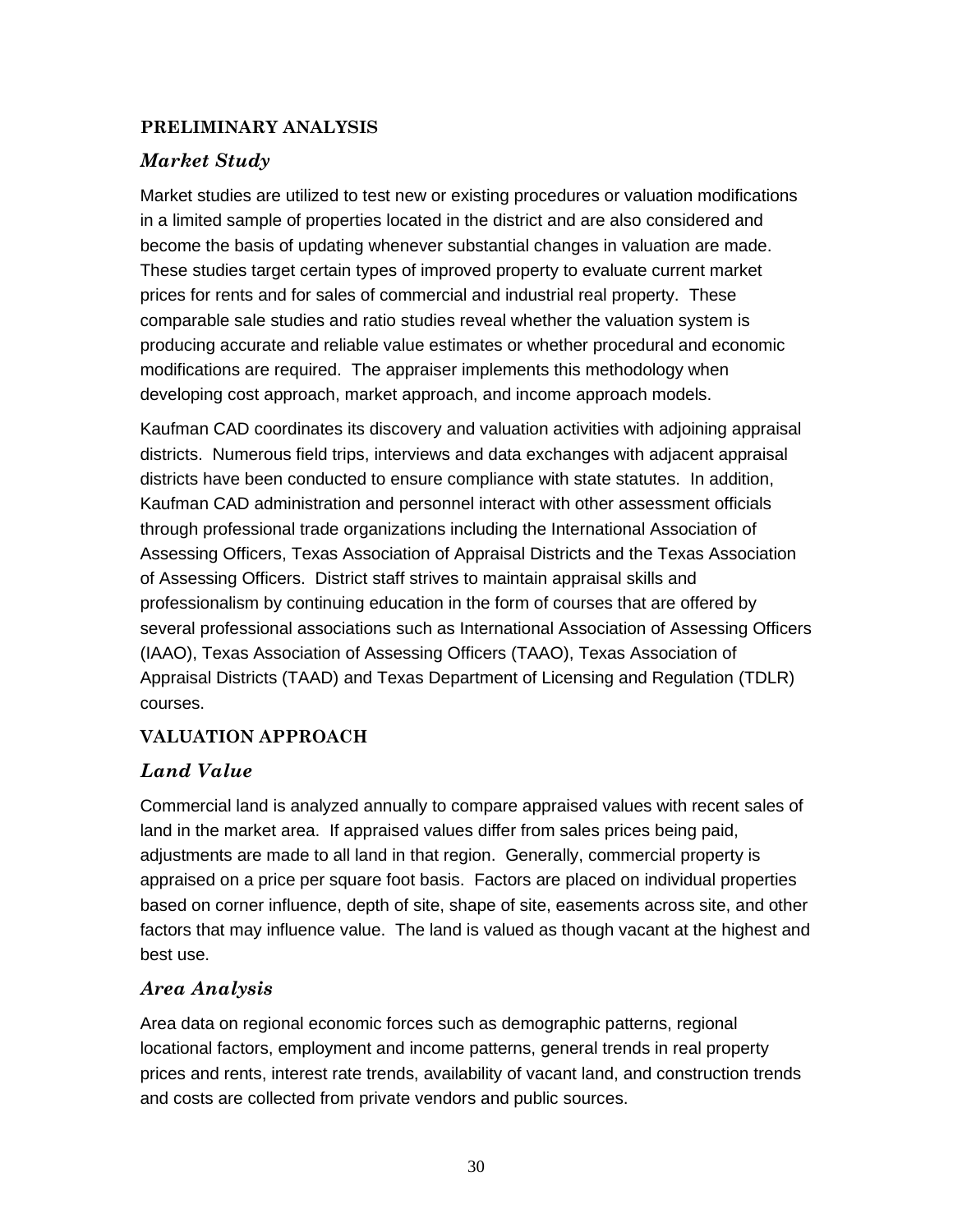# *Neighborhood Analysis*

The neighborhood and market areas are comprised of the land area and commercially classed properties located within the boundaries of this appraisal jurisdiction. These areas consist of a wide variety of property types including multiple-family residential, commercial and industrial. Neighborhood and area analysis involves the examination of how physical, economic, governmental and social forces and other influences may affect property values within subgroups of property locations. The effects of these forces are also used to identify, classify, and organize comparable properties into smaller, manageable subsets of the universe of properties known as neighborhoods. In the mass appraisal of commercial and industrial properties these subsets of a universe of properties are generally referred to as market areas, neighborhoods, or economic areas.

Economic areas are defined by each of the improved property use types (apartment, office, retail, warehouse and special use) based upon an analysis of similar economic or market forces. These include but are not limited to similarities of rental rates, classification of projects (known as building class by area commercial market experts), date of construction, overall market activity or other pertinent influences. Economic area identification and delineation by each major property use type is the benchmark of the commercial valuation system. All income model valuation (income approach to value estimates) is economic area specific. Economic areas are periodically reviewed to determine if redelineation is required. The geographic boundaries as well as income, occupancy and expense levels and capitalization rates by age within each economic area for all commercial use types and its corresponding income model have been estimated for these properties.

# *Highest and Best Use Analysis*

The highest and best use is the most reasonable and probable use that generates the highest net to land and present value of the real estate as of the date of valuation. The highest and best use of any given property must be physically possible, legally permissible, financially feasible, and maximally productive. For improved properties, highest and best use is evaluated as improved and as if the site were still vacant. This perspective assists in determining if the existing improvements have a transitional use, interim use, nonconforming use, multiple uses, speculative use, is excess land, or a different optimum use if the site were vacant. For vacant tracts of land within this jurisdiction, the highest and best use is considered speculative based on the surrounding land uses. Improved properties reflect a wide variety of highest and best uses which include, but are not limited to: office, retail, apartment, warehouse, light industrial, special purpose, or interim uses. In many instances, the property's current use is the same as its highest and best use. This analysis insures that an accurate estimate of market value (sometimes referred to as value in exchange) is derived.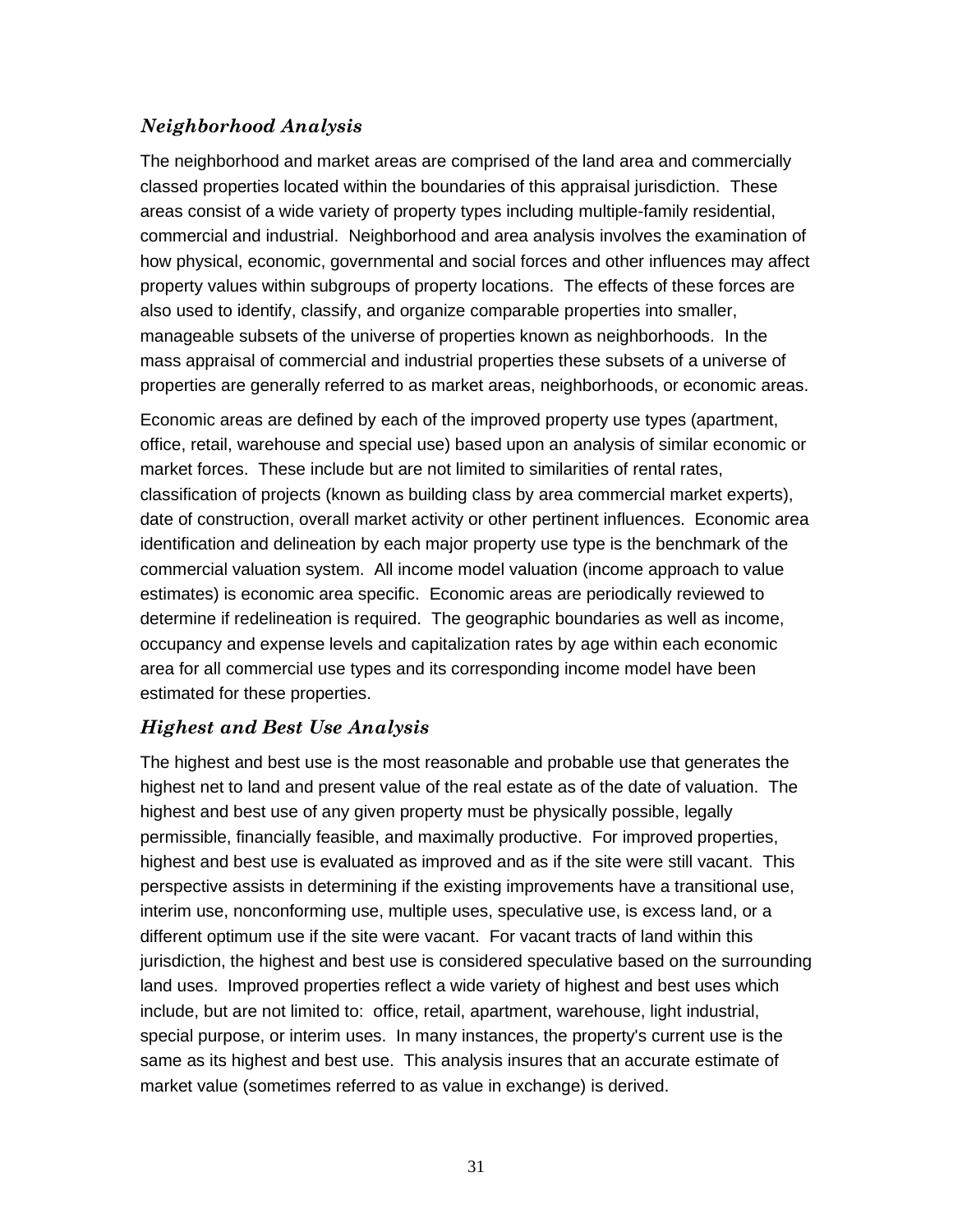On the other hand, value in use represents the value of a property to a specific user for a specific purpose. This perspective for value may be significantly different than market value, which approximates market price under the following assumptions: (I) no coercion of undue influence over the buyer or seller in an attempt to force the purchase or sale, (ii) well-informed buyers and sellers acting in their own best interests, (iii) a reasonable time for the transaction to take place, and (iv) payment in cash or its equivalent.

# *Market Analysis*

A market analysis relates directly to examining market forces affecting supply and demand. This study involves the relationships between social, economic, environmental, governmental, and site conditions. Current market activity including sales of commercial properties, new construction, new leases, lease rates, absorption rates, vacancies, allowable expenses (inclusive of replacement reserves), expense ratio trends, capitalization rate studies are analyzed to determine market ranges in price, operating costs and investment return expectations.

# **DATA COLLECTION / VALIDATION**

# *Data Collection Manuals*

Data collection and documentation for Commercial/Industrial property is continually updated, providing a uniform system of itemizing the multitude of components comprising improved properties. All properties located in Kaufman CAD's inventory are coded according to a specific classification system and the approaches to value are structured and calibrated based on this coding system.

Annually, after the sales of property have been researched, verified, keyed into the database, and quality control has been completed, the sales data is summarized and produced into list form. The confirmed sales reports, known as the Commercial Improved and Vacant Land sales listings categorize the sales by property and use type, and sort the data by location and chronological order. Many of these sales are available to the public for use during protest hearings and are also used by the Kaufman CAD appraisers during the hearings process.

# *Sources of Data*

In terms of commercial sales data, Kaufman CAD receives a copy of the deeds recorded in Kaufman County and adjoining counties that convey commercially classed properties. These deeds involving a change in commercial ownership are entered into the sales information system and researched in an attempt to obtain the pertinent sale information. Other sources of sale data include the protest hearings process and local, regional and national real estate and financial publications.

For those properties involved in a transfer of commercial ownership, a sale file is produced which begins the research and verification process. The initial step in sales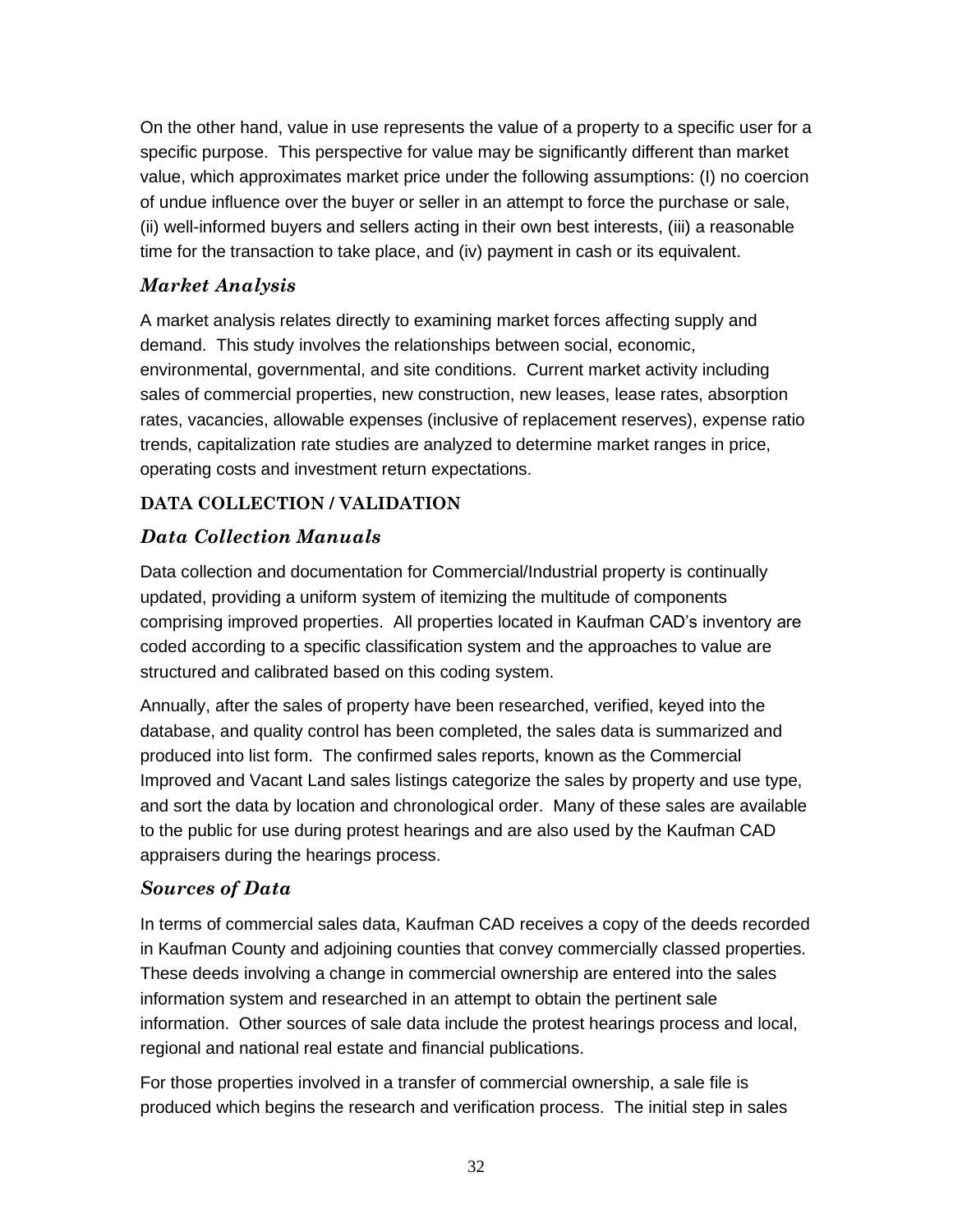verification involves a computer-generated questionnaire, which is mailed to both parties in the transaction (Grantor and Grantee). If a questionnaire is answered and returned, the documented responses are recorded into the computerized sales database system. If no information is provided, verification of many transactions is then attempted via phone calls to parties thought to be knowledgeable of the specifics of the sale. Other sources contacted are the brokers involved in the sale, property managers or commercial vendors. In other instances, sales verification is obtained from local appraisers or others that may have the desired information. Finally, closing statements are often provided during the hearings process. The actual closing statement is the most reliable and preferred method of sales verification.

#### **VALUATION ANALYSIS**

Model calibration involves the process of periodically adjusting the mass appraisal formulae, tables and schedules to reflect current local market conditions. Once the models have undergone the specification process, adjustments can be made to reflect new construction procedures, materials and/or costs, which can vary from year to year. The basic structure of a mass appraisal model can be valid over an extended period of time, with trending factors utilized for updating the data to the current market conditions. However, at some point, if the adjustment process becomes too involved, the model calibration technique can mandate new model specifications or a revised model structure.

# *Cost Schedules*

The cost approach to value is applied to improved real property utilizing the comparative unit method. This methodology involves the utilization of national cost data reporting services as well as actual cost information on local comparable properties whenever possible. Cost models are typically developed based on the Marshall Valuation Service which indicates estimated hard or direct costs of various improvement types. Cost models include the derivation of replacement cost new (RCN) of all improvements represented within the district. These include comparative base rates, per unit adjustments and lump sum adjustments for variations in property description, design, and types of improvement construction. This approach and analysis also employs the sales comparison approach in the evaluation of soft or indirect costs of construction. Evaluating market sales of newly developed improved property is an important part of understanding total replacement cost of improvements. What total costs may be involved in the development of the property, as well as any portion of cost attributed to entrepreneurial profit can only be revealed by market analysis of pricing acceptance levels. In addition, market related land valuation for the underlying land value is important in understanding and analyzing improved sales for all development costs and for the abstraction of improvement costs for construction and development. Time and location modifiers are necessary to adjust cost data to reflect conditions in a specific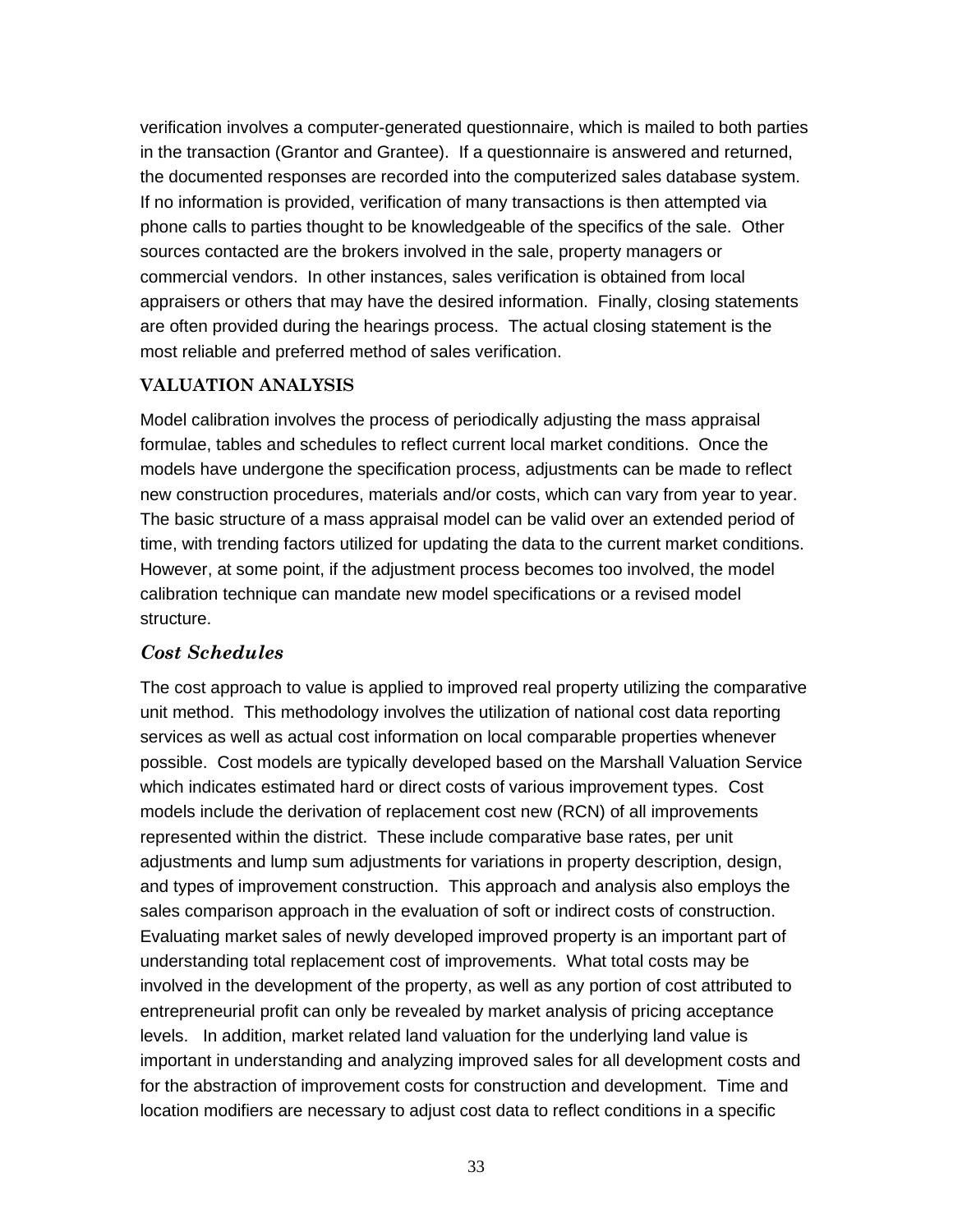market and changes in costs over a period of time. Because a national cost service is used as a basis for the cost models, locational modifiers and estimates of soft cost factors are necessary to adjust these base costs specifically for various types of improvements located in Kaufman County. Thusly, local modifiers are additional cost factors applied to replacement cost estimated by the national cost service. Estimated replacement cost new will reflect all costs of construction and development for various improvements located in Kaufman CAD as of the date of appraisal.

Accrued depreciation is the sum of all forms of loss affecting the contributory value of the improvements. It is the measured loss against replacement cost new taken from all forms of physical deterioration, functional and economic obsolescence. Accrued depreciation is estimated and developed based on losses typical for each property type at that specific age. Depreciation estimates have been implemented for what is typical of each major class of commercial property by economic life categories. Estimates of accrued depreciation have been calculated for improvements with a range of variable years expected life based on observed condition considering actual age. These estimates are continually tested to ensure they are reflective of current market conditions. The actual and effective ages of improvements are noted in CAMA. Effective age estimates are based on the utility of the improvements relative to where the improvement lies on the scale of its total economic life and its competitive position in the marketplace. Effective age estimates are considered and reflected based on five levels or rankings of observed condition, given actual age.

Additional forms of depreciation such as external and/or functional obsolescence can be applied if observed. A depreciation calculation override can be used if the condition or effective age of a property varies from the norm by appropriately noting the physical condition and functional utility ratings on the property data characteristics. These adjustments are typically applied to a specific condition adequacy or deficiency, property type or location and can be developed via ratio studies or other market analyses.

The result of estimating accrued depreciation and deducting that from the estimated replacement cost new of improvements indicates the estimated contributory value of the improvements. Adding the estimated land value, as if vacant, to the contributory value of the improvements indicates a property value by the cost approach. Given relevant cost estimates and market related measures of accrued depreciation, the indicated value of the property by the cost approach becomes a very reliable valuation technique.

# *Income Models*

The income approach to value is applied to those real properties which are typically viewed by market participants as "income producing", and for which the income methodology is considered a leading value indicator. The first step in the income approach pertains to the estimation of market rent on a per unit basis. This is derived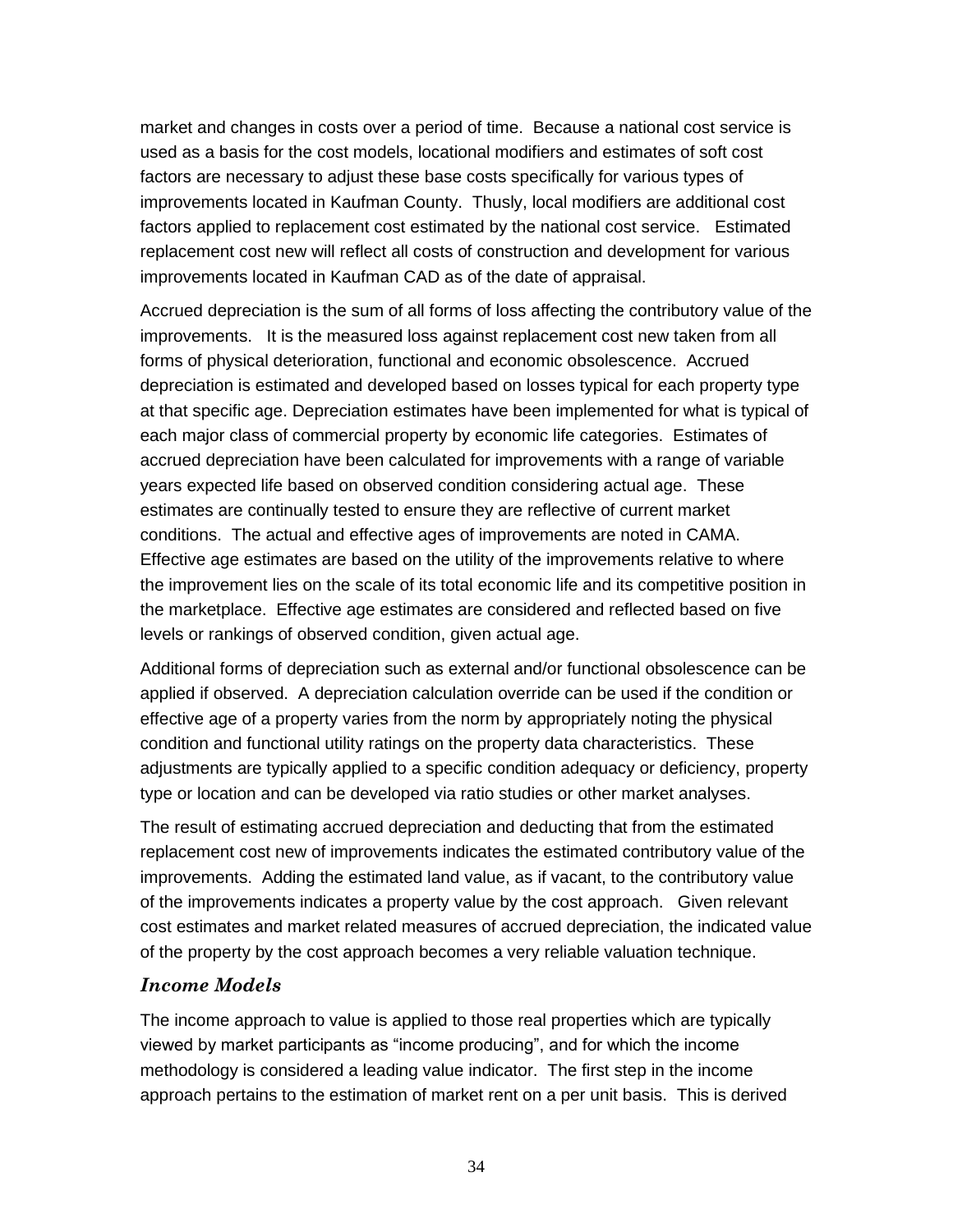primarily from actual rent data furnished by property owners and from local market surveys conducted by the district and by information from area rent study reviews. This per unit rental rate multiplied by the number of units results in the estimate of potential gross rent.

A vacancy and collection loss allowance are the next item to consider in the income approach. The projected vacancy and collection loss allowance is established from actual data furnished by property owners and local market survey trends. This allowance accounts for periodic fluctuations in occupancy, both above and below an estimated stabilized level. This feature may also provide for a reasonable lease-up period for multi-tenant properties, where applicable. The market derived stabilized vacancy and collection loss allowance is subtracted from the potential gross rent estimate to yield an indication of estimated annual effective gross rent to the property.

Next, a secondary income or service income is considered and, if applicable, calculated as a percentage of stabilized effective gross rent. Secondary income represents parking income, escalations, reimbursements, and other miscellaneous income generated by the operations of real property. The secondary income estimate is derived from actual data collected and available market information. The secondary income estimate is then added to effective gross rent to arrive at an effective gross income, when applicable.

Allowable expenses and expense ratio estimates are based on a study of the local market, with the assumption of prudent management. An allowance for non-recoverable expenses such as leasing costs and tenant improvements may be included in the expenses. A non-recoverable expense represents costs that the owner pays to lease rental space. Relevant expense ratios are developed for different types of commercial property based on use and market experience. For instance, retail properties are most frequently leased on a triple-net basis, whereby the tenant is responsible for all operating expenses, such as ad valorem taxes, insurance, and common area and property maintenance. In comparison, a general office building is most often leased on a base year expense stop. This lease type stipulates that the owner is responsible for all expenses incurred during the first year of the lease. As a result, expense ratios are implemented and estimated based on observed market experience in operating various types of commercial property.

Another form of allowable expense is the replacement of short-lived items (such as roof or floor coverings, air conditioning or major mechanical equipment or appliances) requiring expenditures of lump sum costs. When these capital expenditures are analyzed for consistency and adjusted, they may be applied on an annualized basis as stabilized expenses. When performed according to local market practices by commercial property type, these expenses when annualized are known as replacement reserves. For some types of property, typical management does not reflect expensing reserves and is dependent on local and industry practices.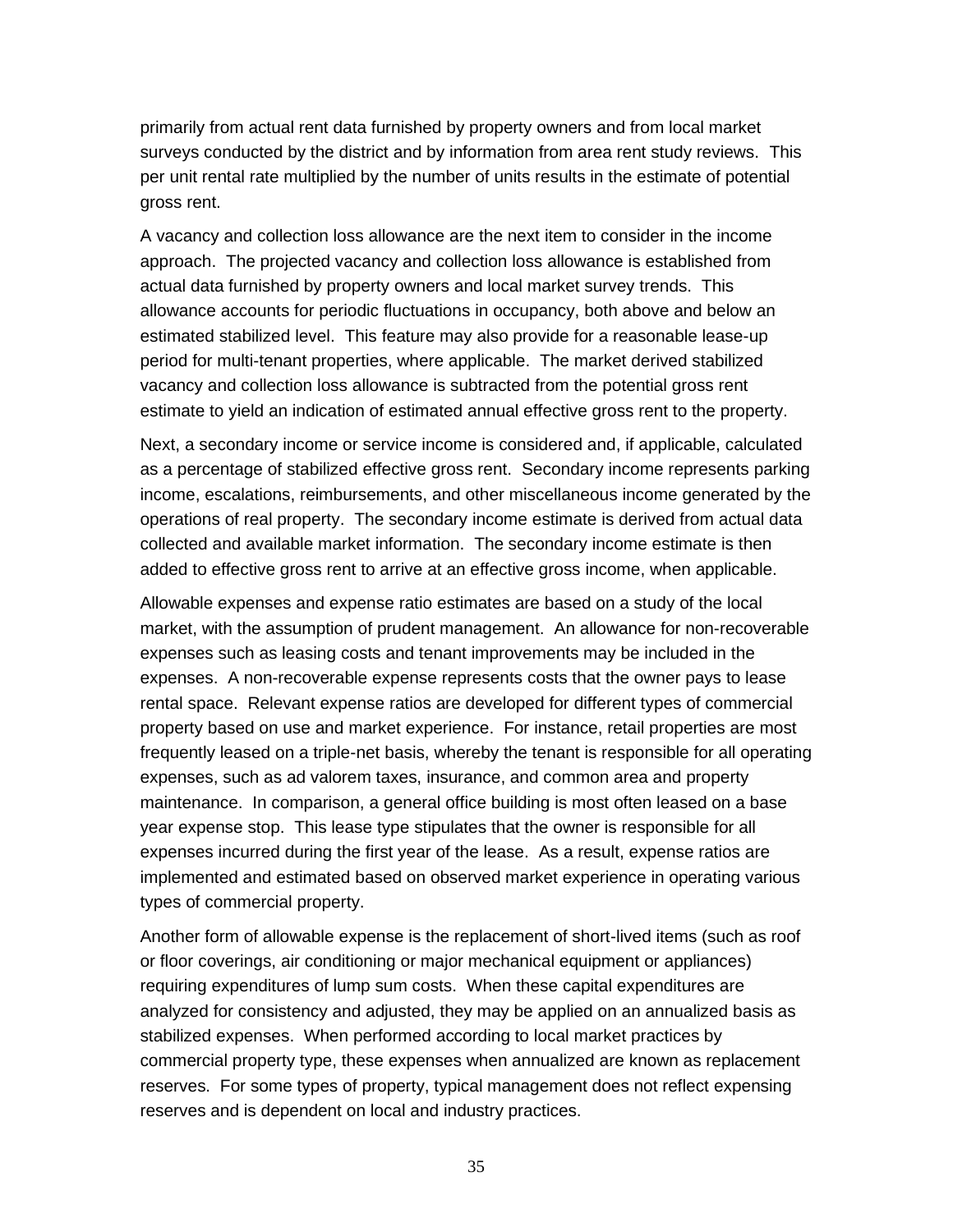Subtracting the allowable expenses (inclusive of non-recoverable expenses and replacement reserves when applicable) from the annual effective gross income yields an estimate of annual net operating income to the property.

Return rates and income multipliers are used to convert operating income expectations into an estimate of market value for the property under the income approach. These include income multipliers, overall capitalization rates, and discount rates. Each of these multipliers or return rates are considered and used in specific applications. Rates and multipliers may vary between property types, as well as by location, quality, condition, design, age, and other factors. Therefore, application of the various rates and multipliers must be based on a thorough analysis of the market for individual income property types and uses. These procedures are supported and documented based on analysis of market sales for these property types.

Capitalization analysis is used in the income approach models to form an indication of value. This methodology involves the direct capitalization of net operating income as an indication of market value for a specific property. Capitalization rates applicable for direct capitalization method and yield rates for estimating terminal cap rates for discounted cash flow analysis are derived from the market. Sales of improved properties from which actual income and expense data are obtained provide a very good indication of property return expectations a specific market participant is requiring from an investment at a specific point in time. In addition, overall capitalization rates can be derived and estimated from the built-up method (band-of-investment). This method relates to satisfying estimated market return requirements of both the debt and equity positions in a real estate investment. This information is obtained from available sales of property, local lending sources, and from real estate and financial publications.

Rent loss concessions are estimated for specific properties with vacancy problems. A rent loss concession accounts for the impact of lost rental income while the building is moving toward stabilized occupancy. The rent loss is calculated by multiplying the rental rate by the percent difference of the property's stabilized occupancy and its actual occupancy. Build out allowances (for first generation space or retrofit/second generation space as appropriate) and leasing expenses are added to the rent loss estimate. The total adjusted loss from these real property operations is discounted using an acceptable risk rate. The discounted value (inclusive of rent loss due to extraordinary vacancy, build out allowances and leasing commissions) becomes the rent loss concession and is deducted from the value indication of the property at stabilized occupancy. A variation of this technique allows a rent loss deduction to be estimated for every year that the property's actual occupancy is less than stabilized occupancy.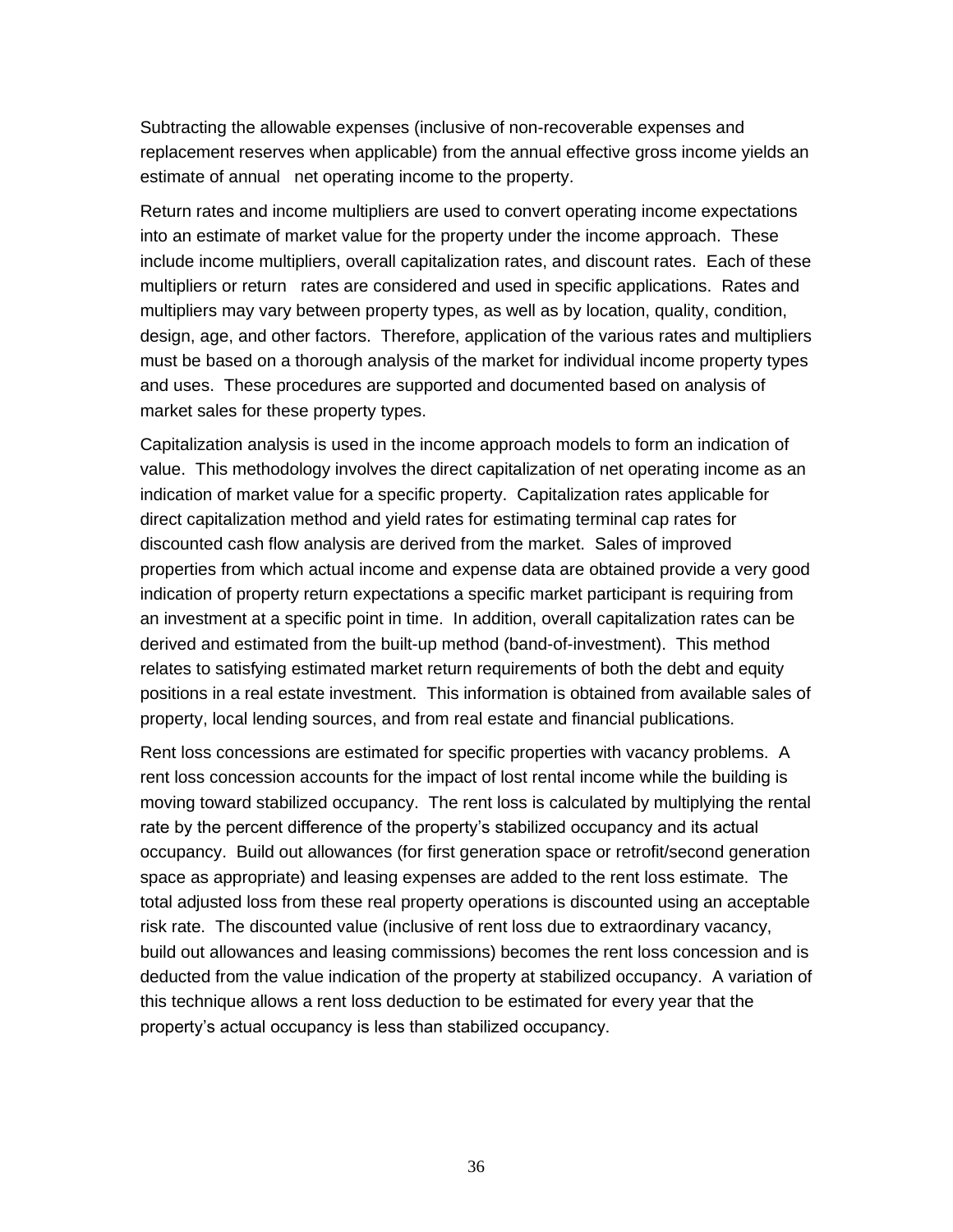# *Sales Comparison (Market) Approach*

Although all three of the approaches to value are based on market data, the Sales Comparison Approach is most frequently referred to as the Market Approach. This approach is utilized not only for estimating land value but also in comparing sales of similarly improved properties to parcels on the appraisal roll. As previously discussed in the Data Collection / Validation section of this report, pertinent data from actual sales of properties, both vacant and improved, is pursued throughout the year in order to obtain relevant information which can be used in all aspects of valuation. Sales of similarly improved properties can provide a basis for the depreciation schedules in the Cost Approach, rates and multipliers used in the Income Approach, and as a direct comparison in the Sales Comparison Approach. Improved sales are also used in ratio studies, which afford the appraiser an excellent means of judging the present level and uniformity of the appraised values.

# *Final Valuation Schedules*

Based on the market data analysis and review discussed previously in the cost, income and sales approaches, the cost and income models are calibrated and finalized. The calibration results are keyed to the schedules and models in the CAMA system for utilization on all commercial properties in the district. Market factors reflected within the cost and income approaches are evaluated and confirmed based on market sales of commercial and industrial properties. The appraisers review the cost, income, and sales comparison approaches to value for each of the types of properties with available sales information. The final valuation of a property is estimated based on reconciling these indications of value considering the weight of the market information available for evaluation and analysis in these approaches to value.

# *Statistical and Capitalization Analysis*

Statistical analysis of final values is an essential component of quality control. This methodology represents a comparison of the final value against the standard and provides a concise measurement of the appraisal performance. Statistical comparisons of many different standards are used including sales of similar properties, the previous year's appraised value, audit trails, value change analysis and sales ratio analysis.

Appraisal statistics of central tendency and dispersion generated from sales ratios are calculated for each property type with available sales data. These summary statistics including, but not limited to, the weighted mean, provide the appraisers an analytical tool by which to determine both the level and uniformity of appraised value of a particular property type. The level of appraised values can be determined by the weighted mean for individual properties within a specific type, and a comparison of weighted means can reflect the general level of appraised value.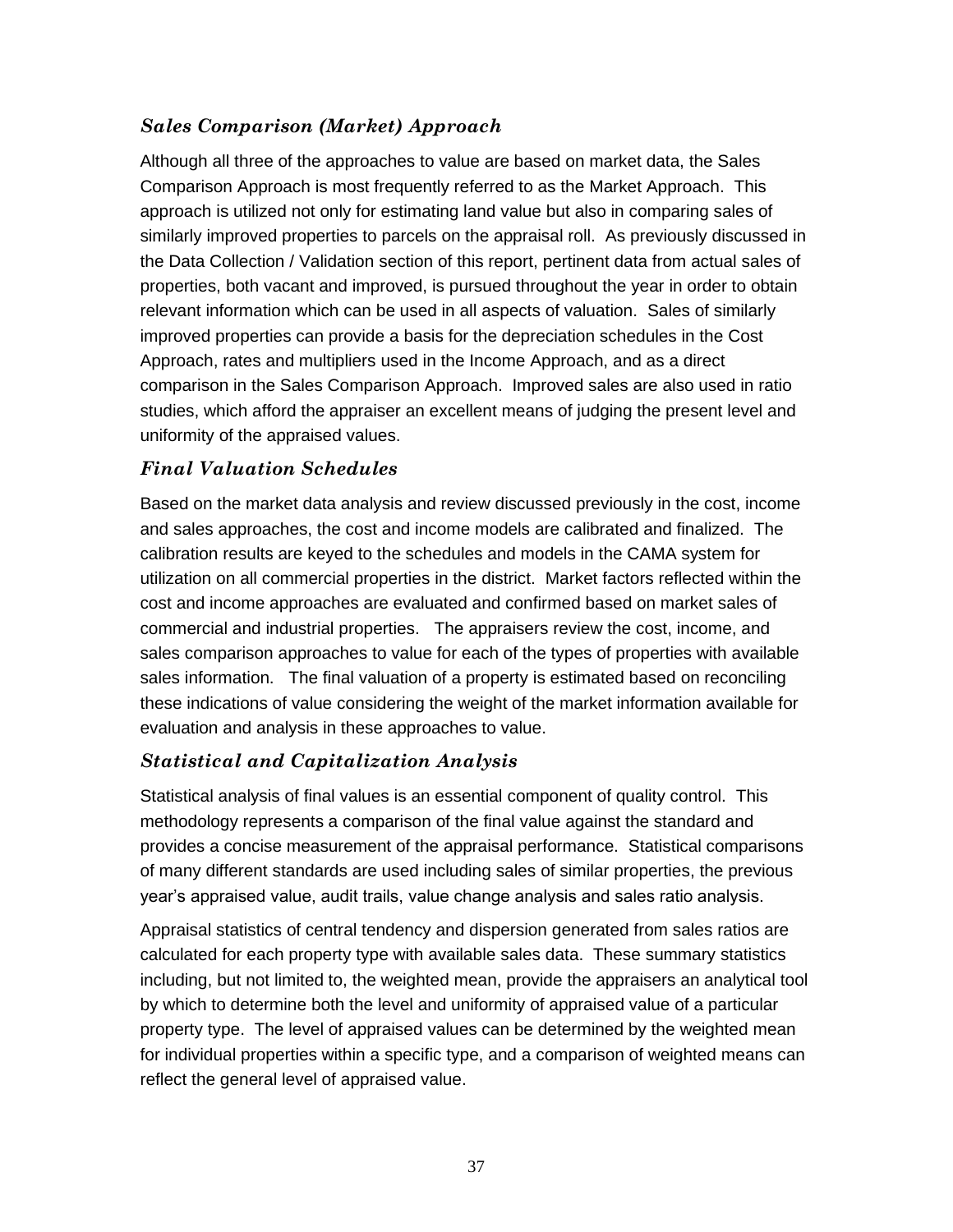The appraisers review every commercial property type annually through the sales ratio analysis process. The first phase involves ratio studies that compare the recent sales prices of properties to the appraised values of the sold properties. This set of ratio studies affords the appraiser an excellent means of judging the present level of appraised value and uniformity of the appraised values. The appraiser, based on the sales ratio statistics and designated parameters for valuation update, makes a preliminary decision as to whether the value level of a particular property type needs to be updated in an upcoming reappraisal, or whether the level of market value is at an acceptable level.

Potential gross rent estimates, occupancy levels, secondary income, allowable expenses (inclusive of non-recoverables and replacement reserves), net operating income and capitalization rate and multipliers are continuously reviewed. Income model estimates and conclusions are compared to actual information obtained on individual commercial and industrial income properties during the protest hearings process, as well as with information from published sources and area property managers and owners.

#### **INDIVIDUAL VALUE REVIEW PROCEDURES**

# *Field Review*

The date of last inspection, extent of that inspection, and the Kaufman County CAD appraiser responsible are listed in the CAMA system. If a property owner disputes the District's records concerning this data in a protest hearing, CAMA may be altered based on the credibility of the evidence provided. Normally, a new field check is then requested to verify this information for the current year's valuation or for the next year's valuation. In addition, if a building permit is filed for a particular property indicating a change in characteristics, that property is added to a work file for review

Commercial appraisers are somewhat limited in the time available to field review all commercial properties of a specific use type. However, a major effort is made by appraisers to field review as many properties as possible or economic areas experiencing large numbers of remodels, renovations, or retrofits, changes in occupancy levels or rental rates, new leasing activity, new construction, or wide variations in sale prices. Field review of real property accounts is accomplished while business personal property is reviewed and inspected in the field. Additionally, the appraisers frequently field review subjective data items such as building class, quality of construction (known as cost modifiers), condition, and physical, functional and economic obsolescence factors contributing significantly to the market value of the property. In some cases, field reviews are warranted when sharp changes in occupancy or rental rate levels occur between building classes or between economic areas. With preliminary estimates of value in these targeted areas, the appraisers test computer assisted values against their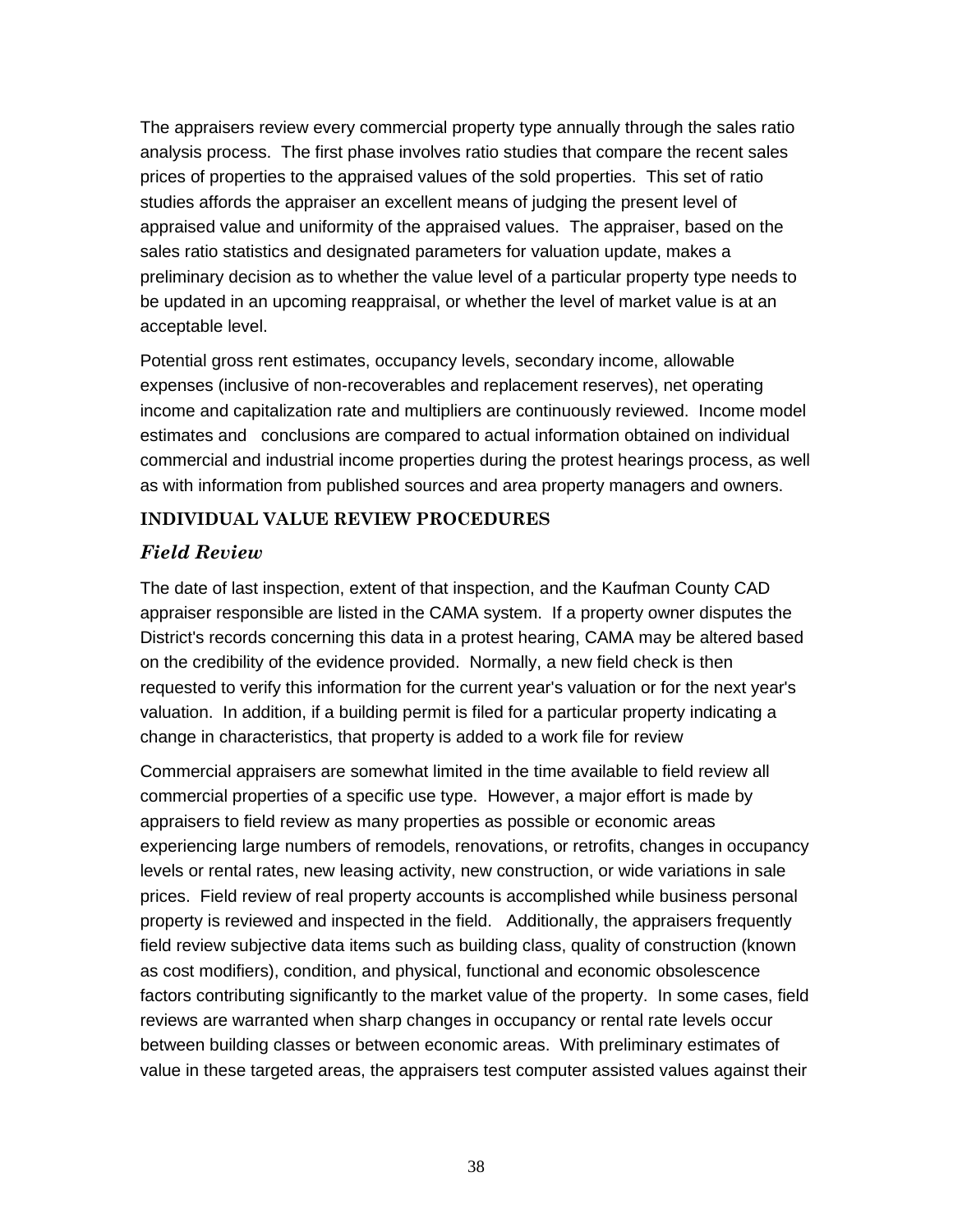own appraisal judgment. While in the field, the appraisers physically inspect sold and unsold properties for comparability and consistency of values.

# *Office Review*

Office reviews are completed on properties subject to field inspections and are performed in compliance with the guidelines required by the existing classification system. Office reviews are typically limited by the available market data presented for final value analysis. These reviews summarize the pertinent data of each property as well as comparing the previous value to the proposed value conclusions of the various approaches to value. These evaluations and reviews show proposed value changes, income model attributes or overrides, economic factor (cost overrides) and special factors affecting the property valuation such as new construction status, and a three years sales history (USPAP property history requirement for non-residential property). The appraiser may review methodology for appropriateness to ascertain that it was completed in accordance with USPAP or more stringent statutory and district policies. This review is performed after preliminary ratio statistics have been applied. If the ratio statistics are generally acceptable overall the review process is focused primarily on locating skewed results on an individual basis. Previous values resulting from protest hearings are individually reviewed to determine if the value remains appropriate for the current year based on market conditions. Each appraiser's review is limited to properties in their area of responsibility by property type (improved) or geographic area (commercial vacant land).

Once the appraiser is satisfied with the level and uniformity of value for each commercial property within their area of responsibility, the estimates of value go to noticing. Each parcel is subjected to the value parameters appropriate for its use type.

#### **PERFORMANCE TESTS**

The primary tool used to measure mass appraisal performance is the ratio study. A ratio study compares appraised values to market prices. In a ratio study, market values (value in exchange) are typically represented with the range of sale prices, i.e. a sales ratio study. Independent, expert appraisals may also be used to represent market values in a ratio study, i.e. an appraisal ratio study. If there are not enough examples of market price to provide necessary representativeness, independent appraisals can be used as indicators for market value. This can be particularly useful for commercial or industrial real property for which sales are limited. In addition, appraisal ratio studies can be used for properties statutorily not appraised at market value but reflect the usevalue requirement. An example of this are multi-family housing projects subject to subsidized rent provisions or other governmental guarantees as provided by legislative statutes (affordable housing) or agricultural lands to be appraised on the basis of productivity or use value.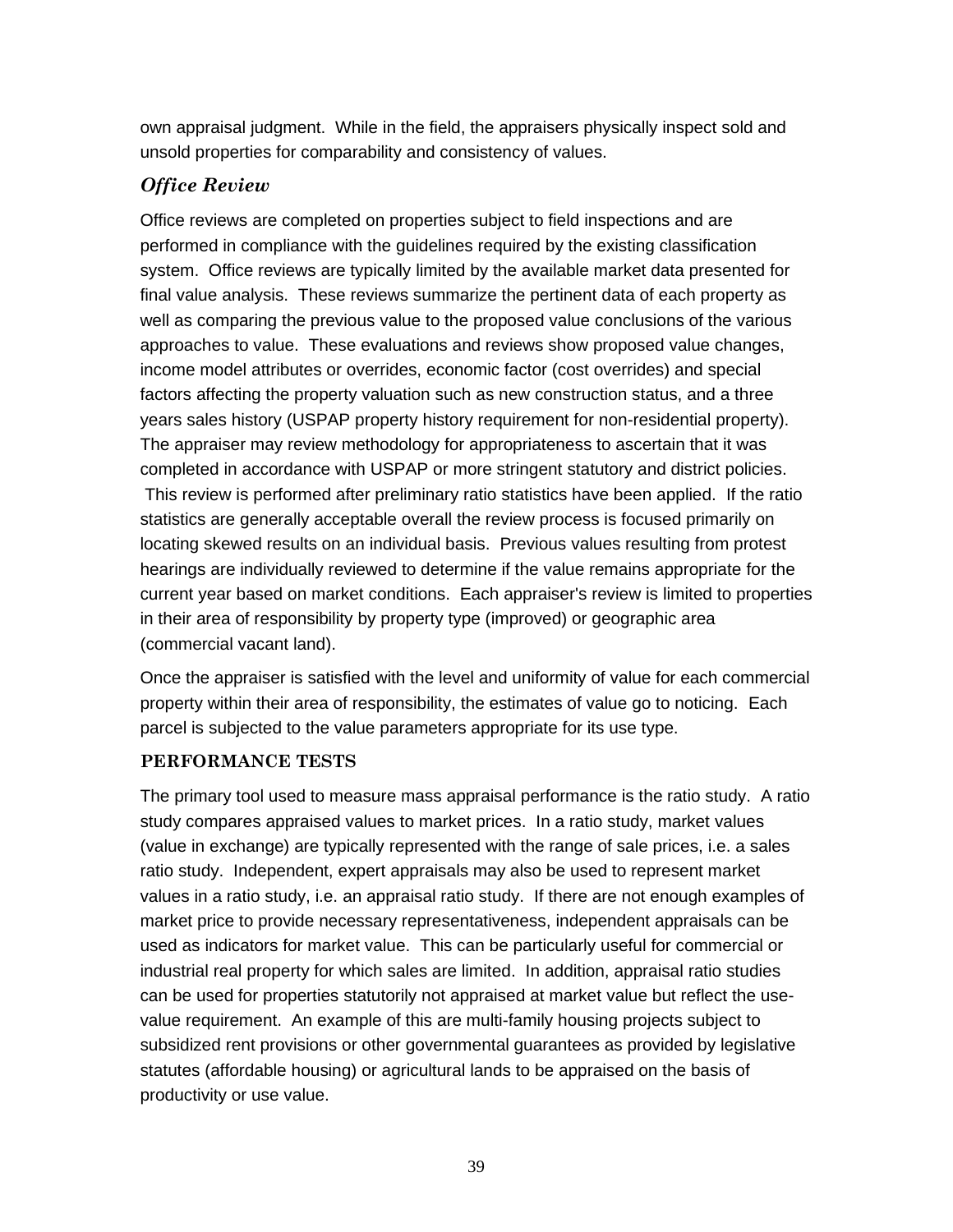Kaufman CAD has adopted the policies of the IAAO STANDARD ON RATIO STUDIES, circa July 1999 regarding its ratio study standards and practices. Ratio studies generally have six basic steps: (1) determination of the purpose and objectives, (2) data collection and preparation, (3) comparing appraisal and market data, (4) stratification, (5) statistical analysis, and (6) evaluation and application of the results.

#### *Sales Ratio Studies*

Sales ratio studies are an integral part of estimating equitable and accurate market values, and ultimately property assessments for these taxing jurisdictions. The primary uses of sale ratio studies include the determination of a need for general reappraisal; prioritizing selected groups of property types for reappraisal; identification of potential problems with appraisal procedures; assist in market analyses; and, to calibrate models used to estimate appraised values during valuation or reappraisal cycles. However, these studies cannot be used to judge the accuracy of an individual property appraised value. The Kaufman County Appraisal Review Board may make individual value adjustments based on unequal appraisal (ratio) protest evidence submitted on a caseby-case basis during the hearing process.

Overall sales ratios are generated by use type semi-annually (or more often in specific areas) to allow appraisers to review general market trends in their area of responsibility and for the Property Study from the Property Tax Division of the Comptroller's Office. The appraisers utilize desktop applications such EXCEL programs to evaluate subsets of data by economic area or a specific and unique data item. On the desktop, this may be customized and performed by building class and age basis. In many cases, field checks may be conducted to insure the ratios produced are accurate and the appraised values utilized are based on accurate property data characteristics. These ratio studies aid the appraisers by providing an indication of market activity by economic area or changing market conditions (appreciation or depreciation).

# *Comparative Appraisal Analysis*

The commercial appraiser performs an average unit value comparison in addition to a traditional ratio study. These studies are performed on commercially classed properties by property use type (such as apartment, office, retail and warehouse usage or special use). The objective to this evaluation is to determine appraisal performance of sold and unsold properties. Appraiser's average unit prices of sales and average unit appraised values of the same parcels and the comparison of average value changes of sold and unsold properties. These studies are conducted on substrata such as building class and on properties located within various economic areas. In this way, overall appraisal performance is evaluated geographically, by specific property type to discern whether sold parcels have been selectively appraised. When sold parcels and unsold parcels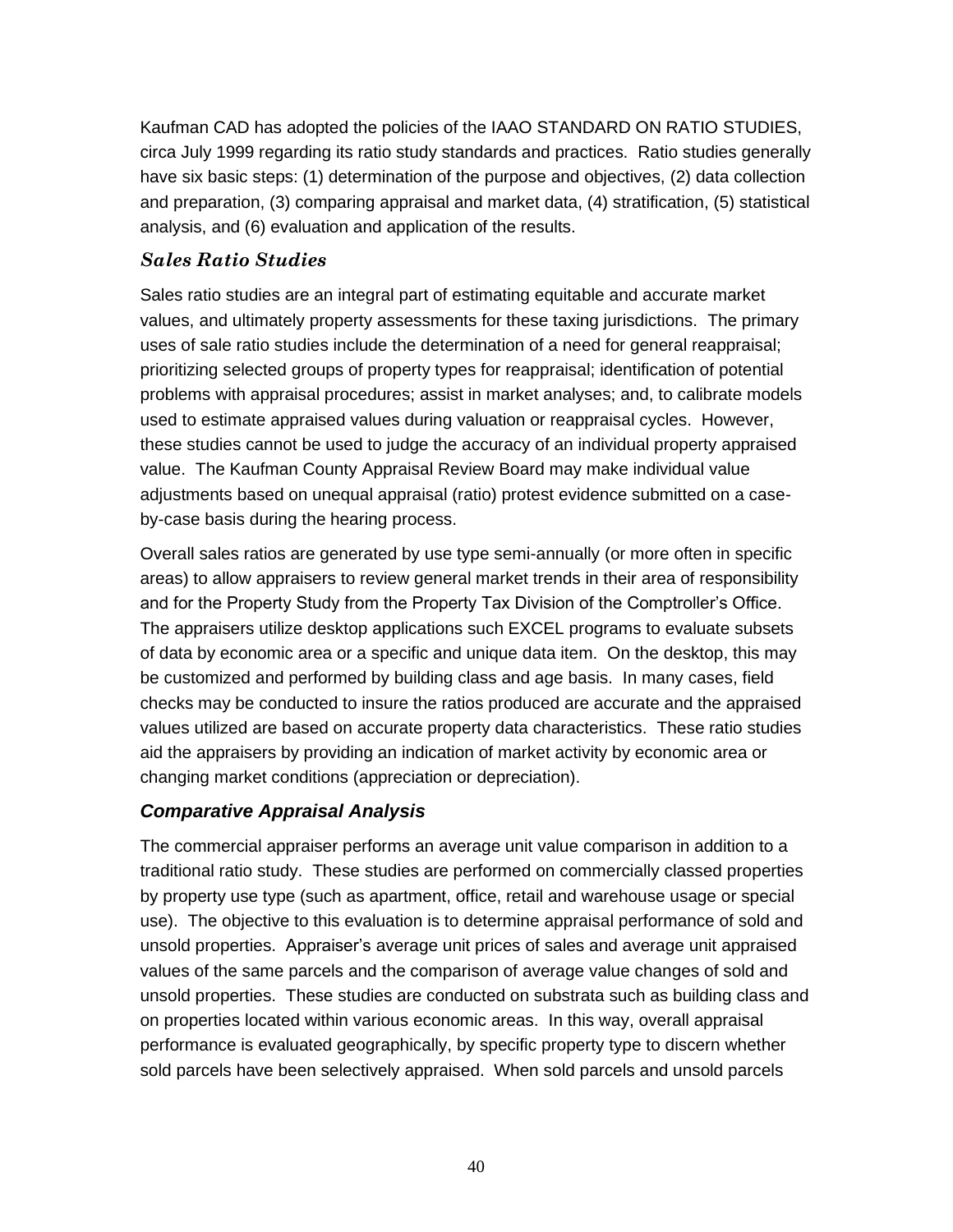are appraised equally, the average unit values are similar. These sales and equity studies are performed prior to final appraisal and to annual noticing.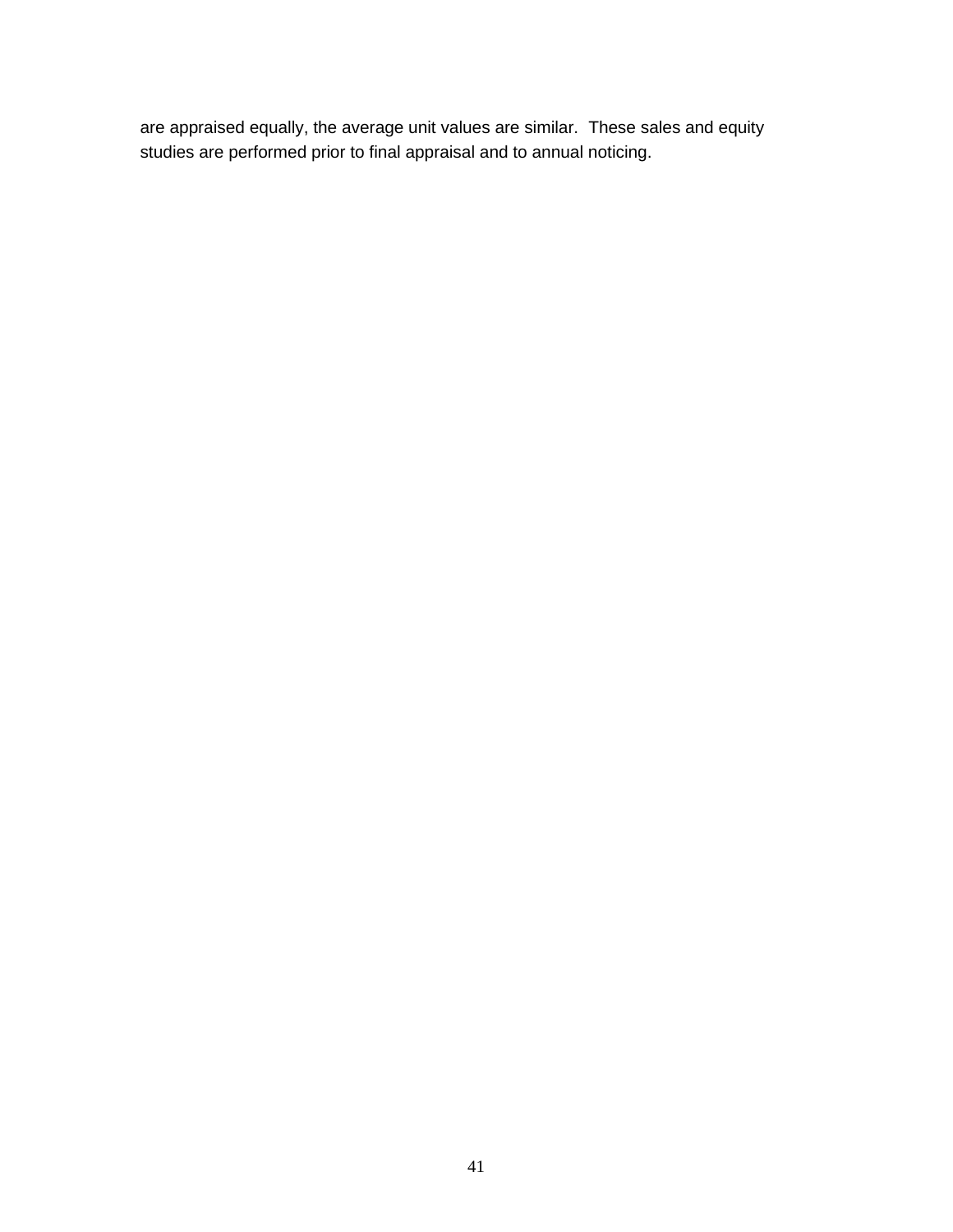# **Business Personal Property Valuation Process**

# **INTRODUCTION**

# *Appraisal Responsibility*

There are four different personal property types appraised by the district's personal property section: Business Personal Property accounts; leased assets; vehicles and aircraft; and multi-location assets.

• **Personnel** *-* The personal property staff consists of 2 appraiser and 1 support staff.

**Robert Castaneda, RPA, Appraisal Director Annie Gentry, RPA, BPP/Exemption Appraiser Shelly Kay, Personal Property Clerk**

• **Data** - A common set of data characteristics for each personal property account in Kaufman CAD is collected in the field and data entered using a pen pad. The property characteristic data drives the computer-assisted personal property appraisal (CAPPA) system. The personal property appraisers collect the field data and maintain electronic property files making updates and changes gathered from field inspections, newspapers, property renditions, sales tax permit listing and interviews with property owners.

# **VALUATION APPROACH**

# *SIC Code Analysis*

Business personal property is classified and utilizes a four-digit numeric codes, called Standard Industrial Classification (SIC) codes that were developed by the federal government to describe property. These classifications are used by Kaufman CAD to classify personal property by business type

SIC code identification and delineation is the cornerstone of the personal property valuation system at the district. All of the personal property analysis work done in association with the personal property valuation process is SIC code specific. SIC codes are delineated based on observable aspects of homogeneity and business use.

# *Highest and Best Use Analysis*

The highest and best use of property is the reasonable and probable use that supports the greatest income and the highest present value as of the date of the appraisal. The highest and best use must be physically possible, legal, financially feasible, and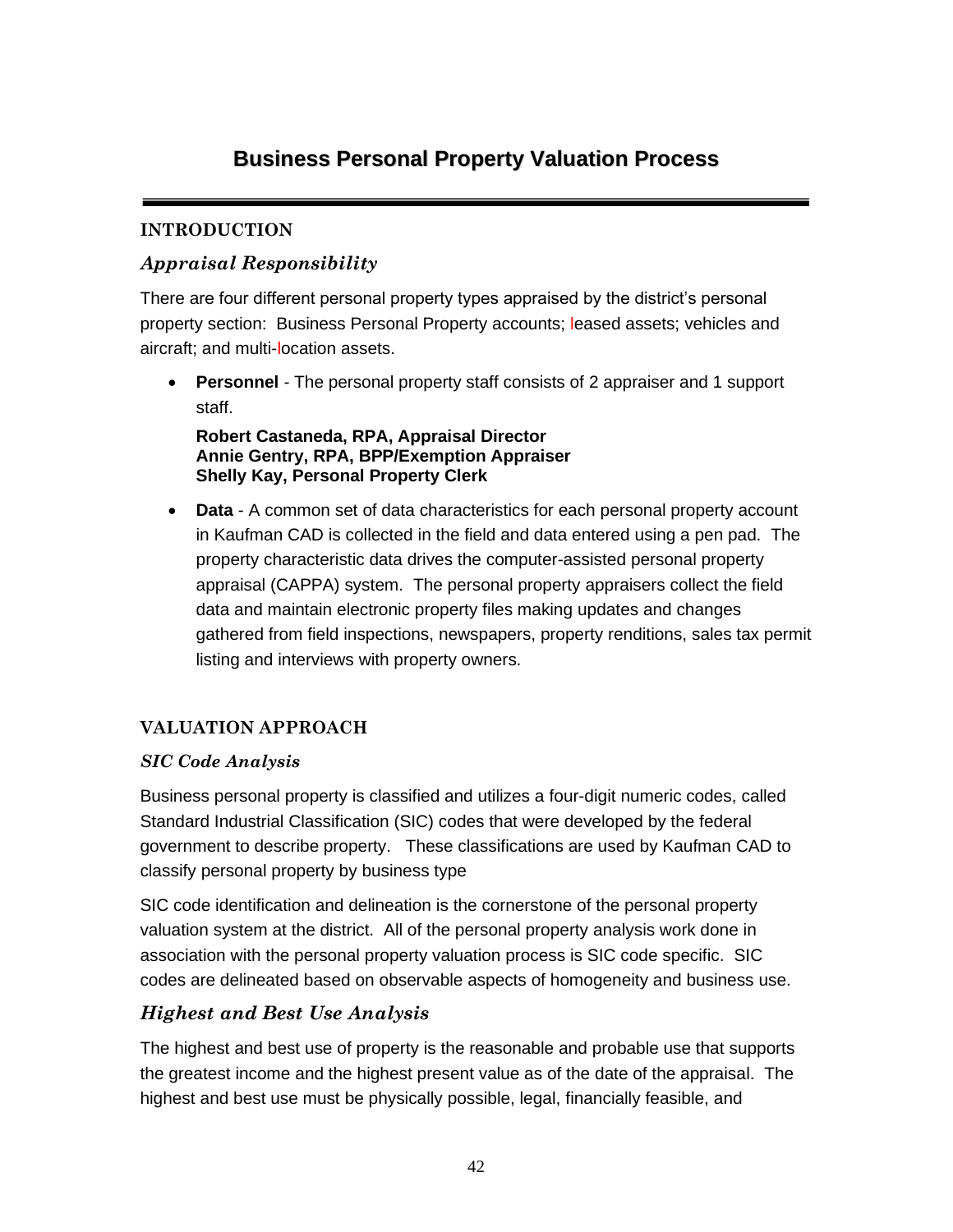productive to its maximum. The highest and best use of personal property is normally its current use.

# **DATA COLLECTION/VALIDATION**

# *Data Collection Procedures*

Personal property data collection procedures are published and distributed to all appraisers involved in the appraisal and valuation of personal property. The appraisal procedures are reviewed and revised to meet the changing requirements of field data collection.

# *Sources of Data*

#### Business Personal Property

The district's property characteristic data was collected through a massive field data collection effort coordinated by the district over the recent past and from property owner renditions. From year to year, reevaluation activities permit district appraisers to collect new data via an annual field inspection. This project results in the discovery of new businesses, changes in ownership, relocation of businesses, and closures of businesses not revealed through other sources. Tax assessors, city and local newspapers, and the public often provide the district information regarding new personal property and other useful facts related to property valuation.

#### Vehicles

An outside vendor provides Kaufman CAD with a listing of vehicles within the jurisdiction. The vendor develops this listing from the Texas Department of Transportation (TxDOT) Title and Registration Division records. Other sources of data include property owner renditions and field inspections.

#### Leased and Multi-Location Assets

The primary source of leased and multi-location assets is property owner renditions of property. Other sources of data include field inspections.

# **VALUATION AND STATISTICAL ANALYSIS (model calibration)**

# *Cost Schedules*

Cost schedules are developed based on the SIC code by the Property Tax Division of the Comptroller's Office and by district personal property valuation appraisers. The cost schedules are developed by analyzing cost data from property owner renditions,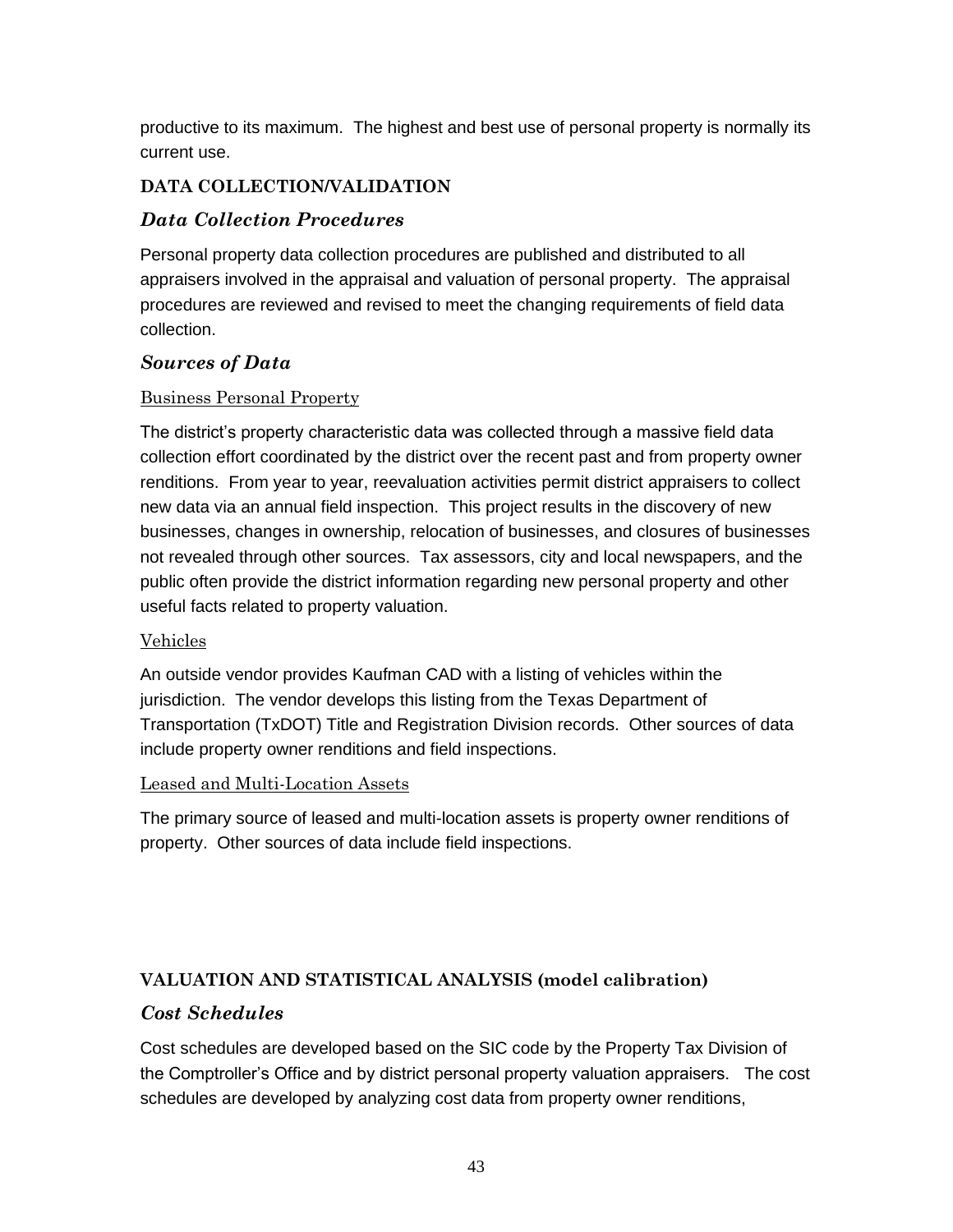hearings, state schedules, and published cost guides. The cost schedules are reviewed as necessary to conform to changing market conditions. The schedules are typically in a price per square foot format, but some exception SIC's in an alternate price per unit format, such as per room for hotels.

# *Statistical Analysis*

Summary statistics including, but not limited to, the median, weighted mean, and standard deviation provide the appraisers an analytical tool by which to determine both the level and uniformity of appraised value by SIC code. Review of the standard deviation can discern appraisal uniformity within SIC codes.

# *Depreciation Schedule and Trending Factors:*

# Business Personal Property

Kaufman CAD's primary approach to the valuation of business personal property is the cost approach. The replacement cost new (RCN) is either developed from property owner reported historical cost or from CAD developed valuation models. The trending factors used by the CAD to develop RCN are based on published valuation guides. The percent good depreciation factors used by Kaufman CAD are also based on published valuation guides. The index factors and percent good depreciation factors are used to develop present value factors (PVF), by year of acquisition, as follows:

PVF = INDEX FACTOR x PERCENT GOOD FACTOR

The PVF is used as an "express" calculation in the cost approach. The PVF is applied to reported historical cost as follows:

# MARKET VALUE ESTIMATE = PVF x HISTORICAL COST

This mass appraisal PVF schedule is used to ensure that estimated values are uniform and consistent within the market and reflect current economic pressures of supply and demand.

# *Computer Assisted Personal Property Appraisal (CAPPA)*

The CAPPA valuation process has two main objectives: 1) Analyze and adjust estimated asset cost with existing SIC models. 2) Develop new models for business classifications not previously integrated into CAPPA. The delineated sample is reviewed for accuracy of SIC code, square footage, field data, and original cost information. Models are created and refined using actual original cost data to derive a typical replacement cost new (RCN) per square foot for a specific category of assets. The RCN per square foot is depreciated by the estimated age using the depreciation table adopted for the tax year.

The data sampling process is conducted in the following order: 1) Prioritizing Standard Industrial Classification (SIC) codes for model analysis. 2) Compiling the data and developing the reports. 3) Field checking the selected samples. The models are built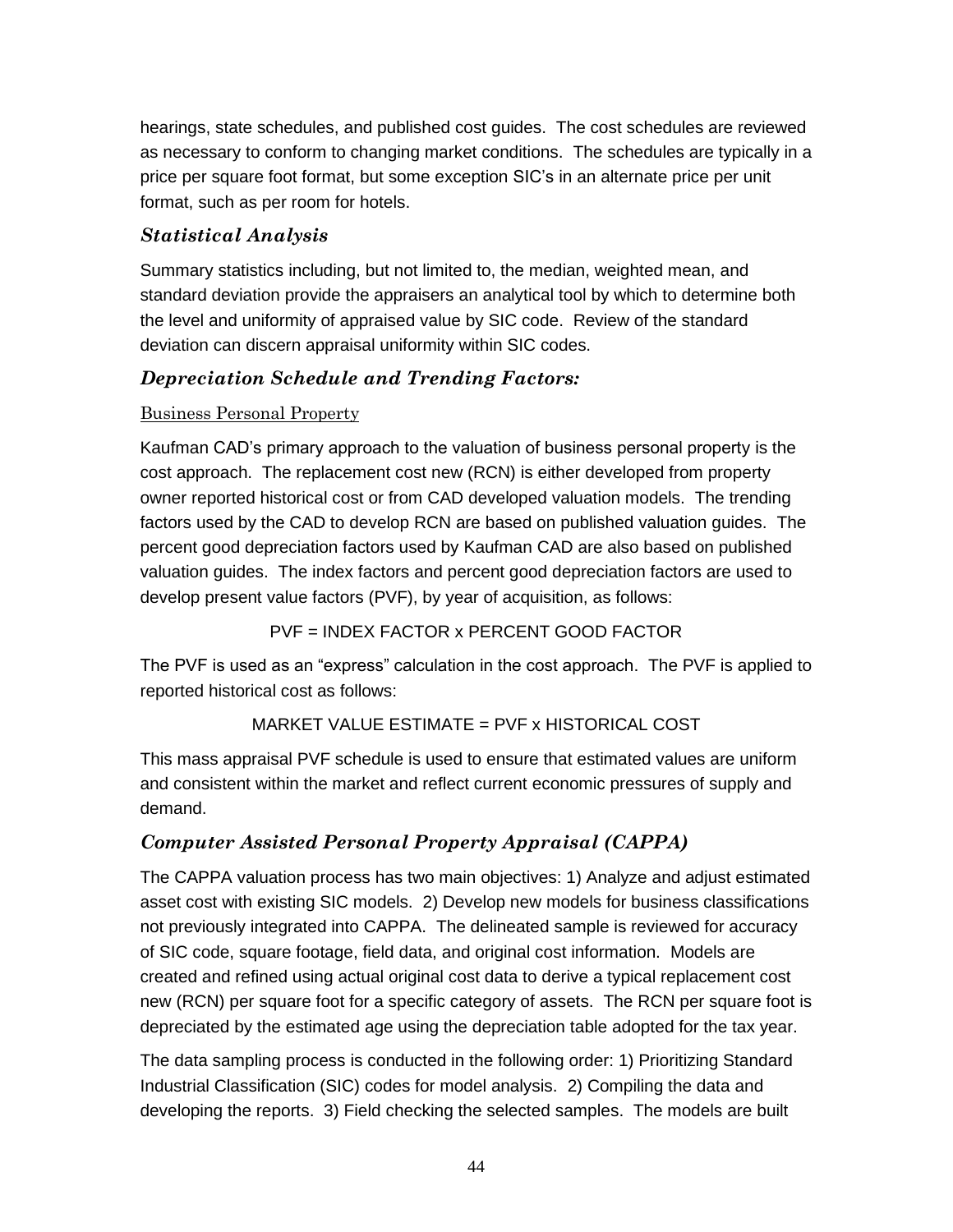and adjusted using internally developed software. The models are then tested against the previous year's data. The typical RCN per square foot (or applicable unit) is determined by a statistical analysis of the available data.

CAPPA model values are used in the general business personal property valuation program to estimate the value of new accounts for which no property owner's rendition is filed. Model values are also used to establish tolerance parameters for testing the valuation of property for which prior data years' data exist or for which current year rendered information is available. The calculated current year value or the prior year's value is compared to the indicated model value by the valuation program. If the value being tested is within an established acceptable percentage tolerance range of the model value, the account passes that range check and moves to the next valuation step. If the account fails the tolerance range check, it is flagged for individual review. Allowable tolerance ranges may be adjusted from year to year depending on the analysis of the results of the prior year.

#### Vehicles

Value estimates for vehicles are provided by an outside vendor and are based on Red Book published book values, and there are also considerations available for high mileage. Vehicles that are not valued by the vendor are valued by an appraiser using PVF schedules or published guides.

#### Leased and Multi-Location Assets

Leased and multi-location assets are valued using the PVF schedules mentioned above. If the asset to be valued in this category is a vehicle, then Red Book published book values are used. Assets that are not valued by the vendor are valued by an appraiser using PVF schedules or published guides.

#### **INDIVIDUAL VALUE REVIEW PROCEDURES**

# *Office Review*

#### Business Personal Property

A district valuation computer program exists in a mainframe environment that identifies accounts in need of review based on a variety of conditions. Property owner renditions, accounts with field or other data changes, accounts with prior hearings, new accounts, and SIC cost table changes are all considered. The accounts are processed by the valuation program and pass or fail preset tolerance parameters by comparing appraised values to prior year and model values. The appraisers review accounts that fail the tolerance parameters.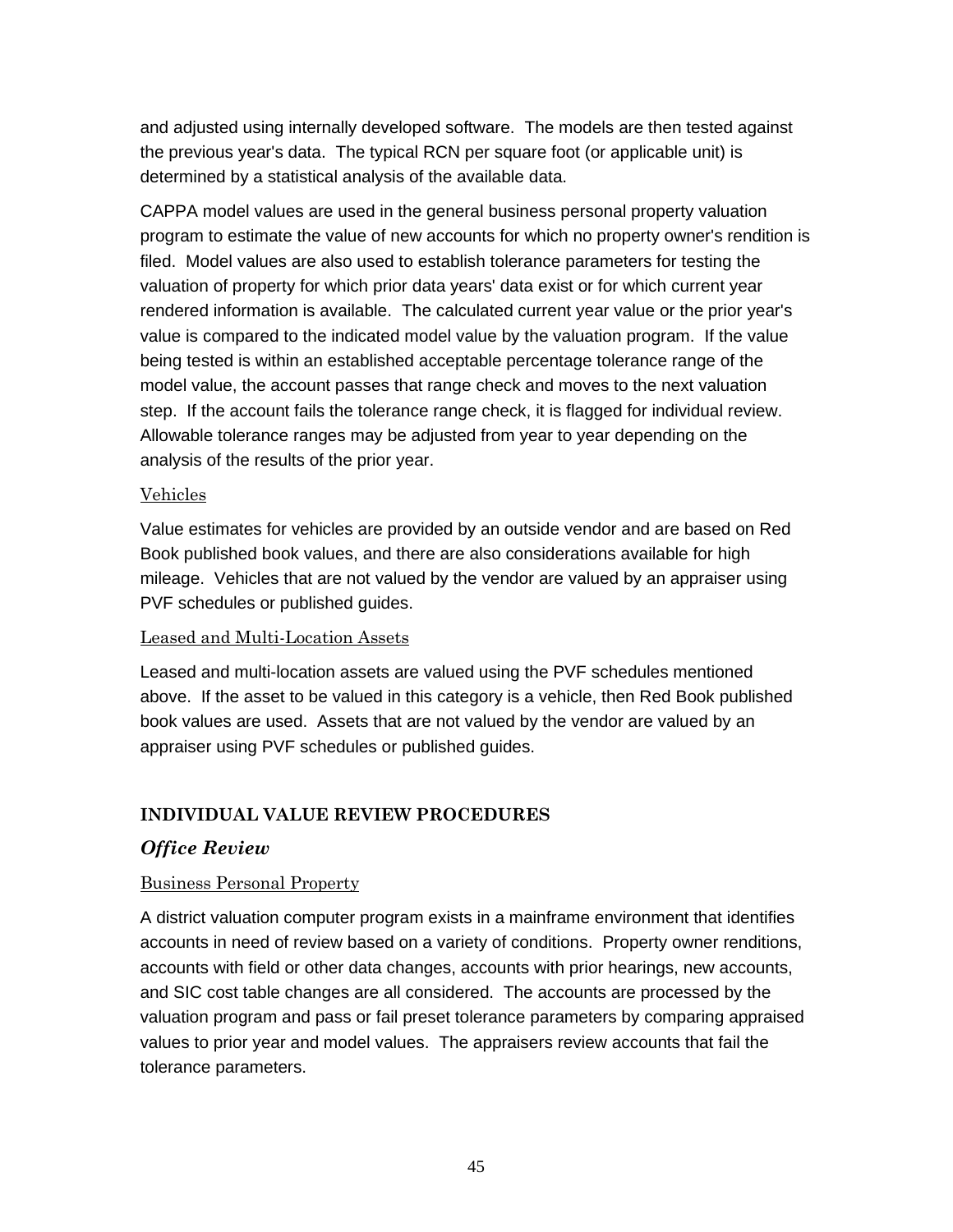#### **PERFORMANCE TESTS**

# *Ratio Studies*

Each odd numbered year the Property Tax Division of the state comptroller's office conducts a property value study (PVS). The PVS is a ratio study used to gauge appraisal district performance. Results from the PVS play a part in school funding. Rather than a sales ratio study, the personal property PVS is a ratio study using state cost and depreciation schedules to develop comparative personal property values. These values are then compared to Kaufman CAD's personal property values and ratios are indicated.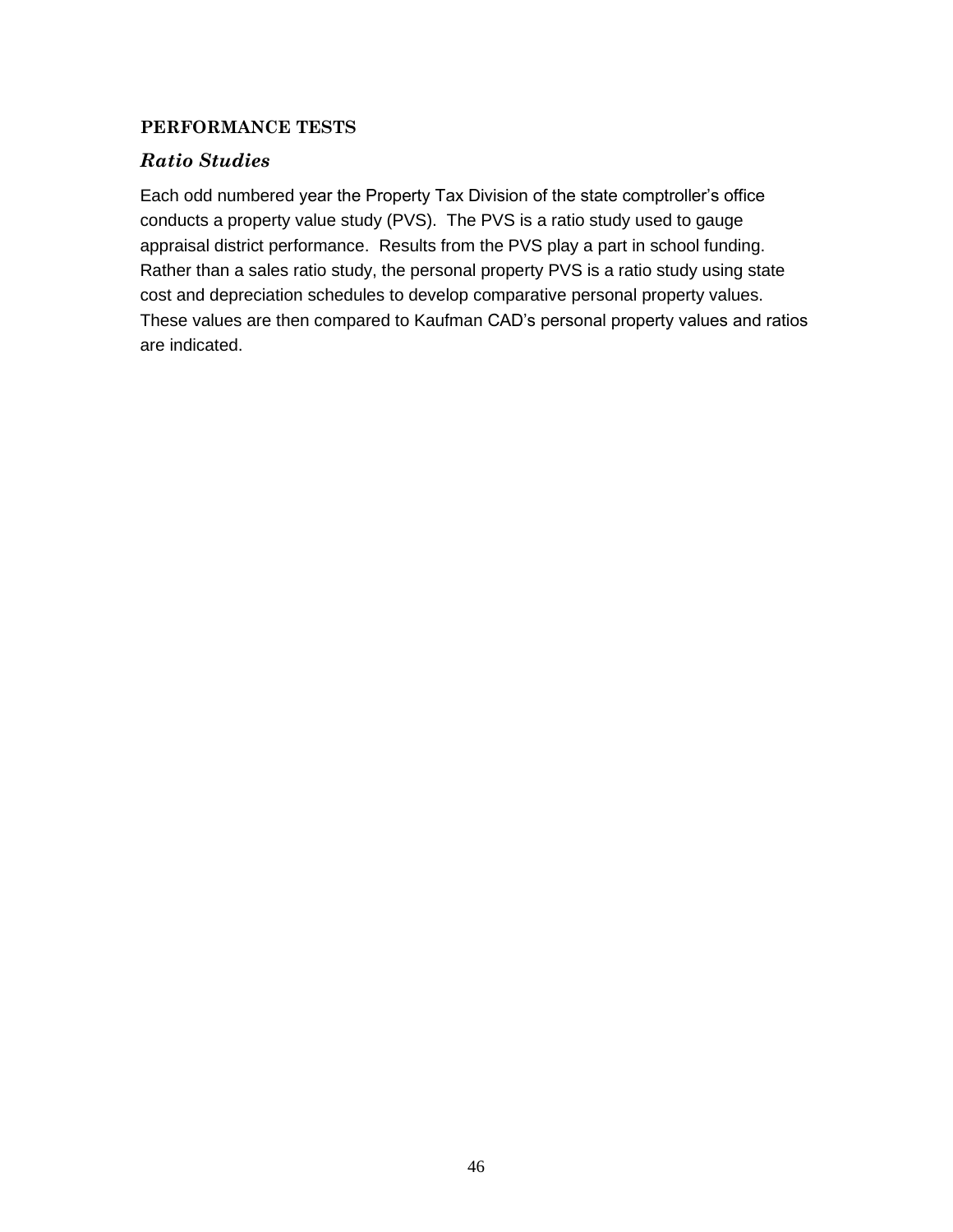# **Minerals (Oil and Gas Reserves) Valuation Process**

# **INTRODUCTION**

# Appraisal Responsibility

Minerals-in-place (oil and gas reserves) are real property. Appraisal of minerals, oil and gas reserves, is based on estimating the present value of the economically recoverable reserves of oil and gas. Mineral rights are property rights and may be separable property interests from the land surface property rights. Minerals being produced are a tangible asset and are appraised for ad valorem taxation. The valuation of minerals-inplace is based on estimating the discounted net present value of the oil and gas production over the economic life of the well(s). Basically, this method of valuation is an income approach using discounted cash flow analysis methodology. Oil and Gas Properties are also marketed based on proven reserves and the unit of comparison in this market is considered in barrels of oil or in cubic feet of natural gas. The market approach is based on sales of property based on barrels of proven reserves.

Mineral interests are commonly divided into property interests known as working interests and royalty interests. The valuation of this property begins with the valuation of the mineral lease and is divided into the property interests according to division orders for each lease. It is the goal and purpose of the CAD to identify every producing mineral property interest within the district and estimate the market value of each property interest listed on the roll.

# **Appraisal Resources**

• **Personnel** *-* The mineral property staff consists of 1 appraiser and 1 support staff.

**Robert Castaneda, RPA, CCA Appraisal Director**

#### **John Beck, MIS Manager**

• Data - A common set of data characteristics for each mineral property account in Kaufman CAD is collected from the Texas Railroad Commission Records and data entered to the district's computer. The property characteristic data drives the computer-assisted mineral property appraisal system. Railroad Commission records are searched to discover new leases as of January 1 of the year and legal descriptions are gathered to determine the location of the lease within Kaufman CAD jurisdictional boundaries. Records are also reviewed for changes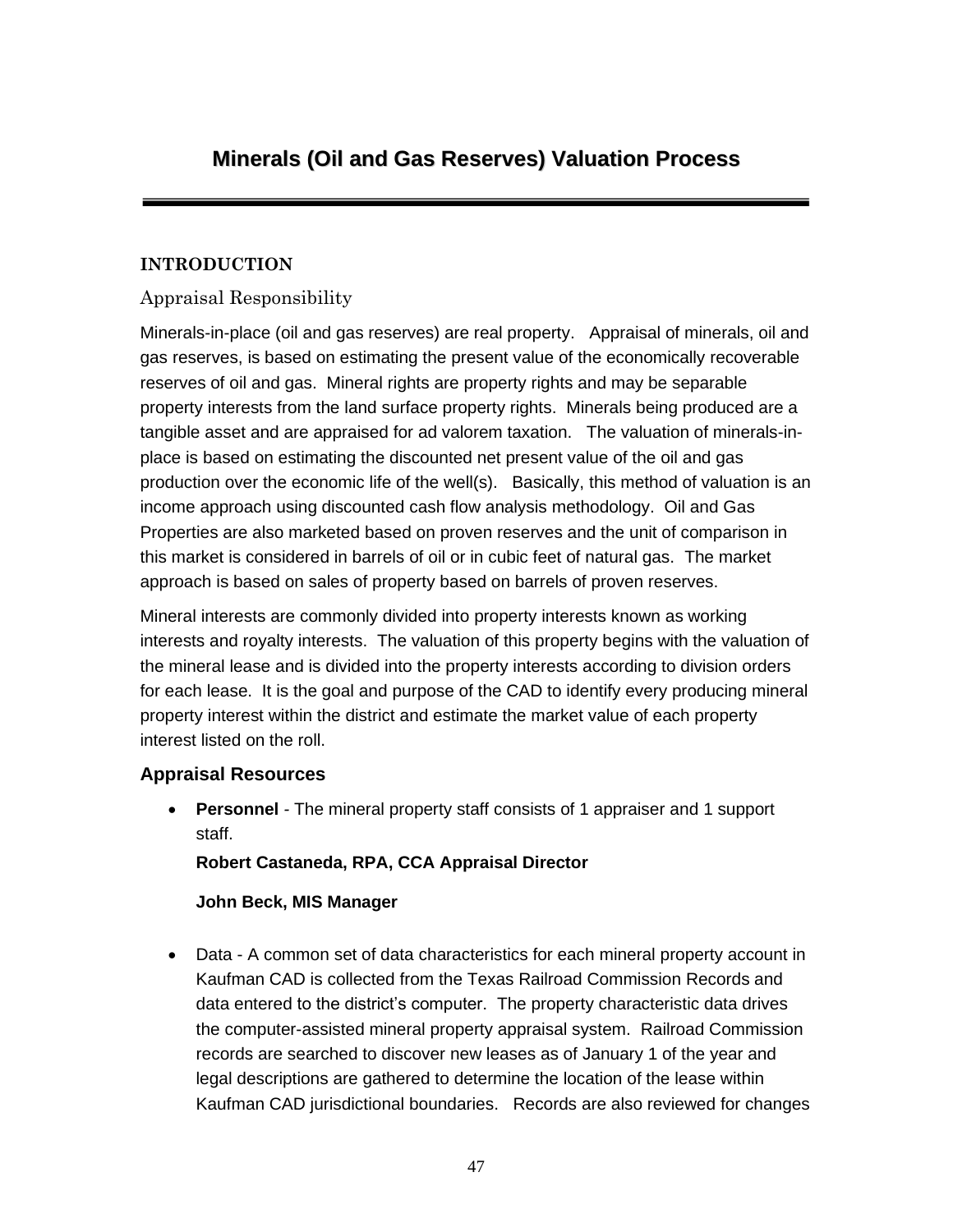in production for existing wells and for abandoned wells with salvage value for equipment, tanks, and tubular goods. Production history for each mineral lease is gathered from IHS Energy production records and from the Texas Railroad Commission. Division Orders on each lease are requested annually from lease operators and checked against the appraisal roll for accuracy of owner name, address, and ownership percentage interest. To assist with operating information, an annual Confidential Lease Operating Expense Survey is mailed to the operator of each active lease requesting lease-specific operating information on oil and gas pricing, operating expenses, and possible market sales of leases.

To assist with the economic parameters influencing these properties, general economic data is gathered for the valuation process. The method of appraisal for minerals-in-place is the discounted cash flow method which looks at the net present value of operating the lease. Current interest rates, market rates of return and levels of discounting the investment are factors to consider when evaluating the returns necessary to attract investment capital for this type property. Capitalization rates are estimated based on data from the general market for oil and gas property. West Texas Intermediate Crude product prices are tracked on a daily basis from Plains Marketing, a regional product gathering and marketing company and the primary buyer for oil and gas produced in the area. Other capital market information and return rates for investors participating in the oil and gas market is taken from the Oil and Gas Journal, Ibbotson's SBBI Valuation Edition, Wall Street Journal, Mergent Bond Record, Moody's Corporate Bond Yield Averages, and Value Line Investment Survey "Ratings and Reports".

#### **VALUATION AND STATISTICAL ANALYSIS (model calibration)**

#### *Pricing, Operating Expenses and Reserve Analysis*

Crude oil and natural gas prices are important information in the valuation of mineral property because these prices help determine income to the lease and are a significant factor in determining the economic life of the production from the lease. Price analysis and estimates for crude oil and natural gas produced is based on the previous year's average price as per Texas Property Tax Code (Sec. 23.175). Prices paid for production for each lease is analyzed and averaged to evaluate the estimated average for the area.

Lease operating expenses are estimated based on rendered information and actual operating cost and expense from surveys of lease operators in Kaufman CAD. Decline curve analysis estimates the rate of production decline and is formulated using past production operating expenses and recent operating parameters such as water production, lease repairs, and secondary recovery efforts. Current operating income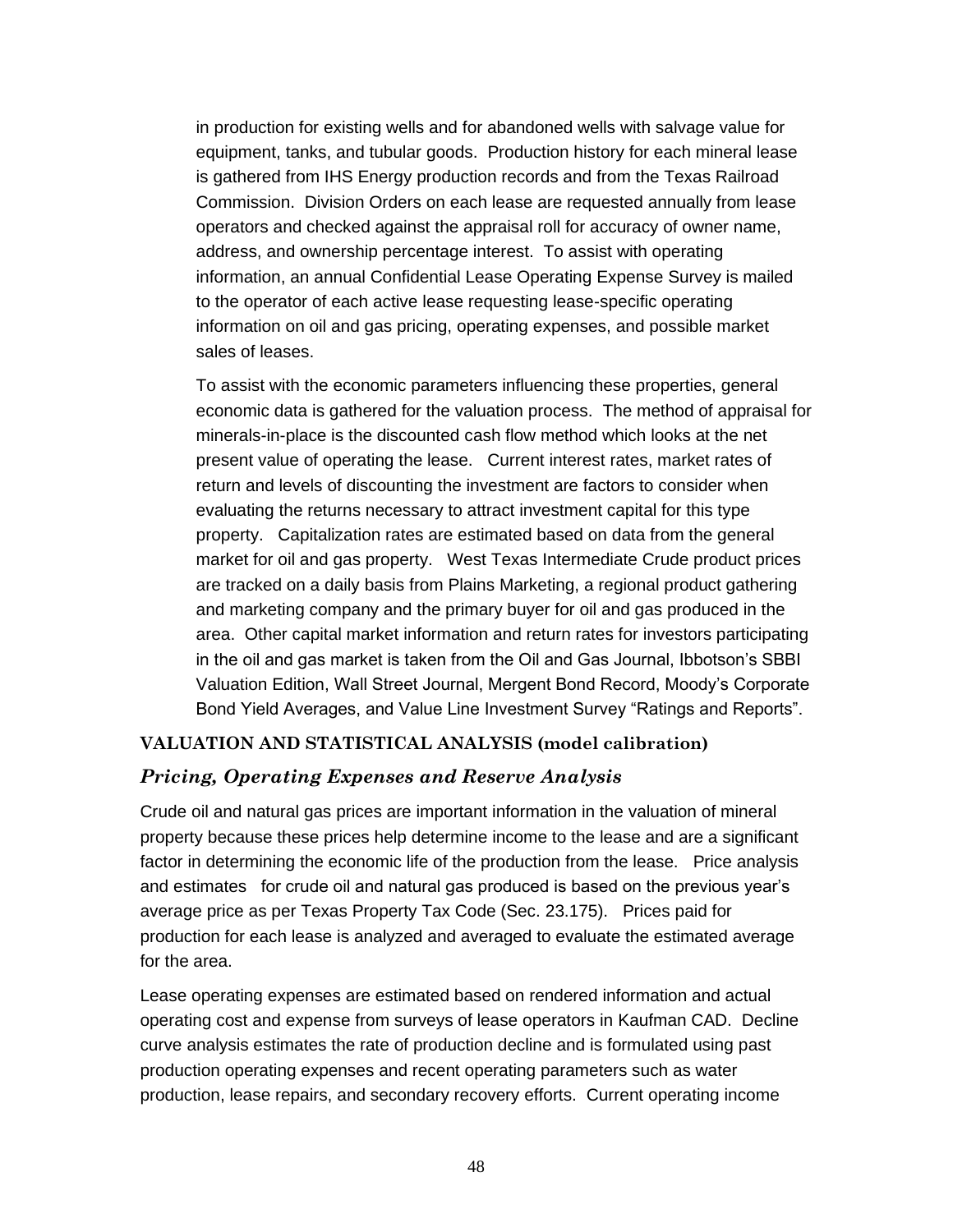and expenses for the lease are considered and estimated in a discounted cash flow model to allow the appraiser to evaluate and estimate the net present value of producing oil and gas from the lease. Capitalization rates and discounting return rates are estimated for each lease based upon the particular risks inherent with production of oil and gas from that property. These risks may vary considerably from one lease to another depending several factors influencing the production from that particular lease. The discounted cash flow model method will allow the appraiser to evaluate current market value of the lease based on the estimated recoverable reserves. This methodology is approved and recommended by the Property Tax Division of the Comptroller's Office and is a recognized method of appraisal by industry standards. We have utilized the discounted cash flow model to estimate the market value of each lease located in Kaufman CAD.

#### *Value Review Procedures*

The method of value review for this type of property is based on the review of the factors estimated within the discounted cash flow analysis methodology such as the discount rate, product prices, and operating expenses. Evaluation and verification of these economic factors as to their validity within current economic times and based on current capital requirements for investment in this type property is re-confirmed and reviewed for reasonableness. Sales of mineral properties are considered but adequate sale data is usually not available due to difficulty in confirming sales. The market for this type of property is neither an active nor an efficient market, there are very few participants and pricing information is mostly confidential. There is no central source for tracking these transactions and property owners are reluctant to reveal market information concerning prices paid or terms of the transaction. Because of a lack of market sales on mineral property, appraised values are regularly compared to similar properties within the same production field, field of exploration, strata of formation, or production history and expense level.

Ratio studies are a source of comparison to evaluation level and uniformity of appraisal. When market sales are available the ratio study is based on a comparison of the appraised value to the sale price. For mineral property, which lacks available market sales, a ratio study is a comparison of another appraisal opinion with the opinion of the district to determine level and uniformity of appraisal. The Property Tax Division of the Comptroller's Office conducts an annual ratio study of selected mineral properties to gauge the districts appraisal performance. The PTD utilizes the same valuation methodology to appraise individual mineral properties. This opinion of value is then utilized as market evidence with the same significance as if the property sold for that value. The estimated value of the property by Kaufman CAD is compared to the appraisal by the PTD to calculate the ratio and the indicated level of appraisal. This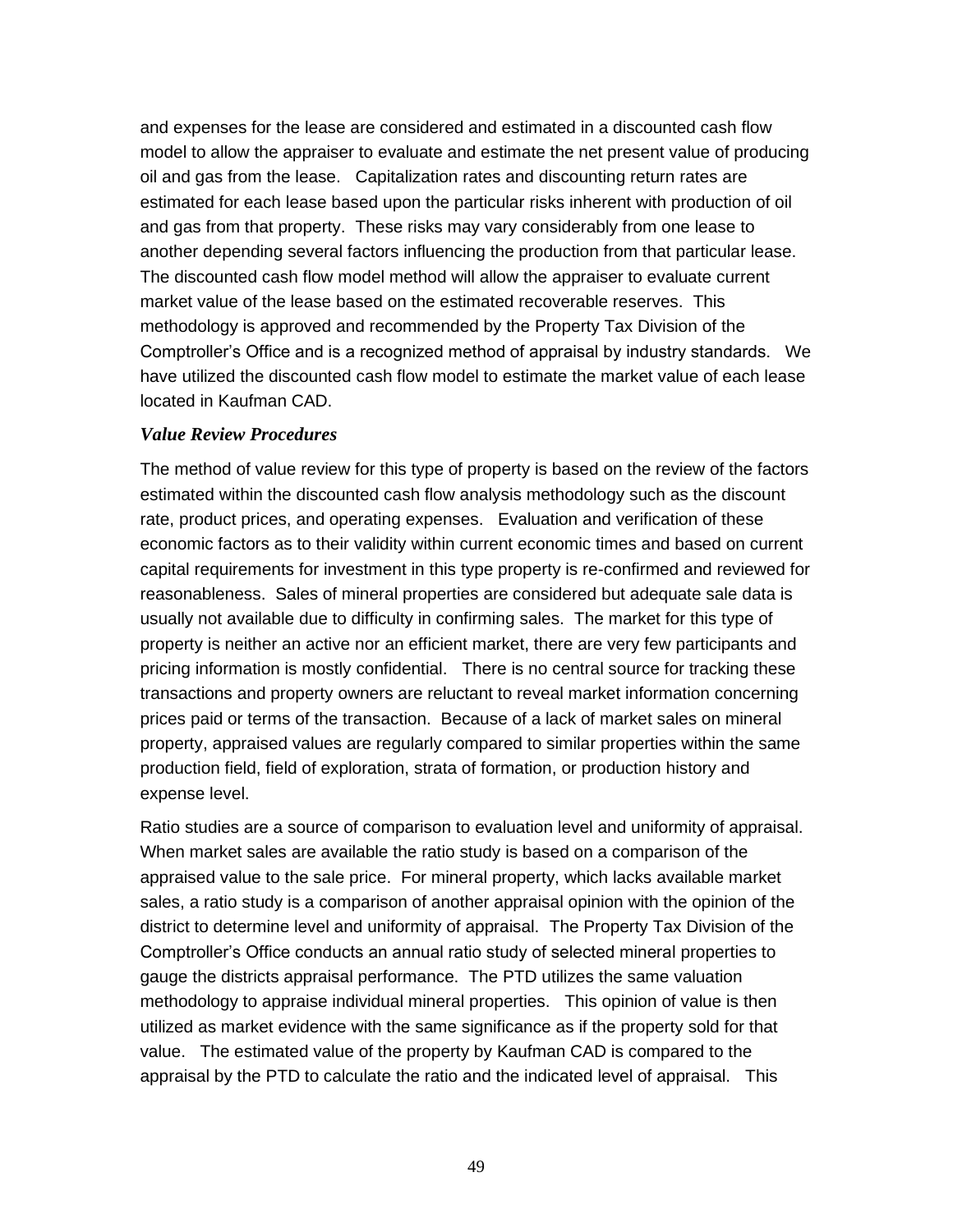study indicates the median and mean levels of appraisal for mineral property and is considered reliable as a review and evaluation tool.

# **Utility Property Valuation Process**

#### **INTRODUCTION**

Appraisal Responsibility

# **Appraisal Resources**

• **Outsourced to: Capitol Appraisal Group, 9300 Research Suite, Austin, Texas 78759-6510.**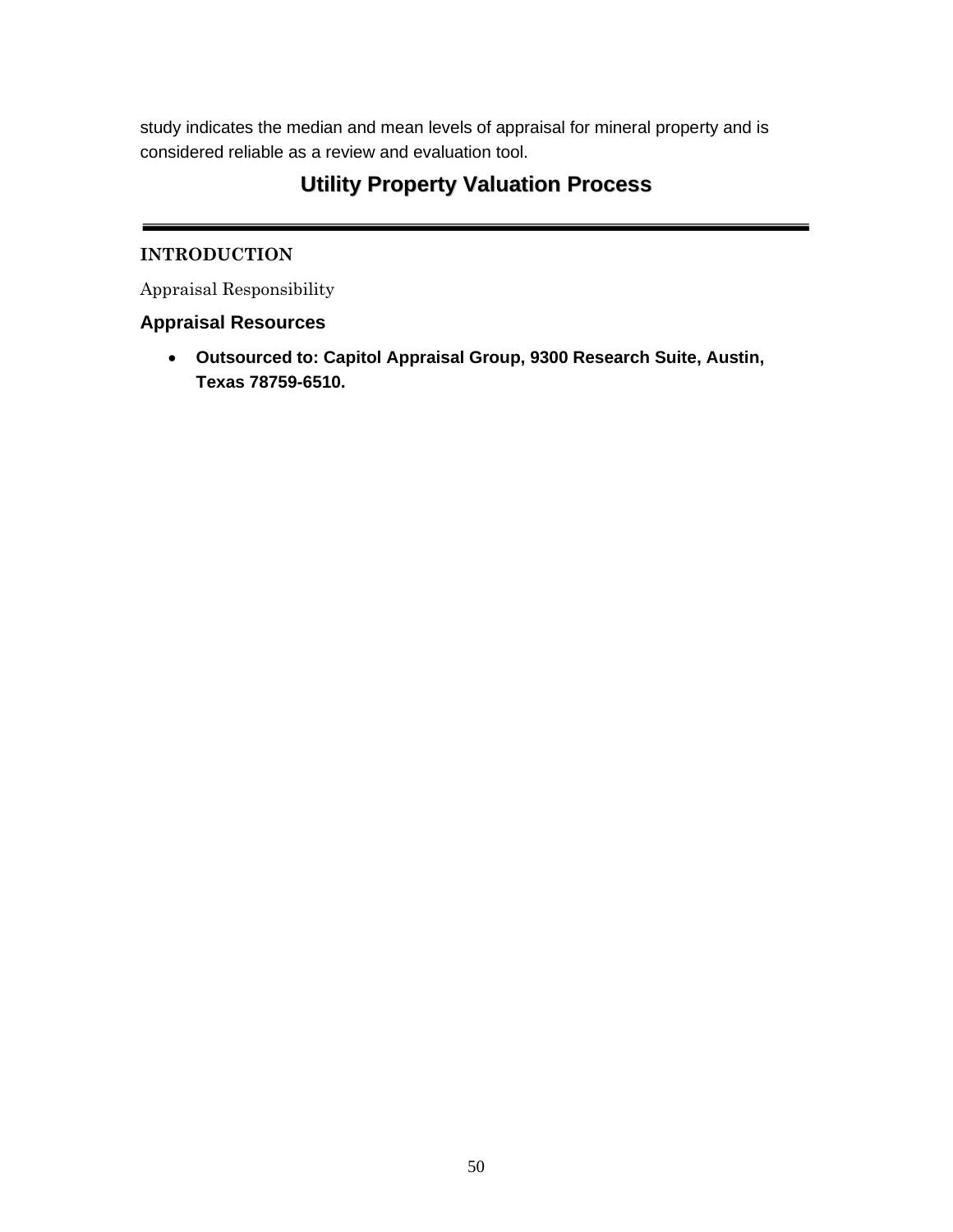# *LIMITING CONDITIONS*

The appraised value estimates provided by the district are subject to the following conditions:

- 1. The appraisals were prepared exclusively for ad valorem tax purposes.
- 2. The property characteristic data upon which the appraisals are based is assumed to be correct. Exterior inspections of the property appraised were performed as staff resources and time allowed. Some interior inspections of property appraised were performed at the request of the property owner and required by the district for clarification purposes and to correct property descriptions.
- 3. Validation of sales transactions was attempted through questionnaires to buyer and seller, telephone survey and field review. In the absence of such confirmation, residential sales data obtained from vendors was considered reliable.
- 4. I have attached a list of staff providing significant mass appraisal assistance to the person signing this certification.

# *Certification Statement:*

"I, Chris Peace, Chief Appraiser for the Kaufman County Central Appraisal District, solemnly swear that I have made or caused to be made a diligent inquiry to ascertain all property in the district subject to appraisal by me, and that I have included in the records all property that I am aware of at an appraised value which, to the best of my knowledge and belief, was determined as required by law."

Chris Peace Chief Appraiser, RPA, RTA, CCA

\_\_\_\_\_\_\_\_\_\_\_\_\_\_\_\_\_\_\_\_\_\_\_\_\_\_\_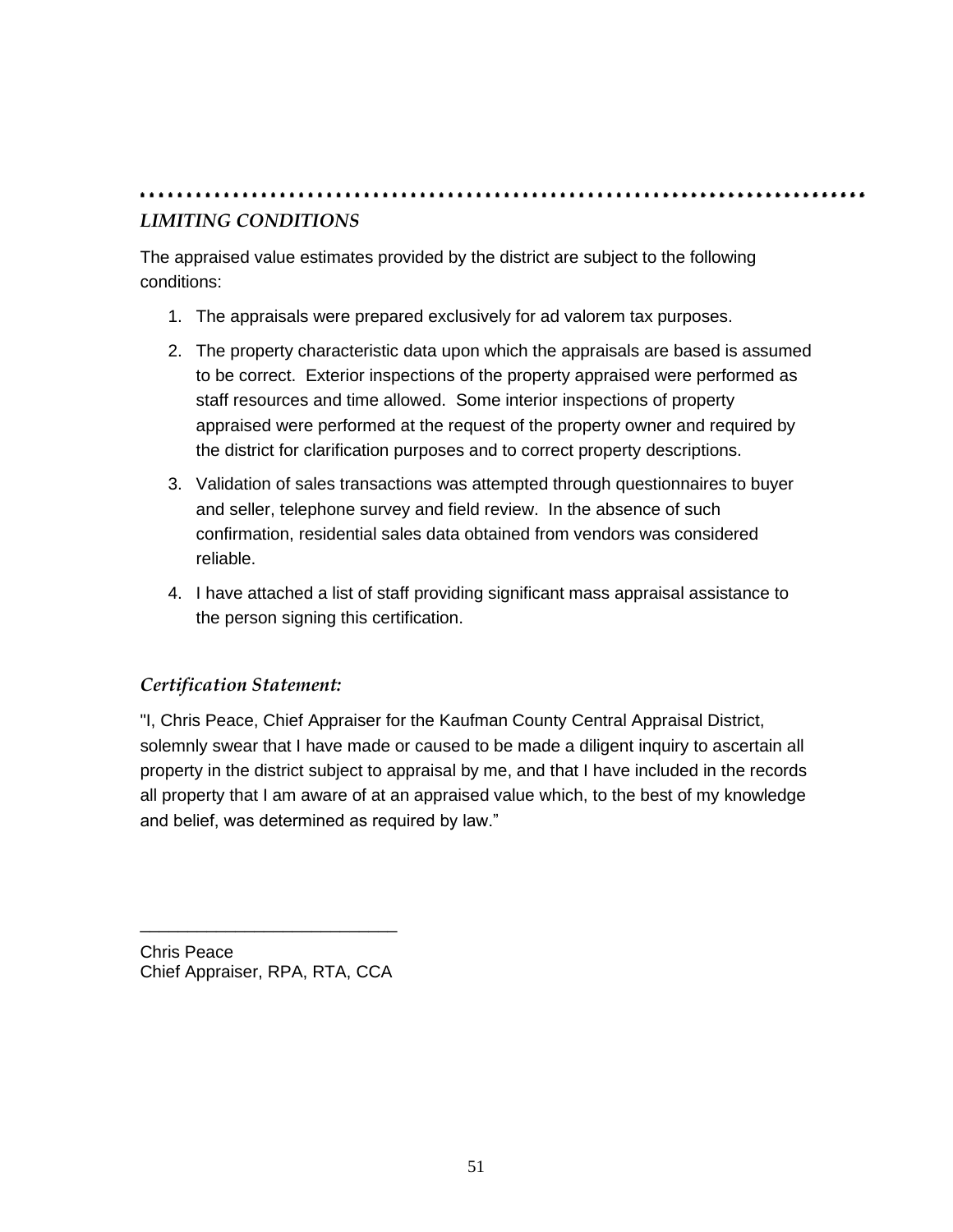# **STAFF PROVIDING SIGNIFICANT MASS APPRAISAL ASSISTANCE**

| <b>NAME</b>                   | TITLE                                         | TDLR<br><b>NUMBER</b> | <b>TYPE OF ASSISTANCE</b>                                           |
|-------------------------------|-----------------------------------------------|-----------------------|---------------------------------------------------------------------|
| Chris Peace, RPA,<br>RTA, CCA | Chief<br>Appraiser                            | 68759                 | Director of Appraisal<br><b>Operations and Value</b><br>Correlation |
| Robert Castaneda,<br>RPA, CCA | <b>Appraisal Director</b><br>RPA, CCA         | 70428                 | Supervise Data<br>Collection and<br><b>Value Correlation</b>        |
| Royce Thomas,                 | Chief Assistant,<br>HR, Exemptions RPA,       | 72240                 | Data Collection<br><b>Valuation Correlation</b>                     |
|                               |                                               |                       | <b>Supervise Data Collection</b><br><b>Value Correlation</b>        |
| Annie Gentry,                 | Field Appraiser,<br>RPA, BPP Appraiser        | 73385                 | Data Collection<br><b>Valuation Correlation</b>                     |
| Bryan Earls,                  | <b>Field Appraiser</b><br><b>RPA</b>          | 71740                 | Data Collection<br><b>Valuation Correlation</b>                     |
| Robert Fletcher,              | Field Appraiser RPA 73247<br>RPA Ag Appraiser |                       | Data Collection<br><b>Valuation Correlation</b>                     |
| Cristian Guerrero,            | <b>Field Appraiser</b>                        | 74434                 | Data Collection<br><b>Valuation Correlation</b>                     |
| Ethan Hackett,                | <b>Field Appraiser</b>                        | 75793                 | Data Collection<br><b>Valuation Correlation</b>                     |
| Michael Duncan,               | <b>Field Appraiser</b>                        |                       | Data Collection<br><b>Valuation Correlation</b>                     |
| Albert Gomez,                 | Cartographer,<br>Appraiser                    | 75521                 | Data Collection<br><b>Valuation Correlation</b>                     |